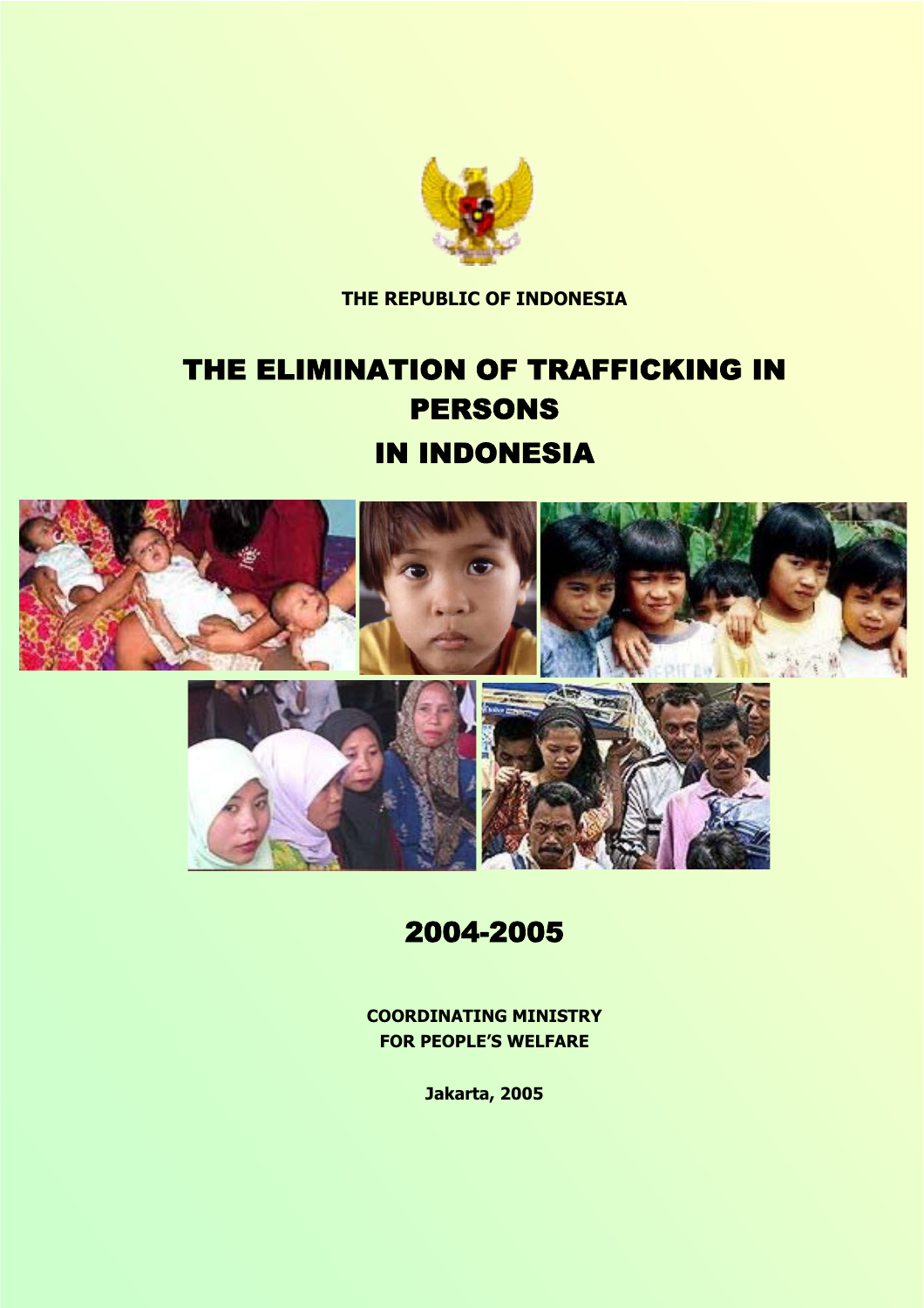

**REPUBLIC OF INDONESIA** 

# THE ELIMINATION OF TRAFFICKING IN PERSONS IN INDONESIA

## 2004-2005

**COORDINATING MINISTRY FOR PEOPLE'S WELFARE** 

**Jakarta, 2005**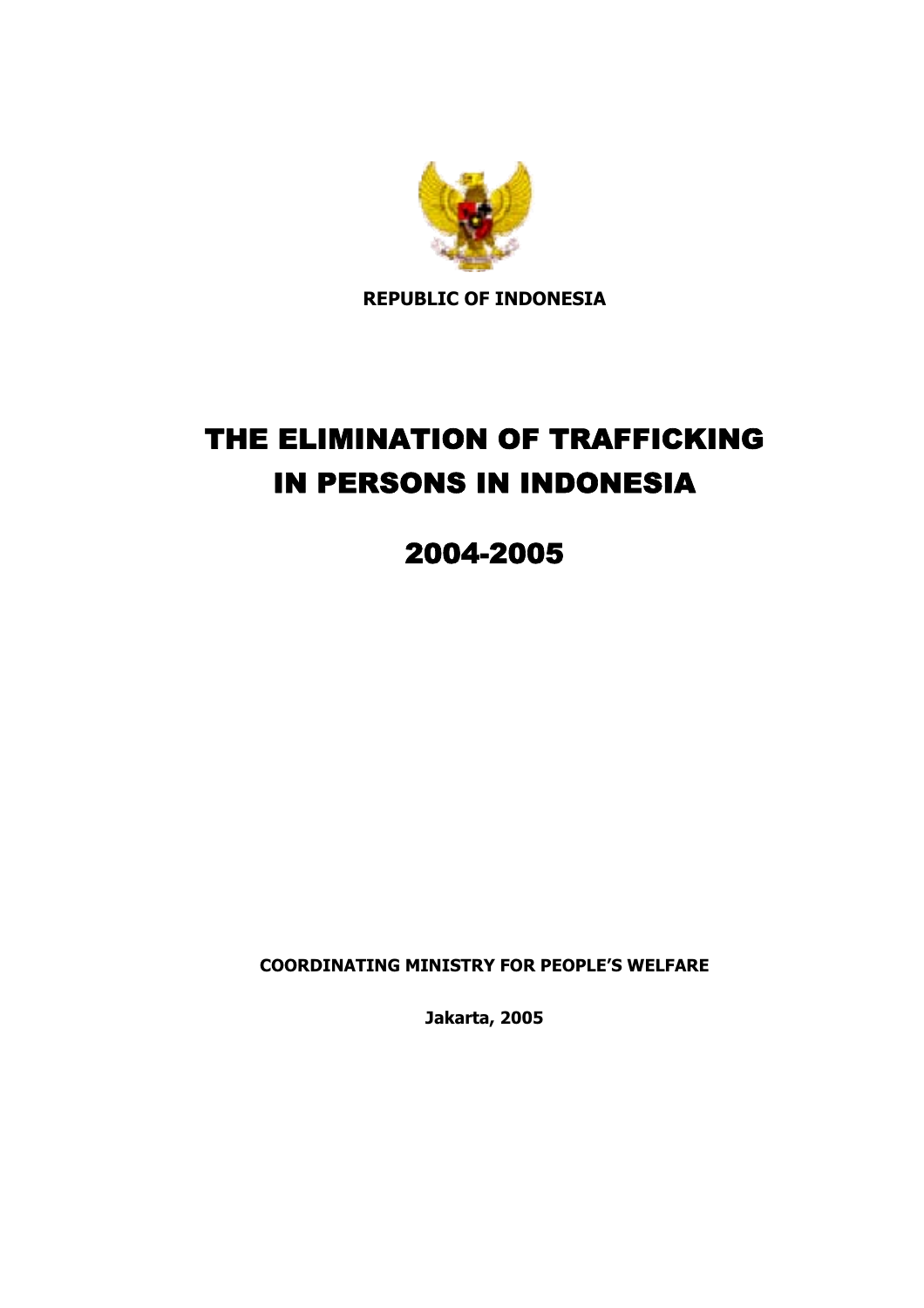#### **Authors:**

**Drs. Sutedjo Yuwono** (Director) **Dra. Maswita Djaja, MSc** (Content Director) **Ir. Parjoko, MAppSc,** (Writer, Editor) **Ir. Maesuroh, MS Ir. Pudjo Hardijanto, MA, Drs. Wagiran, MM, Ir. Wahyuni Tri Indarty Gampang Sunaryo, Ssos dr. Soepalarto Soedibjo, MPH (KPP)** (Data, Analysis) **Rini Rahmawati Endang Susilowati Budi Rahayu, SE**  (Setting, Dissemination) With full contribution from **The Task Force of the National Plan of Action for the Elimination of Trafficking of Women and Children.**  Translation by **ICMC Jakarta.**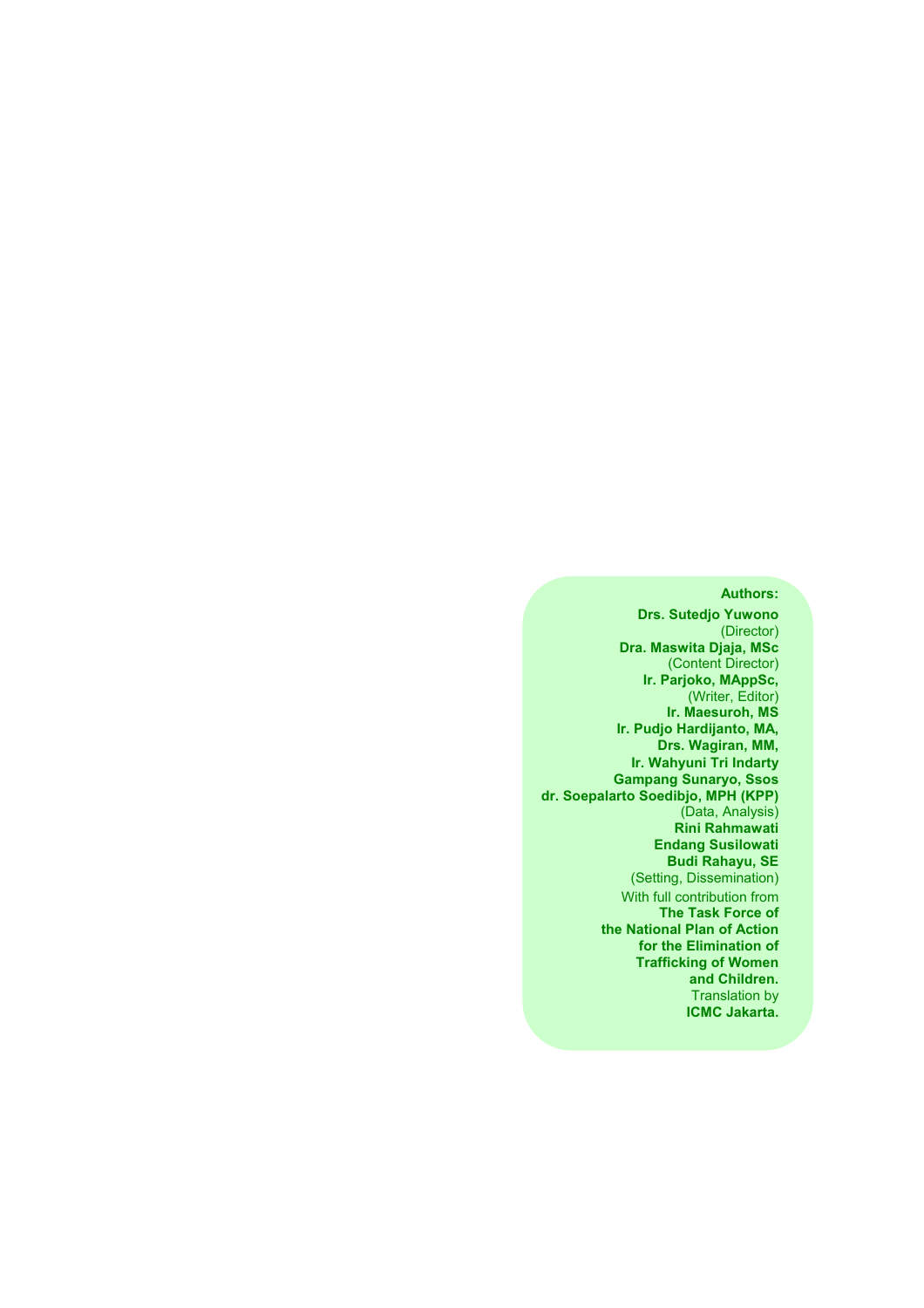#### **FOREWORD**





n this democratic independent era, with the society that is religious and respects the Human Rights, Indonesia continues to increase its commitment to create welfare for the nation through the efforts carried out consistently and sustainably in order to protect its citizens from among others, trafficking in person practices and other types of exploitations.

The strengthening of Indonesia's commitment was expressed in Presidential Decree No. 88 Year 2002 on the National Plan of Action for the Elimination of Trafficking of Women and Children (RAN-P3A) and the establishment of cross-sectoral Task Forces for implementing the Plan, has intensified the efforts to fight modern slavery of trafficking in persons in better planned, integrated way, with the steps to eradicate the problem: poverty, the lack of education and skills, lack of access, opportunities, and information and socio-cultural values that marginalize and subordinate women.

Cooperation among internal elements within the country and with friendly countries and international organizations has been growing wider and stronger, and it will be continuously developed until stronger resources have been created to fight trafficking in persons, which has become organized transnational crime. Attention is paid especially in protecting victims, but at the same time, by nurturing government officers and the community, efforts have been made toward harsher prosecution against traffickers in order to create the deterrent effects. Various efforts of lectures, campaigns, and community awareness-raising are always conducted to prevent vulnerable groups from falling into trafficking in persons.

Indonesia have achieved some progress, but it is still far from reaching the goal. On the other hand, we also realize that traffickers – with all their tricks – are not going to give up so easily. Therefore, with support from friendly countries and international agencies, and advice and guidance from God Almighty, we should be more enthusiastic and try to take faster and bigger steps in order to can reach our goal immediately.

I would like to thank and express my highest regards to friendly countries, donor organizations, national and international NGOs and anyone, particularly the Ministry for Women's Empowerment, who have moved the Task Force including giving input and information for the development of this 2005 Position Paper (for the period of April 2004 – March 2005). May God Almighty bless all our efforts.

> Jakarta, March 30, 2005 Coordinating Minister for People's Welfare

*Arlichah* 

**Dr. Alwi Shihab**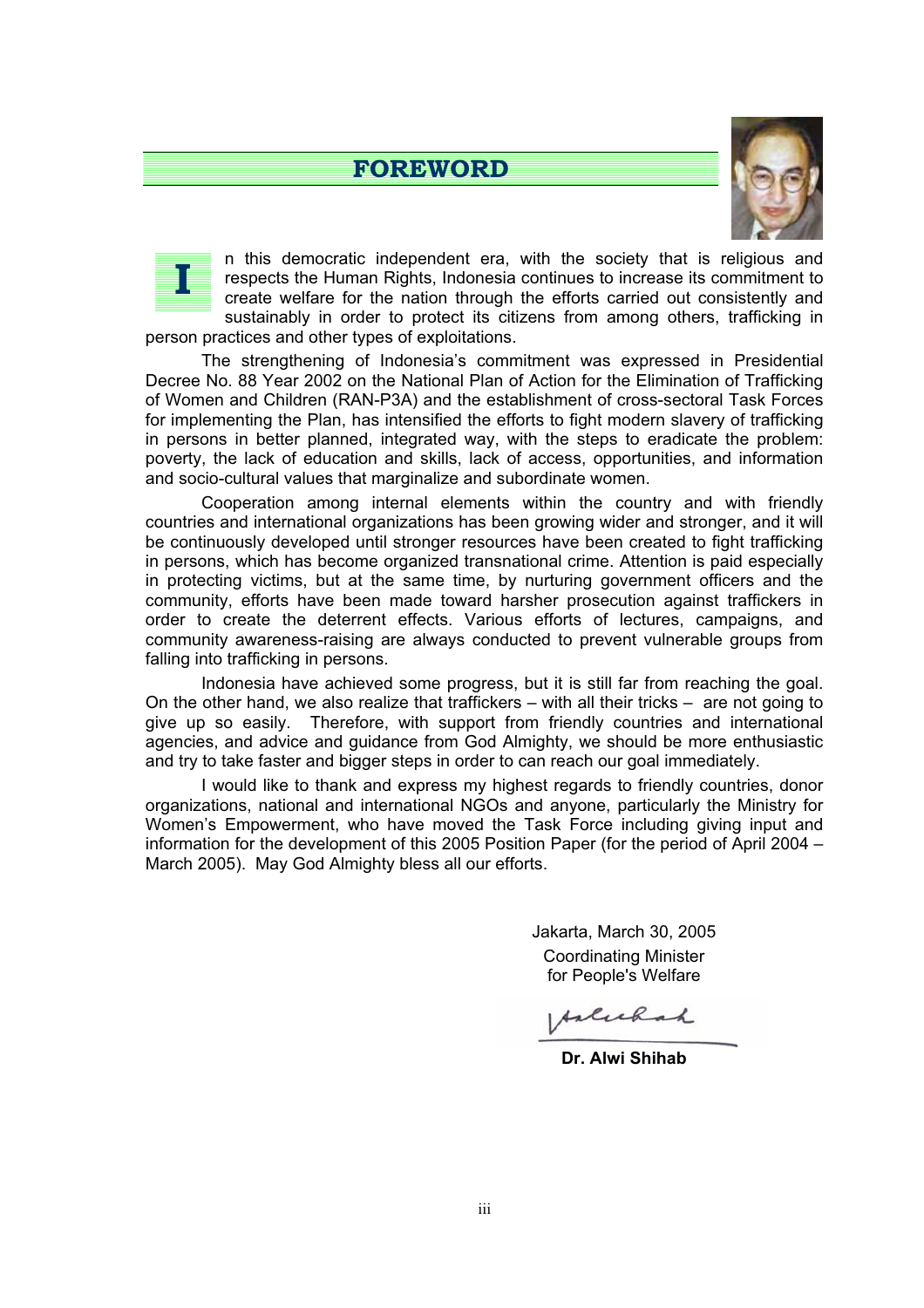#### **SUMMARY**



he reinforcement of the commitment made by the Government of the Republic of Indonesia (RI) for the elimination of trafficking in persons is reflected in Presidential Decree No. 88 Year 2002 on the National Plan of Action for the Elimination of Trafficking of Women and Children (RAN P3A)

and the submission of Bill on Elimination of the Crime of Trafficking in Persons (RUU PTPPO) to RI House of Representatives (DPR) in order to be passed as a law. In the 2005-2009 National Legislation Program, the Bill on the Crime of Trafficking in Persons sits at number 22, out of 55 priority bills to be deliberated in 2005.

Prosecution against traffickers have been intensified by building the capacity of law enforcers and greater cooperation with other stakeholders and law enforcers from friendly countries, so the National Police of the Republic of Indonesia have could process 23 of 43 cases uncovered. During 2004 - (March) 2005, 53 defendants received the following verdicts from the Court: some were found not guilty, others were sentenced for between 6 months to 13 years in prison; the average punishments were 3 years and 3 months. Information dissemination and advocacy by various parties to law enforcers have led to serious penalties being inflicted upon the traffickers.

Increased protection for trafficking victims have been provided by better accessibility to services, through the establishment of Integrated Services Centers at General Hospitals administered by the Central, Provincial, and District/City Governments and at National Police Hospital and Police Hospitals in other areas. The number of Police Special Assistance Units managed by policewomen is increasing, now there are 226 units scattered at 26 provincial police stations and more will be set up in other provincial police stations and resort (district/city) police stations nationwide. In addition, more and more NGOs and community organizations have set up women's crisis centers, drop-in centers, or shelters; there are now 23 units of such centers/shelters scattered in 15 provinces. Moreover, for the refugees in Aceh, 20 children centers called "*Jambo Anak Metuah*" have been set up in cooperation with UNICEF and the Ministry of Social Affairs. An increasing number of legal aid organizations and NGOs, whose work include providing legal aid to trafficking victims, can be found in more districts/cities.

During 2004 – March 14, 2005, the Government returned at least 120 trafficking victims and 347,696 Indonesian migrant workers (TKIs) with problems from Malaysia. Some thought that many of those TKIs had fallen into the trap of trafficking practices. They had been sent to Malaysia - with passports and visiting or tourist visas – to be employed there. The lack of working visas have led many of them to suffer exploitations, such as passport withholding, low wages, confinement, even inhumane treatments. When their visiting visas had expired, their status became illegal as they had overstayed, and this made them even more vulnerable to exploitation.

 The government cooperates will all parties: local, national, and international NGOs, and international agencies, in applying empowerment programs for former trafficking victims after they have been reintegrated, to prevent them from falling the second time into trafficking; the programs are also targeted for vulnerable community groups. The empowerment programs are integrated with efforts to alleviate poverty and improve education, the issues suspected to be the roots of trafficking in persons.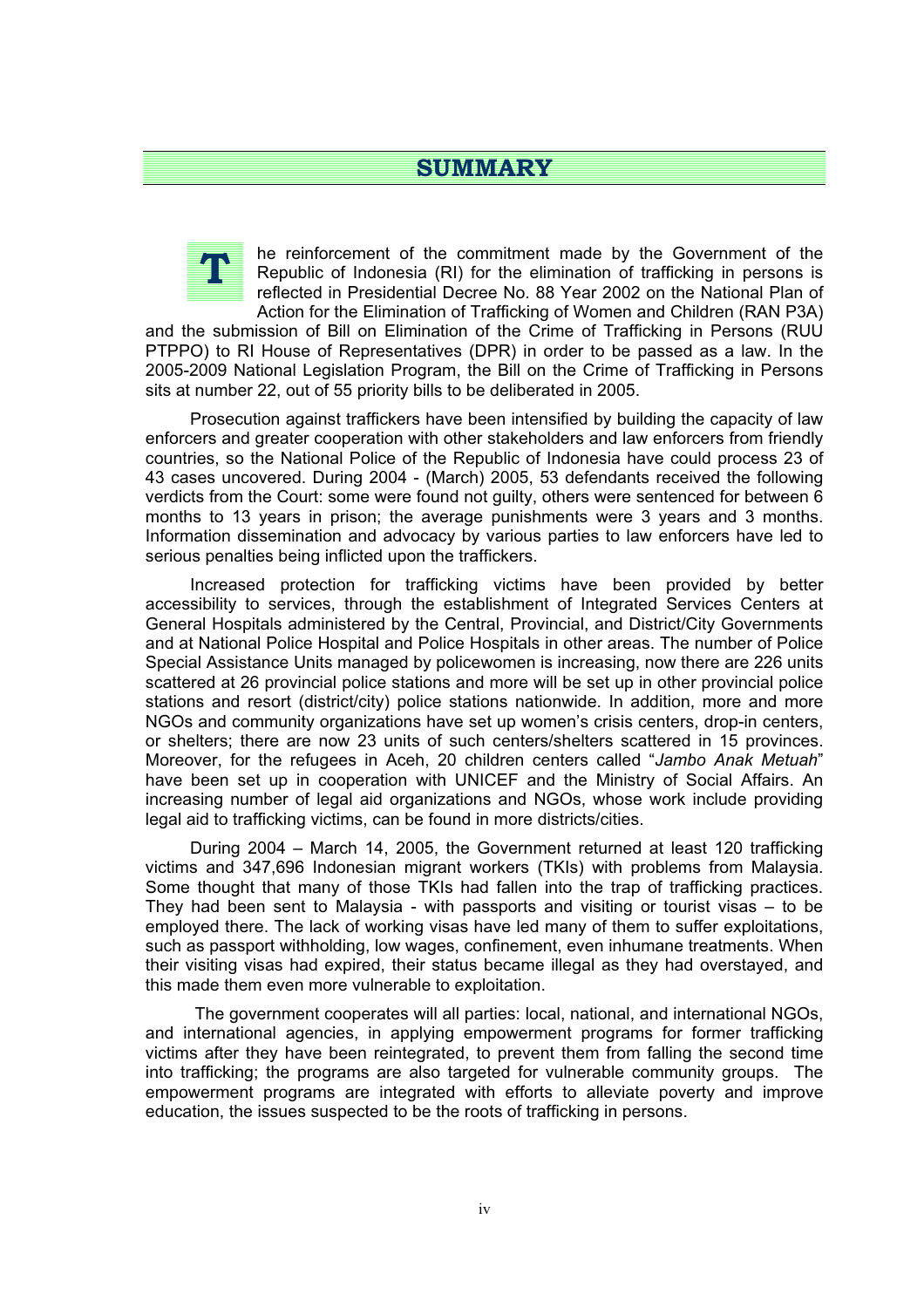The Government has studied immigration and emigration patterns, with help from universities and NGOs, so now it can identify transportation movement patterns of trafficking in persons. To increase control on residents going in and out of border areas, particularly on the movement related to the sending of TKIs to Malaysia, the government has set up one stop service centers at 11 exit points in Indonesia. Those centers are operated jointly by officers from relevant governmental institutions and Malaysian Immigration agency.

The government was very happy to see the involvement of domestic and international NGOs, community organizations, and mass media (newpapers, magazines, tv stations, and radio stations) in raising public's awareness on the elimination of trafficking of women and children throughout. But the government realizes that they still need to extend their reach, mainly to those in areas not yet reached, and increase the intensity, so they can create better understanding and awareness that in turn can change the behavior of the public, who should not tolerate slavery (trafficking in persons) in this modern era.

Indonesia has made progress in the elimination of trafficking in persons especially in women and children, but it is still far from reaching the goal of National Plan of Actions of Elimination of Trafficking of Women and Children, that is: "All types of trafficking of women and children in Indonesia have been eliminated". Thus, strengthening the network should be intensified so the cruelty against Indonesian women and children could be immediately eliminated. \*\*\*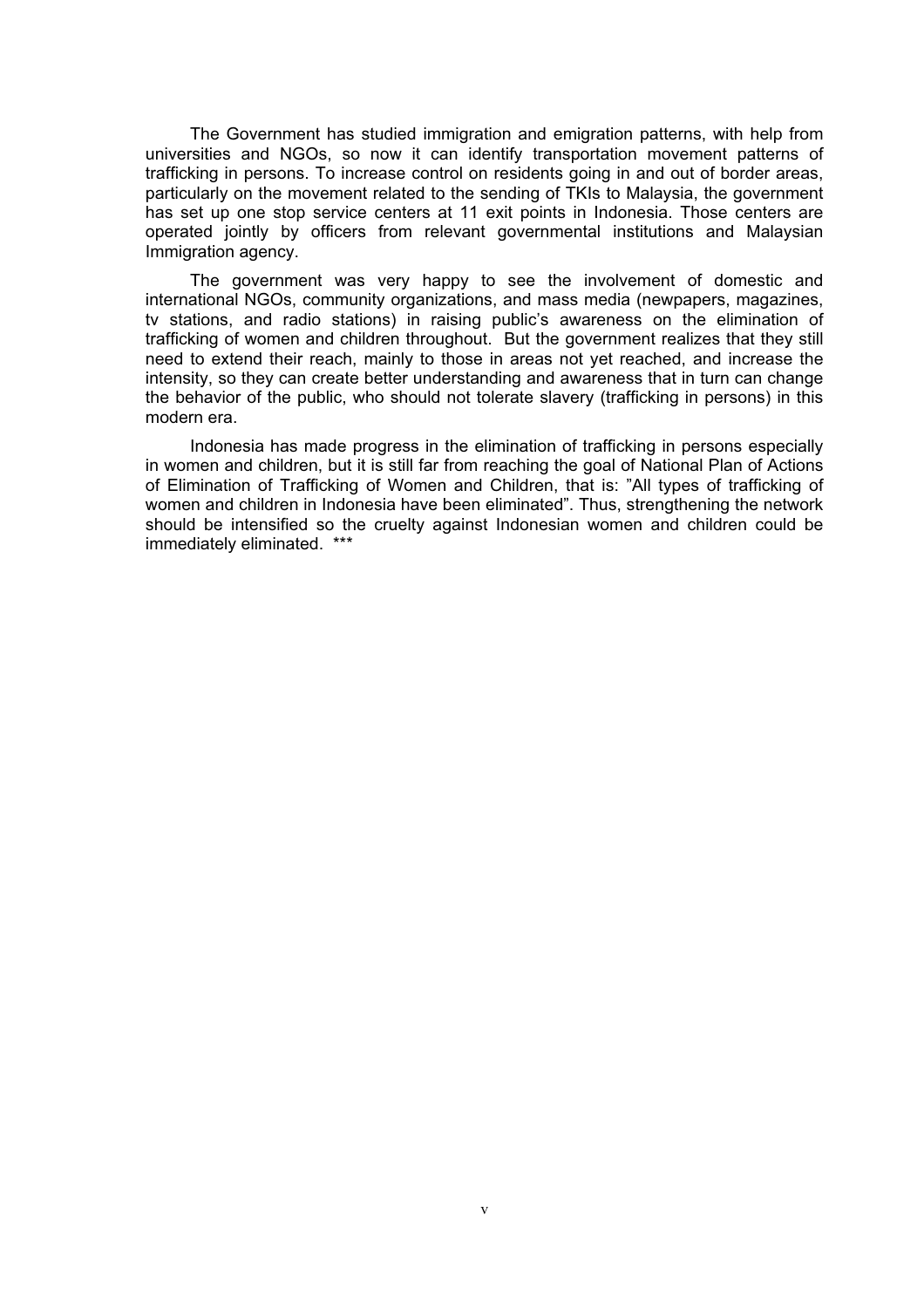### **CONTENTS**

|                |                                                                            | Page                |
|----------------|----------------------------------------------------------------------------|---------------------|
|                | <b>FOREWORD</b>                                                            | iii.                |
| <b>SUMMARY</b> |                                                                            |                     |
|                | <b>CONTENTS</b>                                                            | vi                  |
| L.             | <b>INTRODUCTION</b>                                                        |                     |
|                | <b>Trafficking in Persons in Indonesia</b>                                 | 1                   |
|                | <b>Definitions</b>                                                         | $\overline{2}$      |
|                | Crimes against Human Rights<br><b>Vulnerable Groups</b>                    | $\mathfrak{S}$<br>3 |
|                | Sending, Transit, and Receiving Areas                                      | 4                   |
|                | <b>Traffickers</b><br><b>Users</b>                                         | 6<br>$\overline{7}$ |
|                | <b>National Plan of Action</b>                                             | 8                   |
|                | The Stance of the Indonesian Government                                    | 8                   |
|                | The National Plan of Action for the Elimination of                         |                     |
|                | Trafficking of Women and Children (RAN P3A)<br><b>Task Forces</b>          | 9<br>10             |
|                | <b>Regional Autonomy</b>                                                   | 11                  |
| $\mathbf{I}$   | <b>PROSECUTION</b>                                                         |                     |
|                | <b>Strengthening the Legal Basis</b>                                       | 13                  |
|                | <b>Capacity Building</b>                                                   | 16                  |
|                | <b>Cases</b><br><b>Sentences</b>                                           | 18<br>19            |
|                | <b>Cooperation in Prosecution</b>                                          | 19                  |
|                | <b>Control over Traffic at Border Areas</b>                                | 20                  |
| III.           | <b>VICTIM PROTECTION</b>                                                   |                     |
|                | <b>Services Accessibility</b>                                              | 22                  |
|                | <b>Victims' Perception on Protection Services</b>                          | 27                  |
|                | <b>Victim Repatriation and Return</b><br><b>Recovery and Reintegration</b> | 28<br>31            |
|                | <b>Empowerment</b>                                                         | 31                  |
| IV.            | <b>PREVENTION</b>                                                          |                     |
|                | <b>Improvement of Education</b>                                            | 35                  |
|                | <b>Information Dissemination</b>                                           | 38                  |
|                | <b>Increased Control</b>                                                   | 39                  |
| V.             | <b>COOPERATION</b>                                                         | 40                  |
| VI.            | <b>CONCLUSION</b>                                                          | 42                  |
|                | <b>REFERENCES</b>                                                          | 45                  |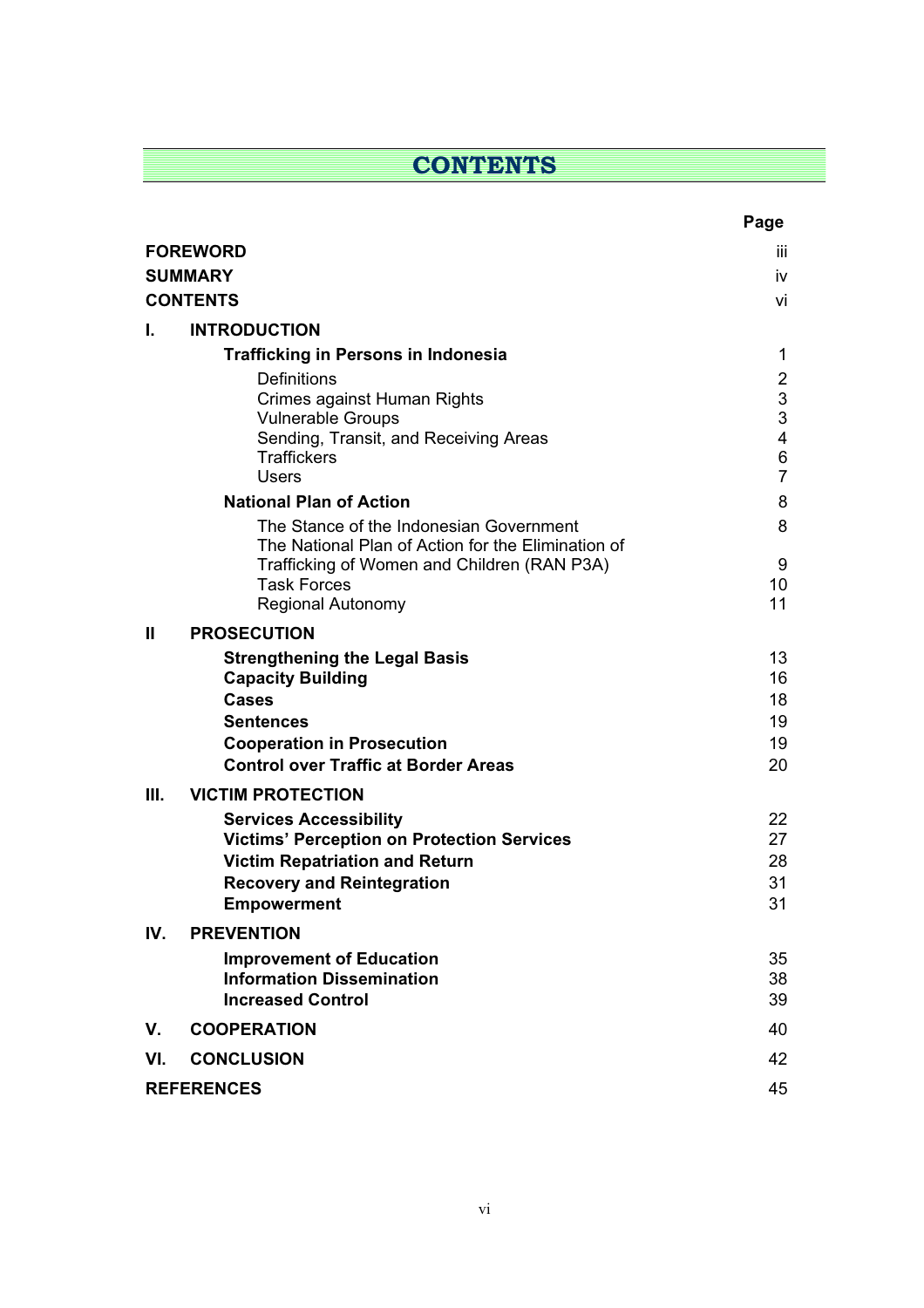uman Rights: *"Every one was born free with equal dignity and rights and endowed with reason and conscience to live in a society, nation, and state in a spirit of brotherhood. Everyone is entitled to recognition, guarantee, protection and fair*  **H**

*legal treatment and everyone shall receive legal certainty and equal treatment before the law. Everyone is entitled to have their human rights and basic freedom protected, without any discrimination"* (Article 3, Law No. 39/1999 on Human Rights)

*"The right to live, to not suffer any torture, to personal freedom, freedom of thoughts and conscience, the right to believe in a religion, to not be subjected under slavery, to be recognized as a person and to equality before the law, and the right to be not prosecuted under the retroactive legal basis are human rights that cannot be lessened under any circumstances and by anyone"*  (Article 4, Law No. 39/1999 on Human Rights)

 *"No one shall be subjected to slavery or servitude. Slavery or servitude, slave trade, women trafficking, and any acts in any forms that has similar intention, shall be forbidden"* (Article 20, Law No. 39/1999 on Human Rights)

*"Every child is entitled to protection from exploitative activities and sexual harassment, from abduction, child trafficking, and from various types of abuse of narcotics, psychotropic, and other addictive substances"* (Article 65, Law No. 39/1999 on Human Rights)

*"The Government is obliged and responsible for providing respect, protection, for upholding, and improving the human rights regulated in this law, in other legislations, and international law on human rights accepted by the state of the Republic of Indonesia. The government's obligation and responsibility include effective implementation measures in legal, political, economic, social, cultural, national defense and security, and other sectors"* (Article 71 and 72, Law No. 39/1999 on Human Rights)

#### **Trafficking in Persons in Indonesia**

Slavery or servitude was once present in Indonesia's history. In Javanese kings' era, women were a supplementary part of the feudal administration system. At that time, the power of a king was described as something noble and glorious. The kings had absolute power; it was reflected for example, in the many concubines that they had. Some of the concubines were noble women presented to them as a symbol of loyalty, some were offerings from other kingdoms, but there were also those who came from poor families; they were "sold" or handed over by their families as their families wanted to directly link themselves to the royal families. The feudal system had not shown any presence of sex industry, but it had formed its basis, by positioning women as a commodity to satisfy men's lust and to demonstrate power and prosperity. During the colonial era, sex industry became more organized and grew rapidly in order to satisfy the demands for sexual satisfaction coming from the European community; they include soldiers, merchants, and emissaries, who generally were single people. During the Japanese occupation period (1941-1945), sex commercialization kept growing. In addition to forcing native women and Dutch women to become prostitutes, Japan also brought many women from Singapore, Malaysia and Hong Kong to Java Island to serve Japanese high-ranking military officials (Hull, Sulistyaningsih and Jones 1997).

In the independence era, especially in the reformation era that highly appreciates Human Rights, the presence of slavery or servitude issue is no longer tolerated. From the legal point of view, Indonesia has stated that slavery or servitude is a crime against a person's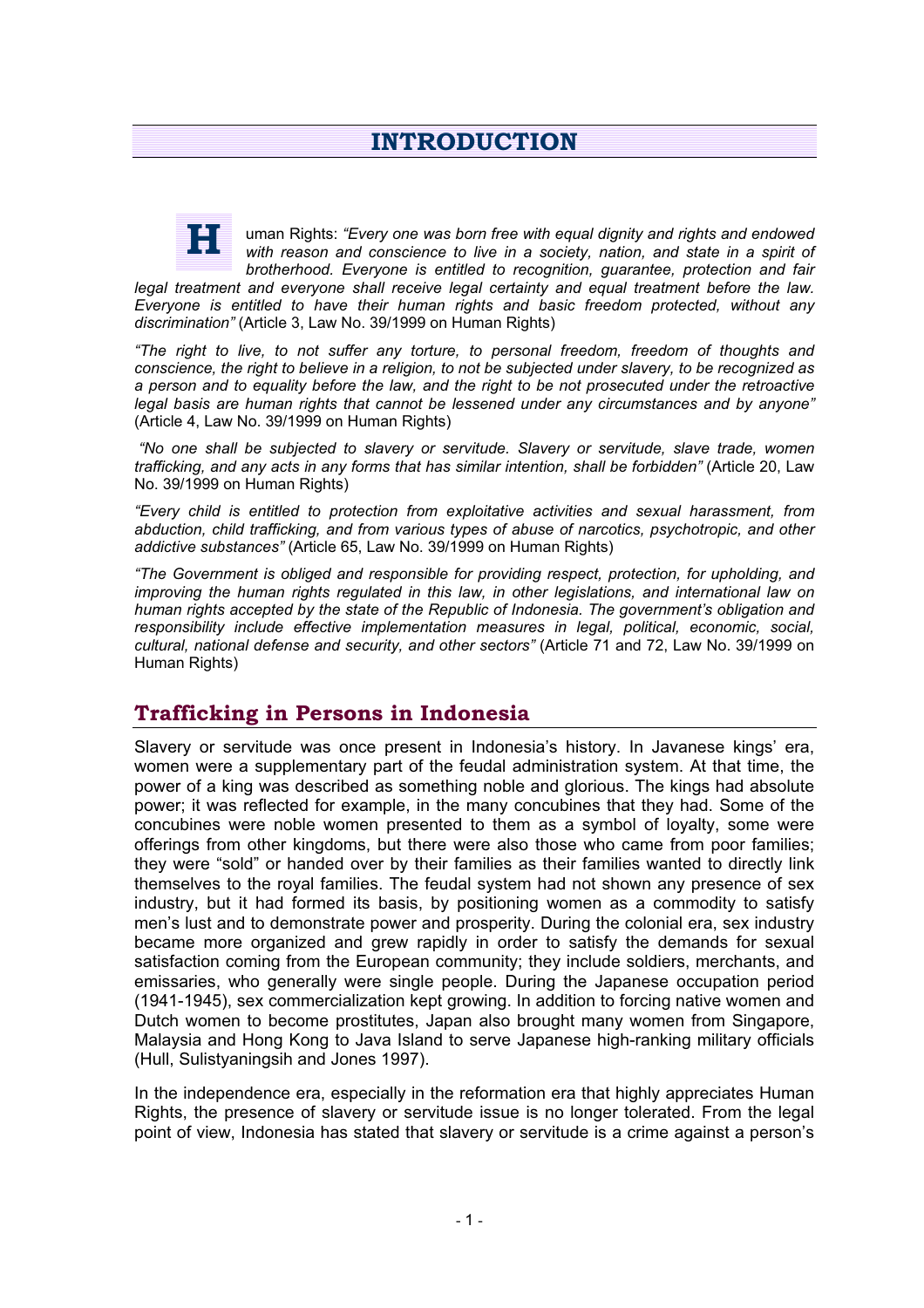freedom that shall be punished by an imprisonment that ranges between five to fifteen years (Article 324-337 of the Penal Code).

However, advancement in information technology, communication and transportation that have accelerated globalization, are also abused by criminals to disguise the slavery and servitude into their new form: trafficking in persons; they operate in secret and move outside the law. Traffickers – who quickly have grown into transnational syndicates – are very subtle in trapping their preys, but very cruelly exploit their preys in various ways so victims are powerless to free themselves.

**Definitions.** Definition on trafficking in persons had been evolving until the establishment of the 2000 Protocol to Prevent, Suppress and Punish Trafficking in Persons Especially Women and Children Suplementing the United Nation Convention Against Transnational Organized Crime. The protocol defines trafficking in persons as follows: (a) ... the recruitment, transportation, transfer, harbouring or receipt of persons, by means of the threat or use of force or other forms of coercion, of abduction, of fraud, of deception, of the abuse of power or of a position of vulnerability or of the giving or receiving of payments or benefits to achieve the consent of a person having control over another person, for the purposes of exploitation. Exploitation shall include, at a minimum, the exploitation of the prostitution of others or other forms of sexual exploitation, forced labour or services, slavery or practices similar to slavery, servitude or the removal of organs.

This definition was extended with a provision related to underage children (below 18 years old), that : The recruitment, transportation, transfer, harbouring or receipt of a child for the purpose of exploitation shall be considered "trafficking in persons" even if this does not involve any of the means set forth in subparagraph (a).

From the definition, it could be concluded that the elements of trafficking in persons (Harkristuti, 2003), include:

- 1. Acts: recruitment, transportation, transfer, harbouring or receipt.
- 2. Facilities (means) to control victims: threats, use of force, various forms of violence, abduction, fraud, deception, abuse of power or positions of vulnerability or giving/receiving payments or benefits to achieve the consents of persons having control over the victims.
- 3. Purpose: **exploitation**, at least for prostitution or other forms of sexual exploitation, forced labor, slavery, servitude or the removal of organs.

From the three elements, one should pay attention to the element of purpose; this is because although for child victims there is no definition on the means used, but the purpose still has to be exploitation.

The definition according to the Protocol was the spirit of the definition of trafficking of women and children as stated in Presidential Decree of the Republic of Indonesia No. 88 Year 2002 on the National Plan of Action for the Elimination of Trafficking of Women and Children, that states: "Trafficking of women and children is any act committed by traffickers, which include one or more acts of recruitment, domestic and international transportation, transfer, sending, receiving and temporary harbouring or harboring at destinations – women and children – by means of threat, use of verbal and physical force, of abduction, of fraud, of deception, of the abuse of a position of vulnerability (for example when a person does not have any other choice, is isolated, addicted to drugs, trapped in debts, et cetera), of giving or receiving payments or benefits, where the women and children are used for the purpose of prostitution and sexual exploitation (including pedophilia), of legal as well as illegal migrant work, of child adoption, of work on fishing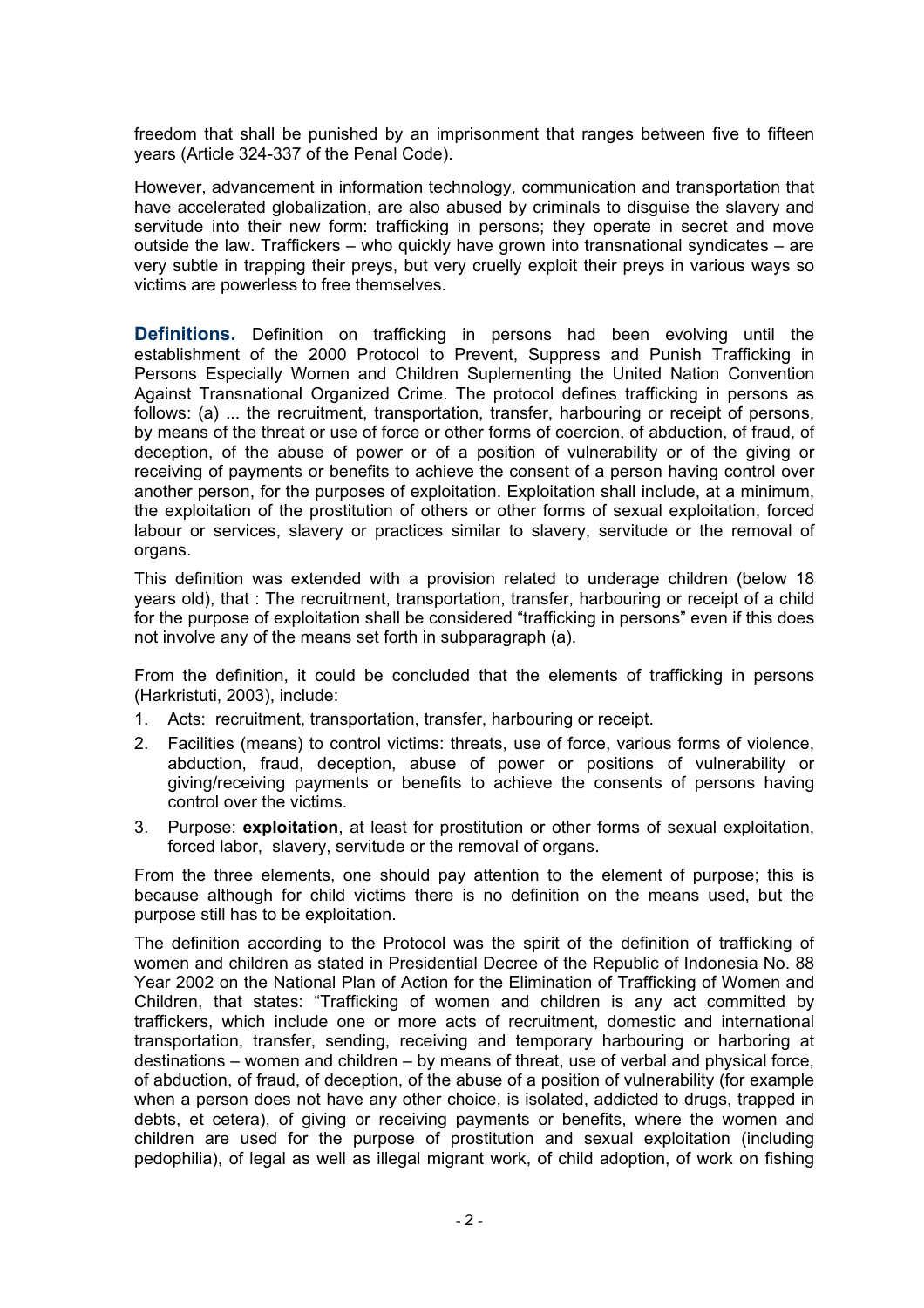platforms, of being rendered as mail-order brides, of domestic work, of begging, of pornography industry, of illegal drug dealings, of organs sale, and other forms of exploitation".

Trafficking in persons is different from smuggling of persons. The smuggling of persons emphasizes more on the sending of persons illegally from one country to another that benefits the smugglers, meaning there is no exploitation against the smuggled persons. There might have been victims in the smuggling of persons, but it is more of a risk from the activities carried out and it is not something that has been intended from the beginning. On the contrary, trafficking in persons has, from the beginning, had the purpose to make the persons transported as objects of exploitation. Fraud and coercion/ force are essential elements in trafficking in persons.

**Crimes against Human Rights.** Trafficking in persons is a despicable crime against human rights, which disregard a person's right to live freely, to be not tortured, to have personal freedom, thought and conscience, to believe in a religion, to be not subjected to slavery, etc.

The sex industry, as one of the users of trafficking in persons, does not only raise considerable human, social and economic costs, but also transmit sexual diseases and HIV/AIDS. For child sex workers, their chance to have education and reach their full development potential have been taken away; this means damaging human resources vital for developing the nation.

In trafficking in persons, often because their immigration documents are incomplete, falsified, seized by their agents or employers, victims are treated as illegal migrants so they are subject to punishments. Actually, what they need more are protection and special services, given the physical, social and psychological trauma they have been suffering as a result of physical violence, sexual harassment and extortion they experienced. Trafficking in persons have sent many migrants who are not really "qualified", who could create many social problems in the society, and on the victims' side, they often would lose their rights and fall into inhumane way of living.

Most trafficking victims are women and children, putting them in a highly risky position, especially in relation their physical as well as mental-spiritual health, and they are very vulnerable to acts of violence, unwanted pregnancy, and sexual diseases infection including HIV/AIDS. Such condition of women and children would threat the quality of mothers of the nation and Indonesia's next generation.

**Vulnerable Groups.** Trafficking in persons can victimize anyone: adults and children, men or women who normally live in vulnerable conditions, for example: men, women and children from poor families who came from rural or urban slums; those who are educated and have limited knowledge; those who are caught up in serious economic, political, and social problems' family members dealing with financial crisis, such as their husbands/parents lose their income, their husbands/parents are gravely ill, or dead; dropout children; victims of physical, psychological, sexual violence; job seekers (including migrant workers); women and street children; abductees; divorced women as a result of having married at an early age; those who are pressured by their parents or neighborhood to work; even sex workers think that working overseas promises higher income.

The modus operandi for recruiting the vulnerable groups usually starts with enticements, promises all kinds of pleasures and luxury, deception or false promises, trap, threats, abuses of authority, debt bondage, marriage or relationships, abduction, confinement, or rape. Another modus is recruitment under the pretext of seeking employees for entertainment sectors, plantations or service sectors in foreign countries and promising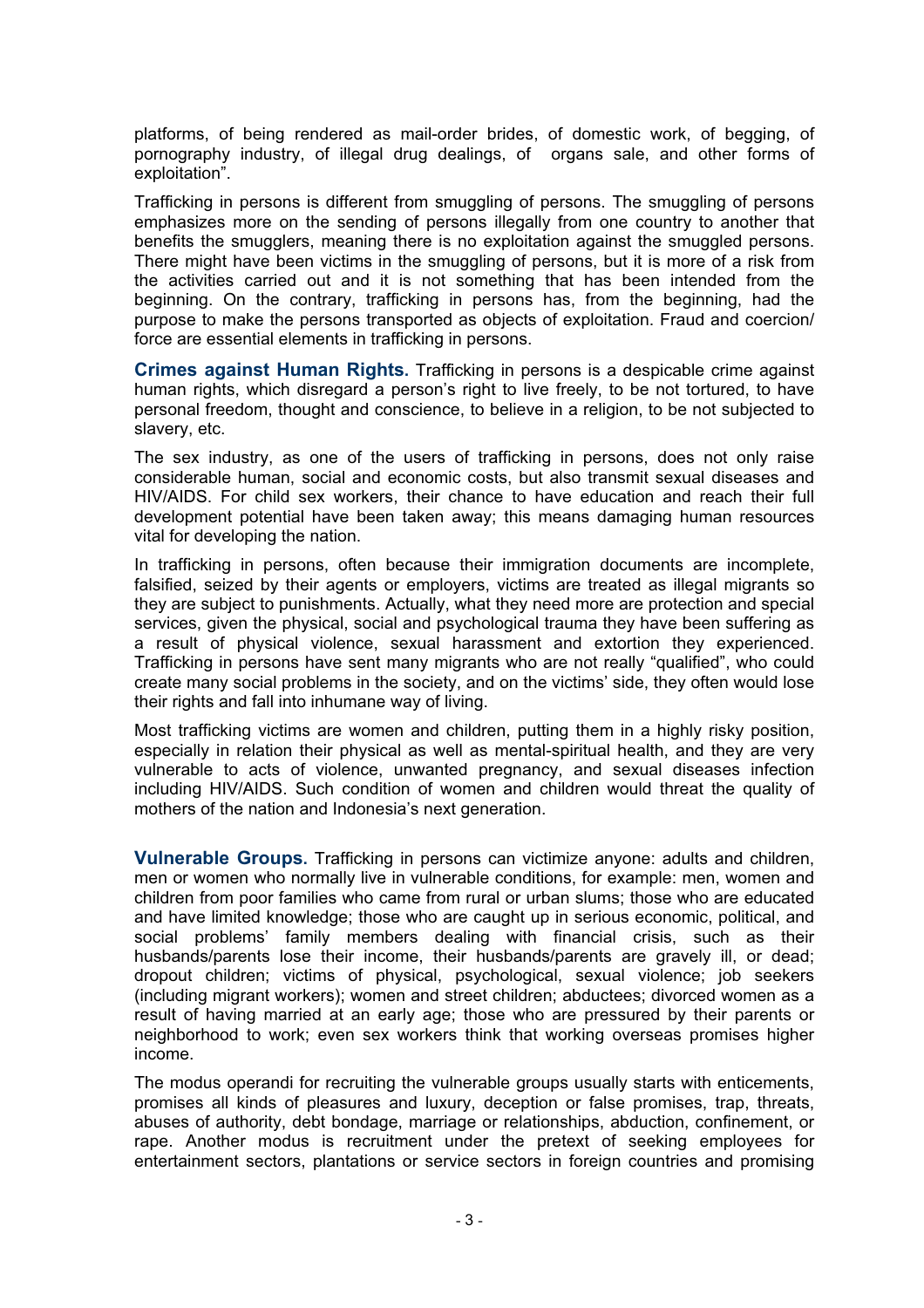big salaries. Pregnant mothers who do not have money to deliver their babies or raise their children would be persuaded using debt bondage, so they would let their children to be adopted in order to enjoy better lives, however, the babies will instead be sold to anyone who would like to have them. Underage children are persuaded to serve the pedophiles, by giving them the things they need and are even promised to have their education funded.

Identity falsification is often committed, especially for the purpose of trafficking persons to foreign countries. RTs (neighborhood units)/RWs (community units), *kelurahan*s (government administration units below sub-districts) and sub-districts might be involved in ID or birth certificate falsifications, as agents specify minimum age requirement for processing documents (passports). The process also involves government offices (*dinas*) that do not conduct careful examination on whether the identities match with the subjects.

Agents and trafficking brokers approach their victims at homes in rural areas, at packed beach parties, malls, cafes, or restaurants. These agents or brokers work in groups and often disguise as teenagers who are having fun or as labor recruitment agents.

Having been recruited, victims are then brought to transit places or destinations separately or in groups, by planes, ships or cars, depending on their destinations. Agents or brokers normally will accompany them and pay all their travel expenses. For international destinations, the victims will be provided with tourist visas, but all documents will be held by the agents, who will also handle financial issues.

The travel routes taken are often the circuitous ones, to give an impression that their journey is very far so it will be hard for them to return. If victims want to go home, they will be frightened or threatened.

At their destination, they stay at a safe house for several weeks, waiting for their job placement as promised. But then they will be taken to bars, pubs, beauty parlors, brothels, and other entertainment places, and start to be involved in prostitution. They are required to sign a contract although they do not understand its content. If they refuse, they will be asked to repay the travel expenses and "ransom" from the agents or brokers who brought them. The amount, which normally is inflated, will become debts to be borne by victims.

**Sending, Transit, and Receiving Areas.** Indonesia is known as the sending country for trafficking in persons in international community. Based on various studies, it is suspected that there are several provinces in Indonesia that mainly serve as sending areas, but there are several districts/cities in the provinces also known as receiving areas or transit areas.

| <b>Sending Areas</b>                                                                                                                                                                                          | <b>Transit Areas</b>                                                                                                             | <b>Receiving Areas</b>                                           |
|---------------------------------------------------------------------------------------------------------------------------------------------------------------------------------------------------------------|----------------------------------------------------------------------------------------------------------------------------------|------------------------------------------------------------------|
| <b>North Sumatra Province:</b><br>Medan, Deli Serdang, Ser-<br>dang Bedagai, Simalungun,<br>Pematang Siantar, Asahan,<br>Langkat, Tebing Tinggi,<br>Labuhan Batu, Tapanuli<br>Selatan, Dairi, Langkat, Binjai | Belawan, Medan, Padang<br>Bulan, Deli Serdang,<br>Serdang Bedagai, Asahan,<br>Tanjung Balai as well as<br>Kabupaten Labuhan Batu | Deli Serdang, Medan,<br>Belawan, Serdang Bedagai,<br>Simalungun. |
|                                                                                                                                                                                                               | Riau Province: Tanjungbalai<br>Karimun, Dumai                                                                                    | Tanjung Balai Karimun,<br>Dumai, Pekanbaru.                      |

Table 1. Sending, transit and receiving areas of trafficking in persons in Indonesia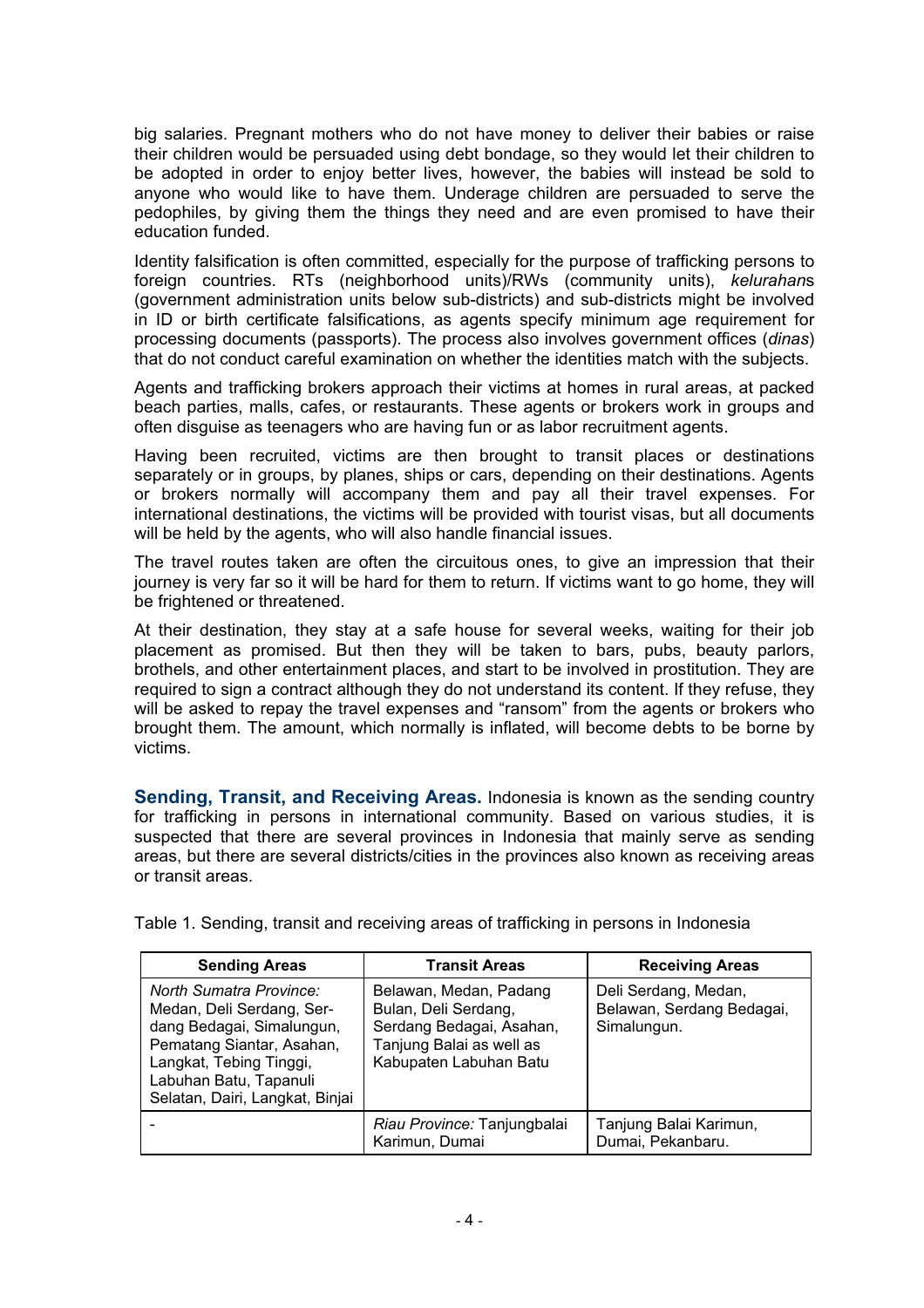| <b>Sending Areas</b>                                                                                                                                                     | <b>Transit Areas</b>                                                                   | <b>Receiving Areas</b>                                                                           |
|--------------------------------------------------------------------------------------------------------------------------------------------------------------------------|----------------------------------------------------------------------------------------|--------------------------------------------------------------------------------------------------|
|                                                                                                                                                                          | Riau Islands Province:<br>Batam, Tanjung Pangkor                                       | <b>Batam</b>                                                                                     |
| Lampung Province                                                                                                                                                         | South Lampung                                                                          | South Lampung                                                                                    |
|                                                                                                                                                                          | Special Capital Region of<br>Jakarta:<br>Central, West, East, North,<br>South Jakarta. | Central, West, East, North,<br>South Jakarta.                                                    |
| <b>West Java Province:</b><br>Sukabumi, Tangerang,<br>Bekasi, Indramayu, Bandung,<br>Karawang, Bogor, Cianjur,<br>Ciroyom, Bekasi, Sawangan<br>Depok, Cirebon, Kuningan. | Bandung, Losari-Cirebon                                                                | $\qquad \qquad \blacksquare$                                                                     |
| Central Java Province:<br>Banyumas, Magelang,<br>Purwokerto, Cilacap,<br>Semarang, Tegal,<br>Pekalongan, Purwodadi,<br>Grobogan, Jepara, Boyolali                        | Cilacap, Solo                                                                          | Baturaden, Solo.                                                                                 |
| East Java Province:<br>Banyuwangi, Nganjuk,<br>Madiun, Kediri, Surabaya,<br>Blitar, Jember, Gresik.                                                                      | Surabaya                                                                               | Surabaya                                                                                         |
| Bali Province:<br>Denpasar, Trunyan, Karang-<br>asem, Kintamani, Bangli                                                                                                  | Denpasar.                                                                              | Denpasar, Gianyar, Legian,<br>Nusa Dua, Sanur, Tuban.<br>Kuta, Ubud, Candi Dasa and<br>Denpasar. |
| <b>West Kalimantan Province:</b><br>Pontianak                                                                                                                            | Entikong, Pontianak                                                                    | Pontianak                                                                                        |
| East Kalimantan Province:<br>Samarinda                                                                                                                                   | Balikpapan, Nunukan,<br>Tarakan.                                                       | Balikpapan, Samarinda.                                                                           |
|                                                                                                                                                                          | South Sulawesi Province:<br>Pare-pare, Makassar,<br>Sengkang, Watampone.               | $\overline{\phantom{a}}$                                                                         |
| <b>North Sulawesi Province:</b><br>Manado                                                                                                                                | Bitung.                                                                                |                                                                                                  |
| Southeast Sulawesi Province                                                                                                                                              | $\overline{\phantom{a}}$                                                               |                                                                                                  |
| West Nusa Tenggara<br>Province                                                                                                                                           | Mataram.                                                                               | Senggigi Beach, Sumbawa.                                                                         |
| East Nusa Tenggara<br>Province                                                                                                                                           |                                                                                        |                                                                                                  |
|                                                                                                                                                                          | <b>North Maluku Province:</b><br>Ternate                                               | $\overline{\phantom{0}}$                                                                         |
|                                                                                                                                                                          | Papua Province:<br>Serui                                                               | Biak, Fak-fak, Timika.                                                                           |

Sources : Rosenberg, 2003; Harkristuti Harkrisnowo, 2003; PKPA, 2004.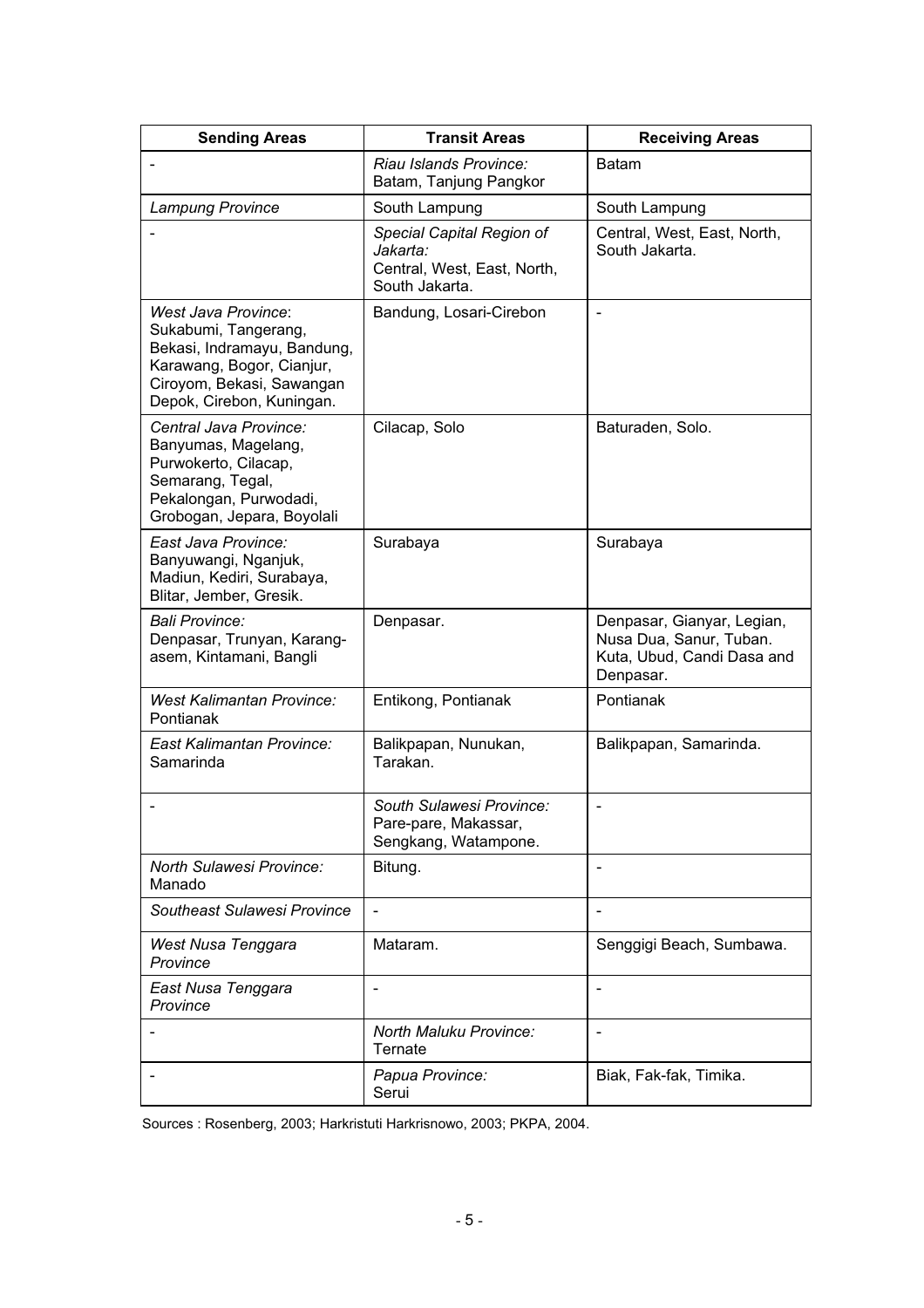Many Indonesian women and children are also trafficked to foreign countries; their transportation routes pass transit areas normally located at border areas or big cities with good transportation facilities.

| <b>Sending Areas</b>           | <b>Transit Areas</b>     | <b>Receiving Countries</b>                   |
|--------------------------------|--------------------------|----------------------------------------------|
| North Sumatra Province         | Medan.                   | Southeast Asia (Singapore,                   |
| Lampung Province               | $\overline{\phantom{a}}$ | Malaysia, Brunei, Philippines,<br>Thailand), |
| Riau Province                  | Batam.                   | Middle East (Saudi Arabia),                  |
| Jakarta Province               | Jakarta.                 | Taiwan, Hong Kong, Japan,                    |
| West Java Province             |                          | South Korea,                                 |
| Central Java Province          | Solo                     | Australia,                                   |
| East Java Province             | Surabaya                 | South America.                               |
| West Kalimantan Province       | Pontianak, Entikong      |                                              |
| East Kalimantan Province       | Nunukan                  |                                              |
| North Sulawesi Province        |                          |                                              |
| <b>Bali Province</b>           |                          |                                              |
| West Nusa Tenggara<br>Province |                          |                                              |

 Table 2. Sending, transit and receiving areas of trafficking in persons for international destinations

Sources : Rosenberg, 2003; PKPA, 2004.

In addition to its status as sending country, recently there were indications that Indonesia may also a receiving and/or transit country for international trafficking in persons. *Jakarta Post*, on December 13, 2002, reported that 150 foreign sex workers operated outside hotels in Batam, Riau Province. Those women reportedly came from Thailand, Taiwan, China, Hong Kong and several European countries, including Norway (Rosenberg, 2003). *Media Indonesia*, on March 11, 2004, also reported the arrest of a Chinese citizen alleged as the mastermind of the smuggling and trafficking in persons. He had smuggled hundreds of Chinese people into Indonesia by enticing them with nice salaries, but instead they were only made as traders for China-made goods.

**Traffickers.** Trafficking in persons involve men, women, and children even babies as its "victims", while agens, brokers, or syndicates, act as "traffickers". The pimps, employers, or managers of entertainment places are "users" who exploit victims for their benefit; this is often done in a very subtle way that victims do not realize it. Users also include lechers or pedophiles that date women and children forced to become sex workers, or recipients of organs from trafficking victims.

Traffickers do not only involve transnational criminal organizations, but also institutions, individuals and even community leaders who often do not realize their involvement in trafficking activities (Rosenberg, 2003):

Labor recruitment companies, with their network of agents/brokers in many areas, are traffickers when they facilitate the falsification of ID card and passports and illegally confine potential migrant workers at the safe house, and put them in a different job than the one promised or introduce them by force to sex industry.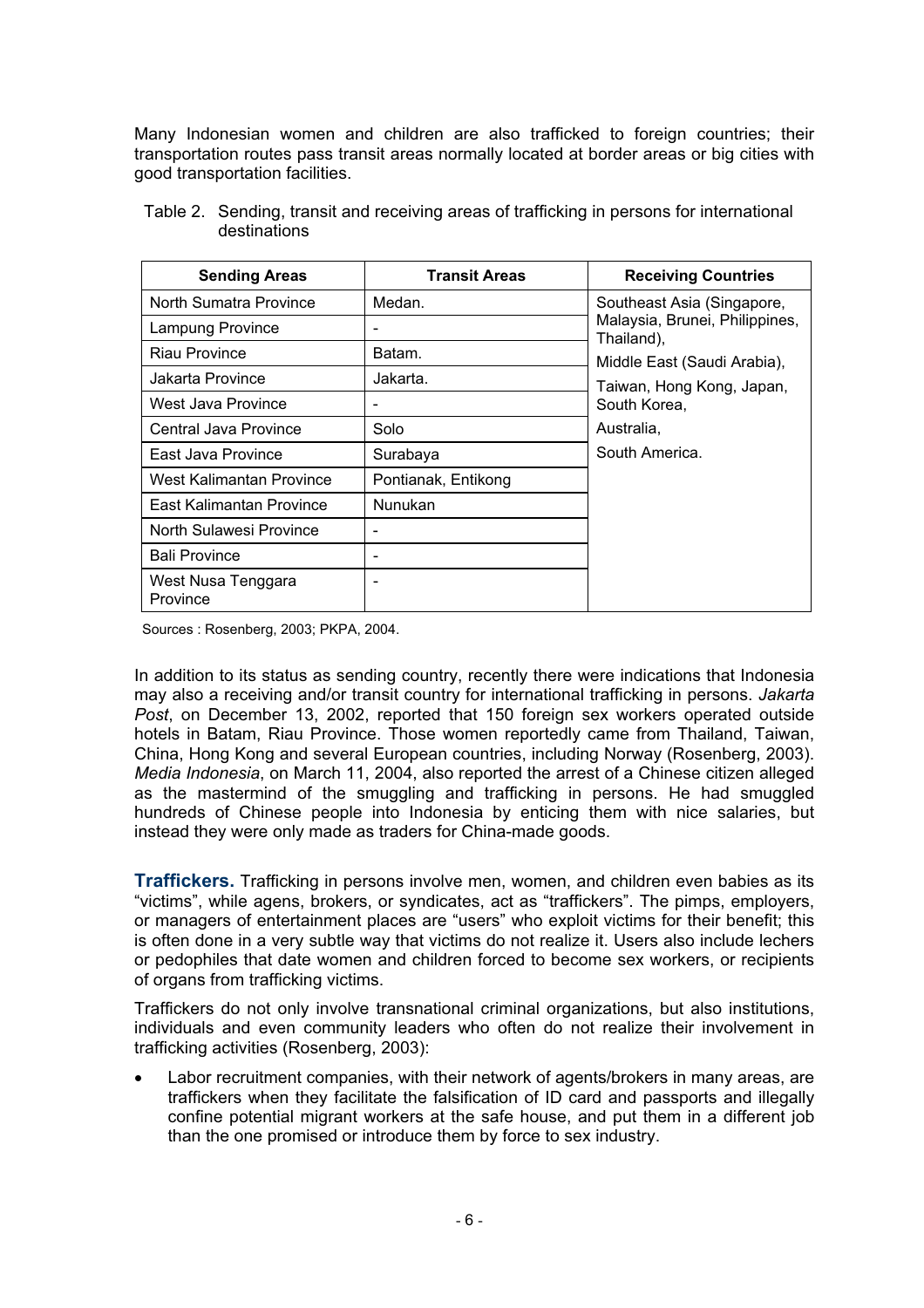- Agens or brokers could be outsiders but they also could be neighbors, friends, or even village heads, considered as traffickers when they lie, commit fraud, or documents falsification when they conduct the recruitment process.
- Government officers are traffickers when they are involved in document falsification, fail to prevent violations and facilitate illegal border crossing.
- Employers are traffickers when they put their workers in exploitative conditions such as: withholding their salaries, illegally confining workers, committing physical or sexual abuse, forcing them to work all the time, or entrap them into debt bondage.
- Brothel owners or managers, under article 289, 296, and 506 of the Penal Code, could be considered as having violated the law, especially when they force women to work when the women have refused to do it, trick them into debt bondage, illegally confine and limit their freedom to go out, do not pay their salaries, or recruit and employ children (below 18 years old).
- Marriage brokers are traffickers when the marriages arranged have made the wives fall into conditions similar to slavery and exploitative conditions, although the brokers do not realize the exploitative nature of the marriages to be performed.
- Parents and relatives are traffickers when they knowingly sell their children or relatives, directly or indirectly - through brokers – to employers in sex industry or other sectors. Or if they receive downpayments for the incomes to be received from their children in the future. This is also the case when parents offer services from their children for repayment of their debts and consequently put their children in debt bondage.
- Husbands are traffickers when they marry a woman but then send their wives to other places in order to exploit them for financial benefits, subject them to slavery, or force them to prostitution.

**Users.** Users of trafficking in persons, who directly benefit from victims, or exploit victims indirectly, include :

- Pimps and brothel managers who need women and children to be employed as sex workers.
- Philanderers, pedophiles, and people who have other types of sexual deviations and expatriates and international businesspersons who live temporarily in a country.
- Businesspersons who need child workers as they are cheap, obedient, not fussy, and easily scared.
- x Entertainment businesspersons who need young women to be employed at massage parlors, karaoke, and other entertainment spots.
- Businesspersons in tourism sector who also offer sex tourism services.
- Irresponsible labor recruitment agents.
- Drug syndicates who need new dealers in order to extend their networks.
- x Middle and upper class families who need women and children to be employed as domestic workers.
- Families who want to adopt children.
- x Chinese men from overseas who want "traditional" women as their brides.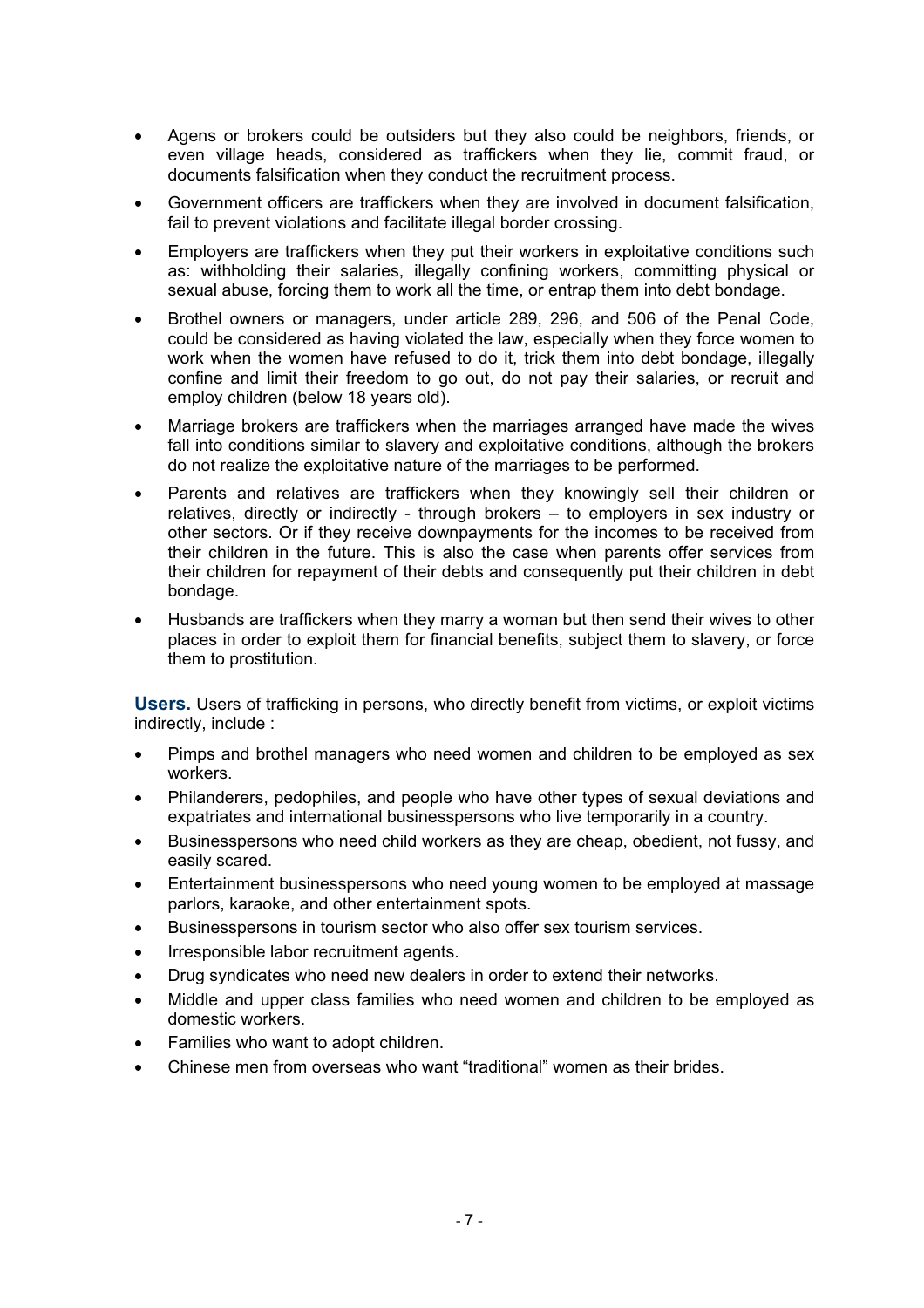#### **National Plan of Action**

Trafficking in persons has grown into a strong and transnational business, as **although it is illegal,** it produces tempting amount of revenues, it brings the third biggest revenues after illegal drug dealings and arm dealings. So, no wonder if international organized crime then makes international prostitution and trafficking-in-persons network as the main focus of their activities. They are tempted by the tax-free profits and at the same time they also still receive income from the same victims and its risk is small. Like drug business that creates huge revenues, very profitable and also tax-free, trafficking in persons in essence is a part of shadow economy: operates in secret, very lucrative but it is also an evil crime.

Hence, to fight transnational organized crime with strong resources like that, the Government needs to have a stronger commitment, take actions in planned and consistent steps and involves wide networks, both among the areas within the country as well as with friendly countries and international agencies.

**The Stance of the Indonesian Government.** Since Indonesia gained its independence on August 17, 1945, slavery and servitude have been stated as unlawful acts and stated as crimes against a person's freedom, as established in the Penal Code, which last time amended with Law of the Republic of Indonesia No. 1 Year 1946; it states as follows:

- Article 324: Anyone who, on his/her own expense or on another person's expense, runs slavery trade, or intentionally and directly or indirectly participates in any of such acts, is liable to a maximum imprisonment of twelve years.
- Article 333 (1): Anyone who intentionally and unlawfully deprives another person's freedom or continues such freedom deprivation, keeps someone deprived of his liberty, is liable to a maximum imprisonment of eight years.
- Article 333 (2): If the act results in serious injuries, the perpetrator is liable to a maximum imprisonment of nine years
- Article 333 (3): If the act results in death, the perpetrator is liable to a maximum imprisonment of twelve years
- Article 333 (4): The penalties set forth in this article shall also be applicable on anyone who intentionally and unlawfully provides a place for the deprivation of freedom

Slavery and servitude in the form of trafficking in persons are also criminalized in Indonesian legal system as set down in Article 297 of the Penal Code and Article 65 of Law No. 39 Year 1999 on Human Rights.

Article 297 of the Penal Code: "Trafficking of women and underage children is liable to a maximum imprisonment of six years".

Article 65 of Law No. 39 Year 1999 on Human Rights: "Every child has the right to receive protection from exploitation and sexual harassment, abduction, child trafficking, and from various forms of misuse of narcotics, psychotropic drugs, and other addictive substances".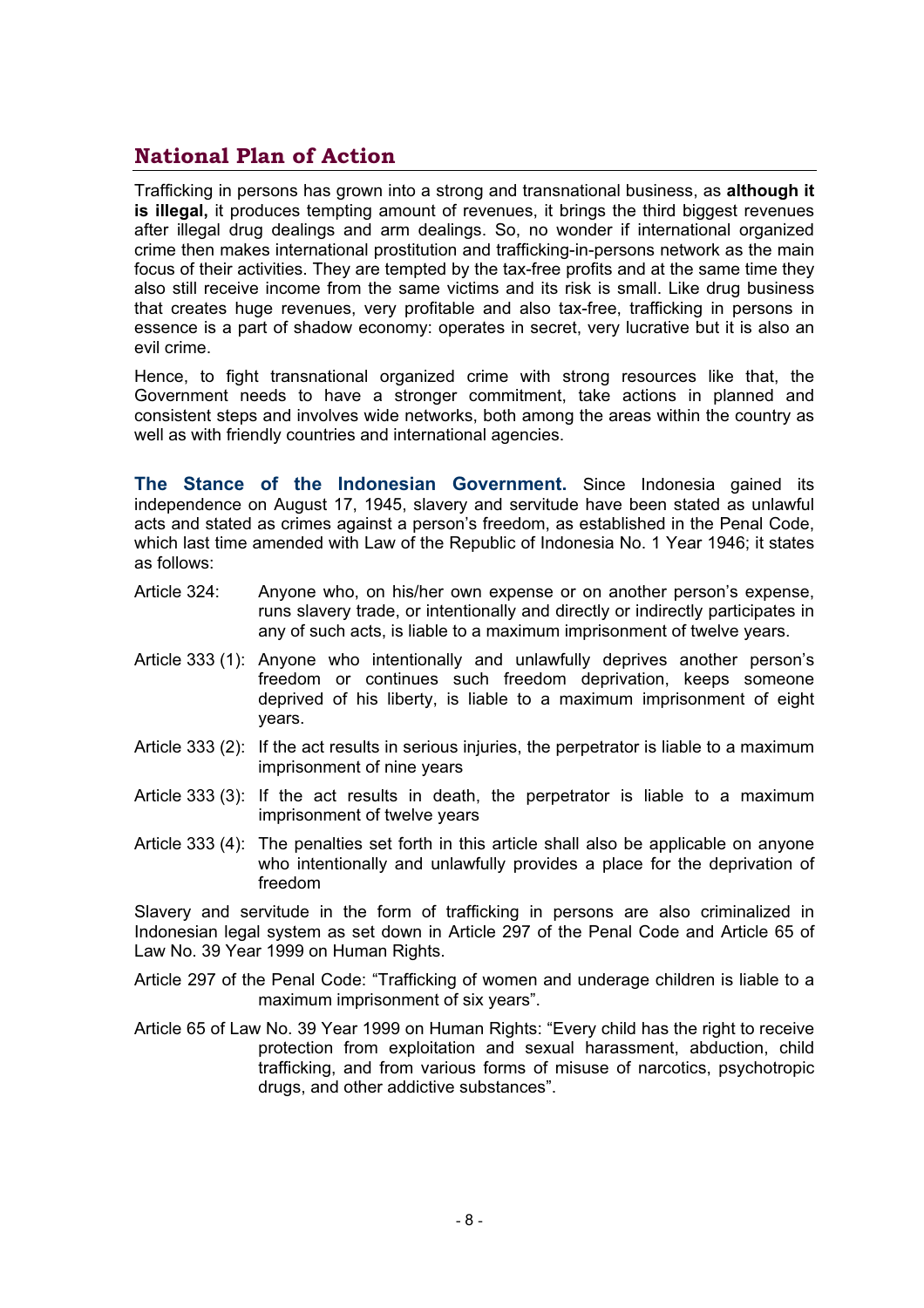In 2002, Indonesia passed Law No. 23 Year 2002 on Child Protection; it also criminalizes child trafficking and sexual exploitation of children as regulated in Article 83 and Article 88.

- Article 83: Anyone who traffics, sells, or abducts children for themselves or for sale, is liable to a maximum imprisonment of 15 (fifteen) years and a minimum imprisonment of 3 (three) years and a maximum fine of Rp 300,000,000 (three hundred million rupiahs) and a minimum fine of Rp 60,000,000 (sixty million rupiahs).
- Article 88: Anyone who commits economic or sexual exploitation against children, with an intention to benefit himself/herself or another person, is liable to a maximum imprisonment of 10 (ten) years and/or a maximum fine of Rp 200,000,000 (two hundred million rupiahs).

The stance adopted by RI Government in fighting trafficking in persons is reinforced in Presidential Decree No. 88 Year 2002 on National Plan of Action for the Elimination of Trafficking in Women and Children (*RAN P3A*), and the submission of Bill on the Combat of the Crime of Trafficking in Persons, the government's initiative proposed to the Indonesian House of Representatives (DPR) in 2004. In the 2005 National Legislation Program, the Bill sits at rank 22 from 55 bills to be deliberated by the DPR whose members were selected based on the results of the 2004 General Election.

*RAN P3A*. The National Plan of Action for the Elimination of Trafficking in Women and Children (*RAN P3A*) is an integrated action plan that brings together various programs and stakeholders at the national and local levels; it does not only consist of preventive efforts, law enforcement and protection for victims, but it is also integrated with measures to counter the root of the problem. Implementation of *RAN P3A* is undertaken at the same time with the application of practical measures to alleviate poverty, address health issues, and improve the quality of formal, non-formal, as well as informal (family) education, and the implementation of other relevant empowerment activities.

Efforts to eliminate trafficking in persons include prevention, prosecution and severe punishments on traffickers, and victim protection through repatriation, rehabilitation, counseling, education and skills training, including providing guarantee on issues related to their human rights, so they could become independent and reintegrate into the community. Given that trafficking in persons is related to transnational organized crime, international cooperation – bilateral as well as regional – and cooperation with international agencies and NGOs will always be fostered and developed.

The general objective of the *RAN-P3A* is "All forms of trafficking of women and children are eliminated"

Its specific objectives are :

- 1. Establishment of legal norms and legal actions against traffickers of women and children are taken.
- 2. Rehabilitation and social reintegration that are guaranteed by the law for victims of trafficking of women and children.
- 3. Prevention of all forms of practices of trafficking of women and children are implemented within families and the community.
- 4. Cooperation and coordination for the elimination of trafficking of women and children among institutions at national and international levels are established.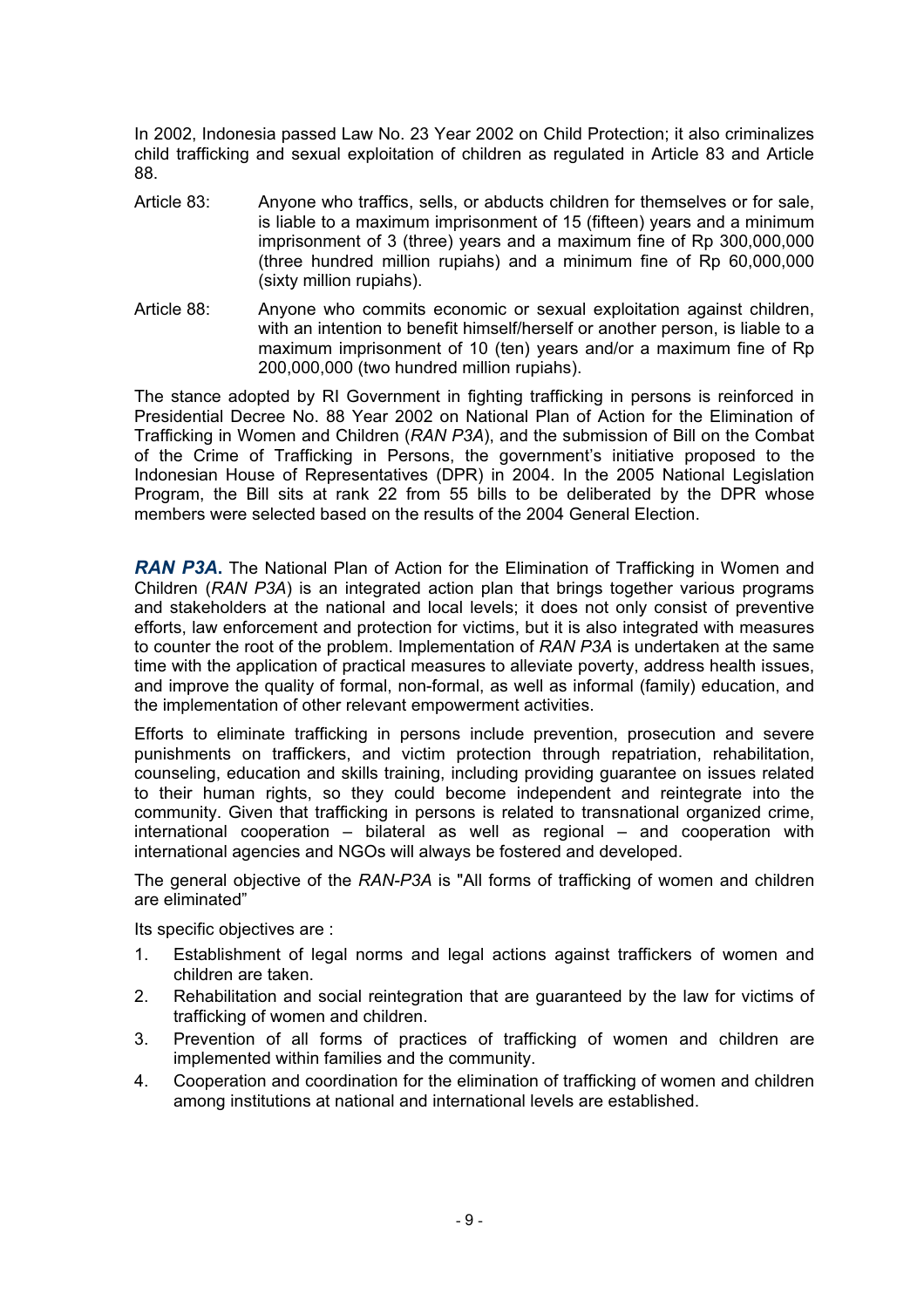Targets of the *RAN-P3A* are :

- 1. Ratification of convention against transitional organized crime and two protocols on human and child trafficking (The Optional Protocol to the Convention on the Rights of the Child (1989) on the Sale of Children, Child Prostitution and Child Pornography, dan Prococol to Prevent, Suppress and Punish Trafficking in Persons Especially Women and Children).
- 2. Adoption of Law on the Elimination of Trafficking of Women and Children, Law on Witness and Victim Protection, Law on the Elimination of Domestic Violence, Law on Protection for Migrant Workers and their implementing regulations.
- 3. International standard harmonization in relation to trafficking of persons into the national law through amendment of the Penal Code, the Criminal Procedure Code, Law on Marriage, Law on Immigration and Law on Human Rights Courts.
- 4. Mapping of the state of the problem and cases of trafficking of women and children.
- 5. Higher quantity and quality of Crisis Service Center for rehabilitation and social reintegration of victims of trafficking of women and children, especially in high-risk areas.
- 6. Lower number of cases of trafficking of women and children and higher number of cases processed up to the court – a minimum of 10% per year.
- 7. Model/mechanism to protect children and women during process of recruitment, transportation, and placement of workers, especially in migrant worker placement.
- 8. The central and local governments allocate budget for rehabilitation and social reintegration of the victims.
- 9. Guaranteed access for families, especially women and children, to education, training, higher income, and social services.
- 10. Partnership networking at national and local levels, among the areas, bilateral, regional as well as international cooperation.

*RAN P3A* has appendixes describing the types of scheduled activities, complete with their persons-in-charge, at national, provincial and district/city levels.

In addition to *RAN P3A*, there are other national plans of action related to the elimination of trafficking of persons, they are: the National Plan of Action on the Elimination of the Worst Forms of Child Labor (Presidential Decree No. 59 Year 2002), the National Plan of Action on the Elimination of Sexual Exploitation of Children (Presidential Decree No. 87 Year 2002), and the 2004-2009 National Plan of Action on Human Rights (Presidential Decree No. 40 Year 2004).

**Task Forces.** Presidential Decree No. 88 Year 2002 also stipulates the establishment of the National Plan of Action for the Elimination of Trafficking in Women and Children Task Force (*RAN P3A* Task Force), which consists of a STEERING COMMITTEE headed by the Coordinating Minister for People's Welfare and has 10 ministers, National Police Head, and Central Statistics Bureau Head as its members; and an IMPLEMENTING COMMITTEE headed by the State Minister for Women's Empowerment, its members include Echelon I officials from 16 government institutions, National Narcotics Board Chairman, General Crime Investigation Director of the National Police Headquarter, and 10 persons from NGOs, women's organizations, religious organizations, businesswomen organizations, Indonesian Chamber of Commerce, and Indonesian Journalists Association.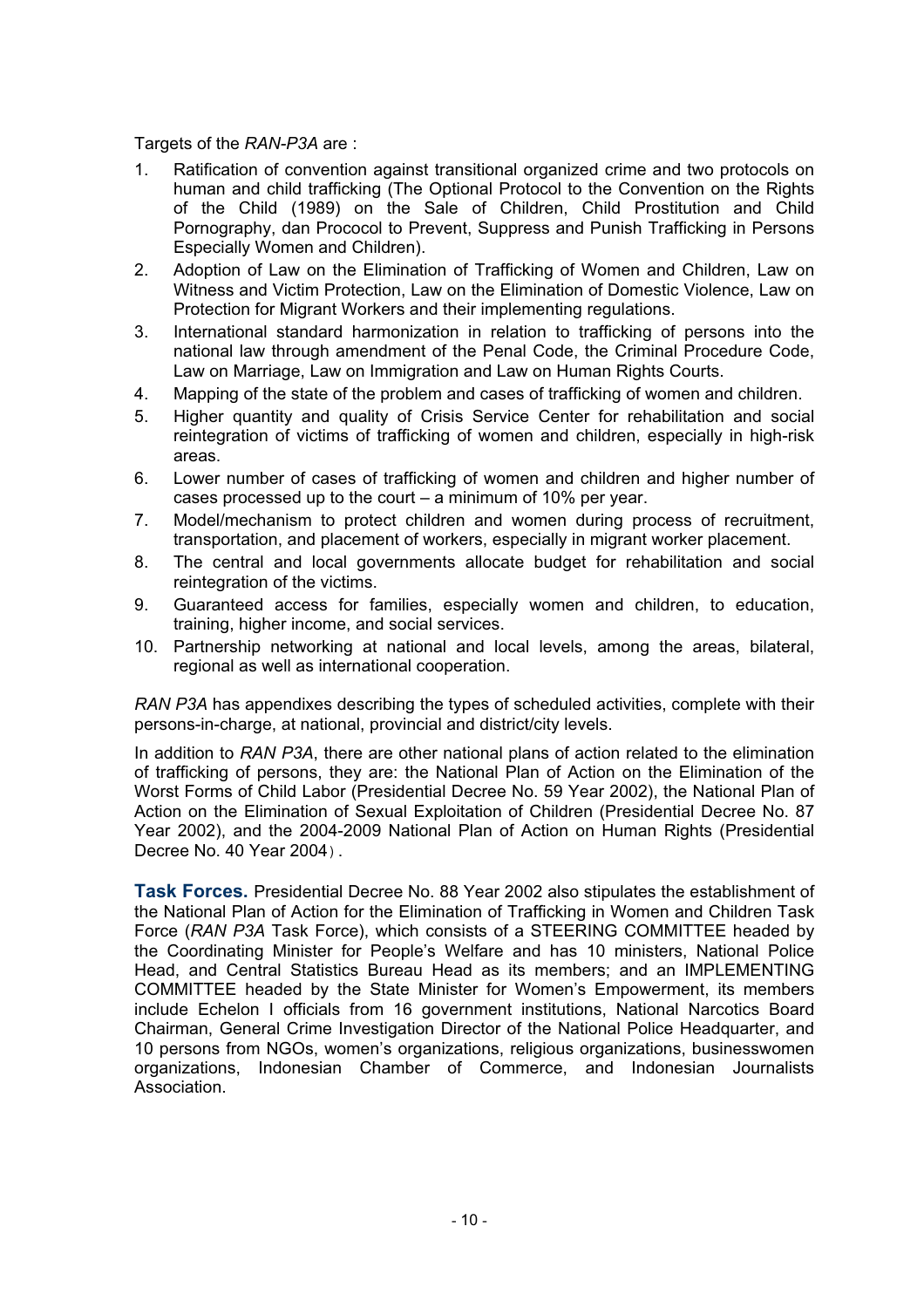The tasks of the *RAN P3A* Task Force include:

- 1. Coordinating implementation of the efforts to eliminate trafficking of women and children carried out by the government and the public in accordance with their respective functions and/or qualifications.
- 2. Advocating and disseminating information on trafficking and *RAN-P3A* to stakeholders.
- 3. Conducting periodical and incidental monitoring and evaluation and communicating the problems occurred during the implementation of RAN-P3A to the institutions authorized to address them and follow them up, according to applicable legislations.
- 4. Undertaking national, regional and international cooperation for implementing preventive and countering measures in an effort to eliminate trafficking of women and children.
- 5. Reporting the development of the implementation of efforts to eliminate trafficking of women and children to the President and the public.

In accordance with its objectives, the Task Force focuses on efforts to eliminate trafficking in persons, especially women and children, while to counter the roots of the problem – poverty (in various sectors of life), health, and lack of education, efforts are implemented across sectors, at national and local levels, under the coordination of Coordinating Minister for People's Welfare.

In addition to the *RAN P3A* Task Force, there are also other task forces still relevant to the elimination of trafficking in persons, for example the Committee of the National Action on the Elimination of the Worst Forms of Child Labor (Presidential Decree No. 12 Year 2001), the National Plan of Action on the Elimination of Sexual Exploitation of Children Task Force (Presidential Decree No. 87 Year 2002), the Commission for Indonesian Child Protection (Presidential Decree No. 77 Year 2003), the National Commission against Violence on Women (Presidential Decree No. 181 Year 1998), the National Commission of Human Rights (mandatory by Law No. 39 Year 1999 on Human Rights), and the National Coordinating Committee for the Prevention and Combat of the Crime of Money Laundering (Presidential Decree No. 1 Year 2004).

**Regional Autonomy.** In the autonomy era, similar task forces, which will develop local plan of action - are expected to be founded at provincial and district/city levels. Minister of Home Affairs has expressed his support through Ministry of Home Affairs Gazette No. 560/1134/PMD/2003, intended for Governors and Regents/ Mayors all over Indonesia. The gazette recommends the work unit of the local government authorized to administer women and child issues should be the focal point for the implementation of elimination of trafficking of persons at the area, which will be achieved by holding meetings to coordinate the local government offices (*dinas*), the objectives of which include: (1) Developing minimum standards in fulfilling child rights, (2) Establishing a local countertrafficking unit, (3) Applying tight control over labor recruitment, (4) Allocating fund from the local budget for such needs.

Sending, transit and borded areas are places prioritized for the establishment of local task forces for elimination of trafficking in persons. In several provinces and districts/cities, the task forces established often do not focus on eliminating trafficking of women and children, but they also deal with the elimination of sexual exploitation of children, the elimination of the worst forms of child labor, and other related issues.

1. The Government of North Sulawesi Province issued Local Regulation No. 1 Year 2004 on the Prevention and Elimination of Trafficking in Persons especially Women and Children, and by Governor's Decree No. 130 Year 2004 on the Establishment of the Task Force against Trafficking in Persons especially Women and Children.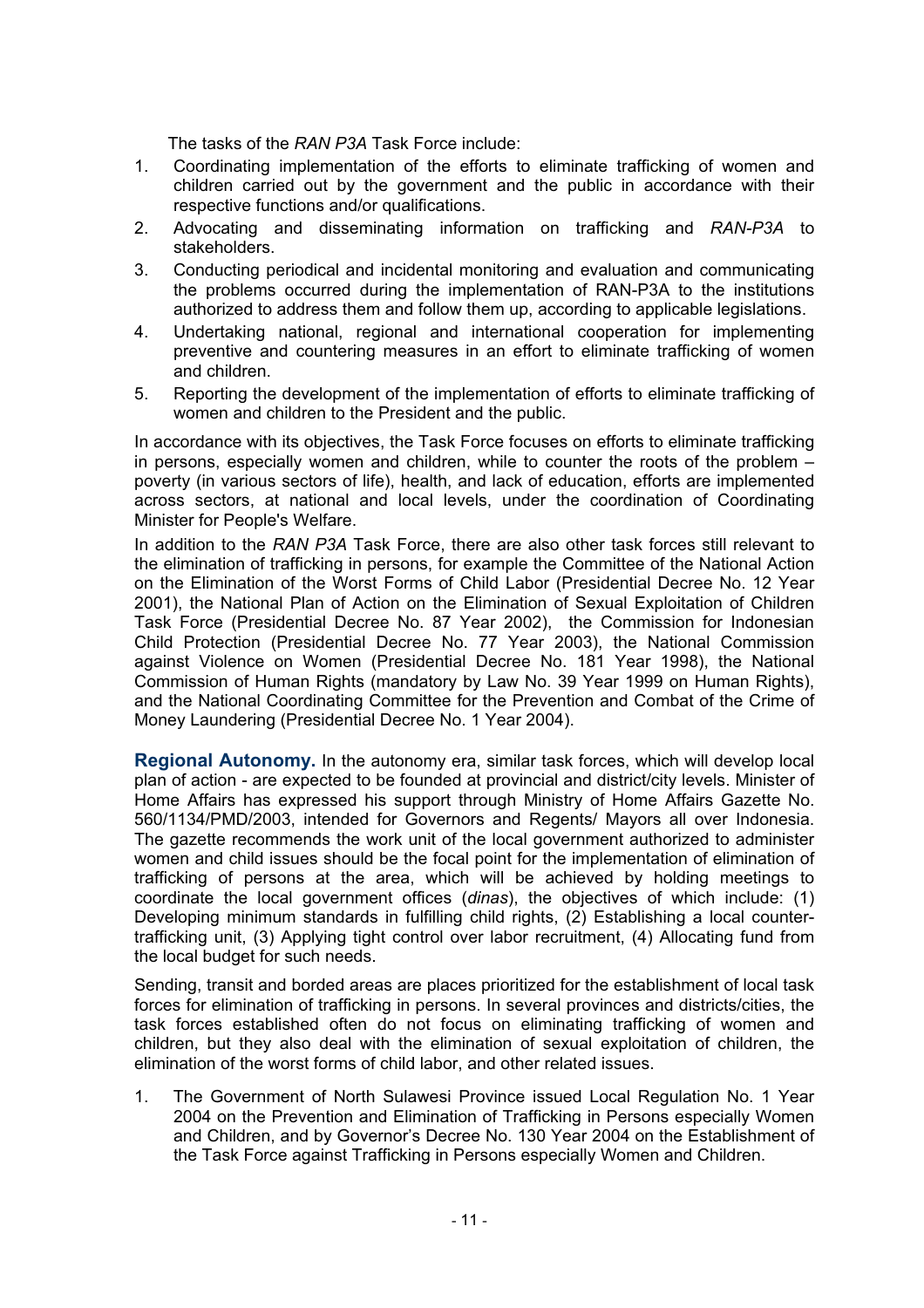- 2. The Government of North Sumatra Province issued Local Regulation No. 6 Year 2004 on the Elimination of Trafficking of Women and Children, and set up the North Sumatra *RAN P3A* Task Force.
- 3. Riau Province:
	- The Government of Dumai City, Riau Province, in January 2005 established the Task Force for the Elimination of Trafficking in Persons especially Women and Children and was developing a Local Plan of Action.
- 4. The Government of the Special Capital Region of Jakarta, by Governor's Decree No. 1099 Year 1994, issued an Implementing Regulation on Better Welfare for Domestic Workers in the Special Capital Region of Jakarta. In 2004, The Government of the Special Capital Region of Jakarta issued Local Regulation No. 6 Year 2004 on Employment, in which there are some articles that regulate child workers and the worst forms of child labor.
- 5. The Government of West Java Province, by Governor's Decree No. 43 Year 2004, has established the Committee for the Elimination of the Worst Forms of Child Labor, and developed the Plan of Action for the Elimination of the Worst Forms of Child Labor, Child Trafficking and Sexual Exploitation of Children.
	- The Government of Indramayu District has developed the Plan of Action for the Elimination of Trafficking in Persons especially Women and Children.
	- The Government of Sumedang District has set up the Committee for the Elimination of the Worst Forms of Child Labor.
	- The Government of Bandung City set up the Committee on the Worst Forms of Child Labor and developed the Local Plan of Action for Child Protection (August, 2004).
	- In May 2004, the Local House of Representatives of Bekasi City passed Local Regulation on Restriction against Indecent Acts as amendment of Local Regulation of Bekasi City No. 58 Year 1998. This local regulation explains in detail the definitions of sex worker, prostitution, and places of prostitution alleged as one of the factors prompting trafficking of persons.
- 6. Central Java Province :
	- x The Government of Cilacap District, Central Java Province, has developed a Local Regulation draft on Placement and Protection for Migrant Workers in Foreign Countries.
	- The Government of Surakarta City, Central Java Province, has developed the Plan of Action for the Elimination of Trafficking in Persons especially Women and Children.
- 7. The Government of the Special Region of Yogyakarta has developed a Local Regulation draft on Working Relationship between Domestic Workers and Employers in the Special Region of Yogyakarta Province.
- 8. The Government of East Java Province, by Governor's Decree No. 88/145/ KPTS/013/2003, has established the Task Force for the Elimination of Trafficking in Persons, Commercial Sexual Exploitation of Children and the Worst Forms of Child Labor. The Local Regulation draft on the Elimination of Trafficking in Persons especially Women and Children has been developed and the local house of representatives is going through the process of adopting it.

The East Java Province's Plan of Action on the Elimination of Trafficking in Persons especially Women and Children, the Plan of Action for the Elimination of Commercial Sexual Exploitation of Children, and the Plan of Action for the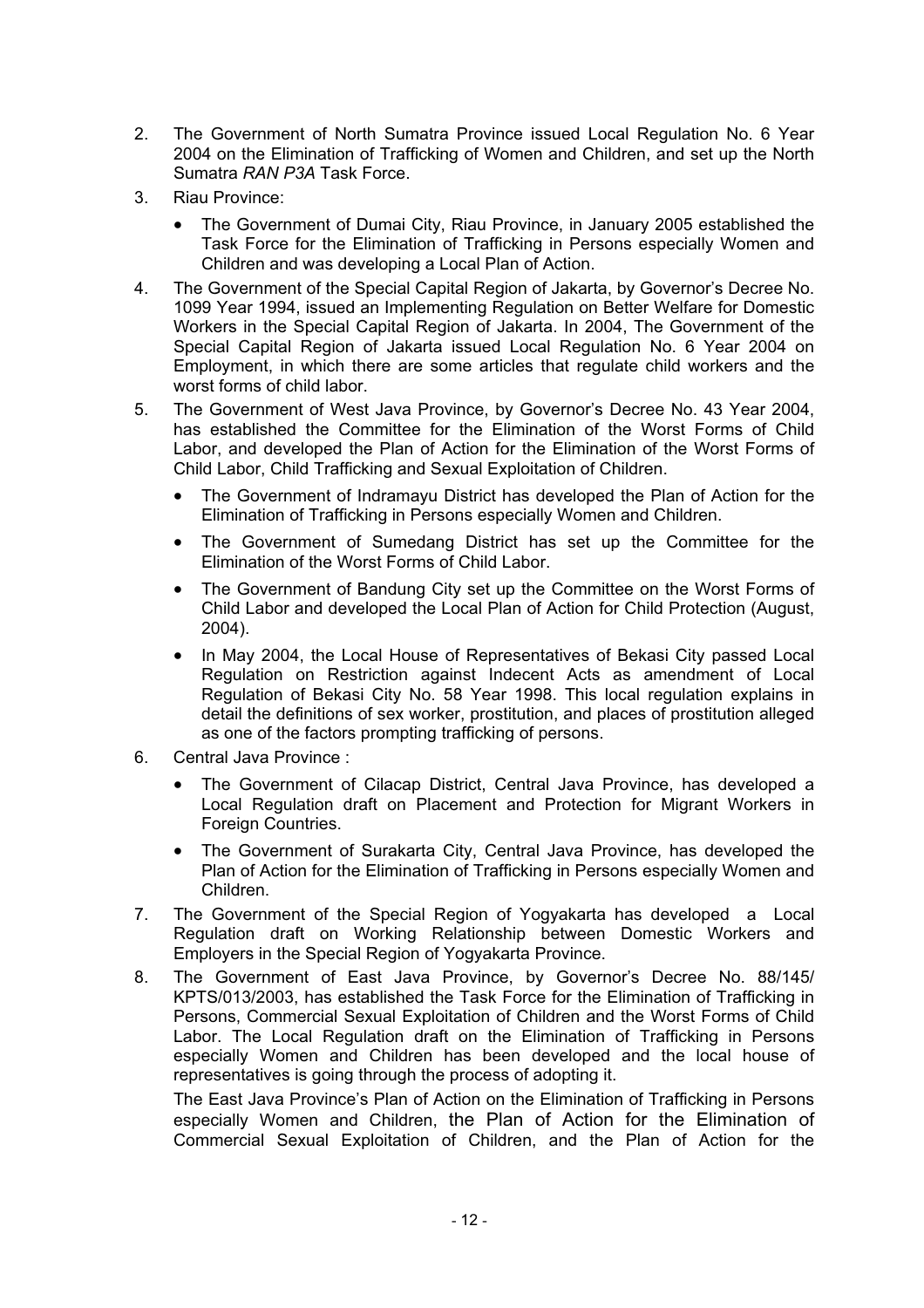Elimination of the Worst Forms of Child Labor for the 2004-2008 period, were planned to be adopted in February 2005.

- The Government of Tulungagung District, by Regency Decree No. 844 Year 2004, has established the Child Protection Commission.
- The Government of Malang District has issued a Local Regulation on Migrant Worker Protection; it also has developed the Plan of Action for the Elimination of Trafficking of Women and Children, which will be established in February 2005.
- The Government of Ponorogo City has issued a Local Regulation on Migrant Worker Protection.
- The Government of Blitar District has issued a Local Regulation on Protection for Blitar's Migrant Workers and Their Family Members.
- The Government of Banyuwangi District has established the Child Protection Commission concerning the Worst Forms of Child Labor, Commercial Sexual Exploitation of Children, and Child Trafficking.
- 9. West Kalimantan Province:
	- The Government of Sambas District has issued a Local Regulation on Prevention and Protection for Women and Children from Trafficking in Persons Practices.
- 10. The Government of East Kalimantan Province, by Governor's Decree No. 350/ K.36/2004 dated March 25, 2004, has established the East Kalimantan Anti-Trafficking Coalition (KAT) and by Governor's Decree No. 463/K.214/2004 established the Committee of Action for the Elimination of the Worst Forms of Child Labor.
- 11. West Nusa Tenggara:
	- The Government of Sumbawa District issued Local Regulation No. 11 Year 2003 on Protection and Development of Indonesian Migrant Workers from Sumbawa.

#### PROSECUTION



rosecution against traffickers, in accordance with the relevant authority, is held by law enforcers (the Police, Prosecutors,Lawyers and the Court), but given that trafficking in persons is a crime operating covertly, information has been disseminated to the general public, community organizations and

NGOs, that they should take active part in uncovering this crime, by providing information to the authorities if they see, witness, or suspect that there are indications of trafficking in persons activities or things that could be suspected of leading to the crime. Police in all areas have opened hotlines accessible by the public who wish to report a crime, and the police will immediately respond to and follow up the information provided.

#### **Strengthening the Legal Basis**

In the last several years, law enforcers have taken many legal actions against traffickers, performed legal process against them and took them to court. But the police, prosecutors, advocates/lawyers and observers concerned with trafficking in persons have complained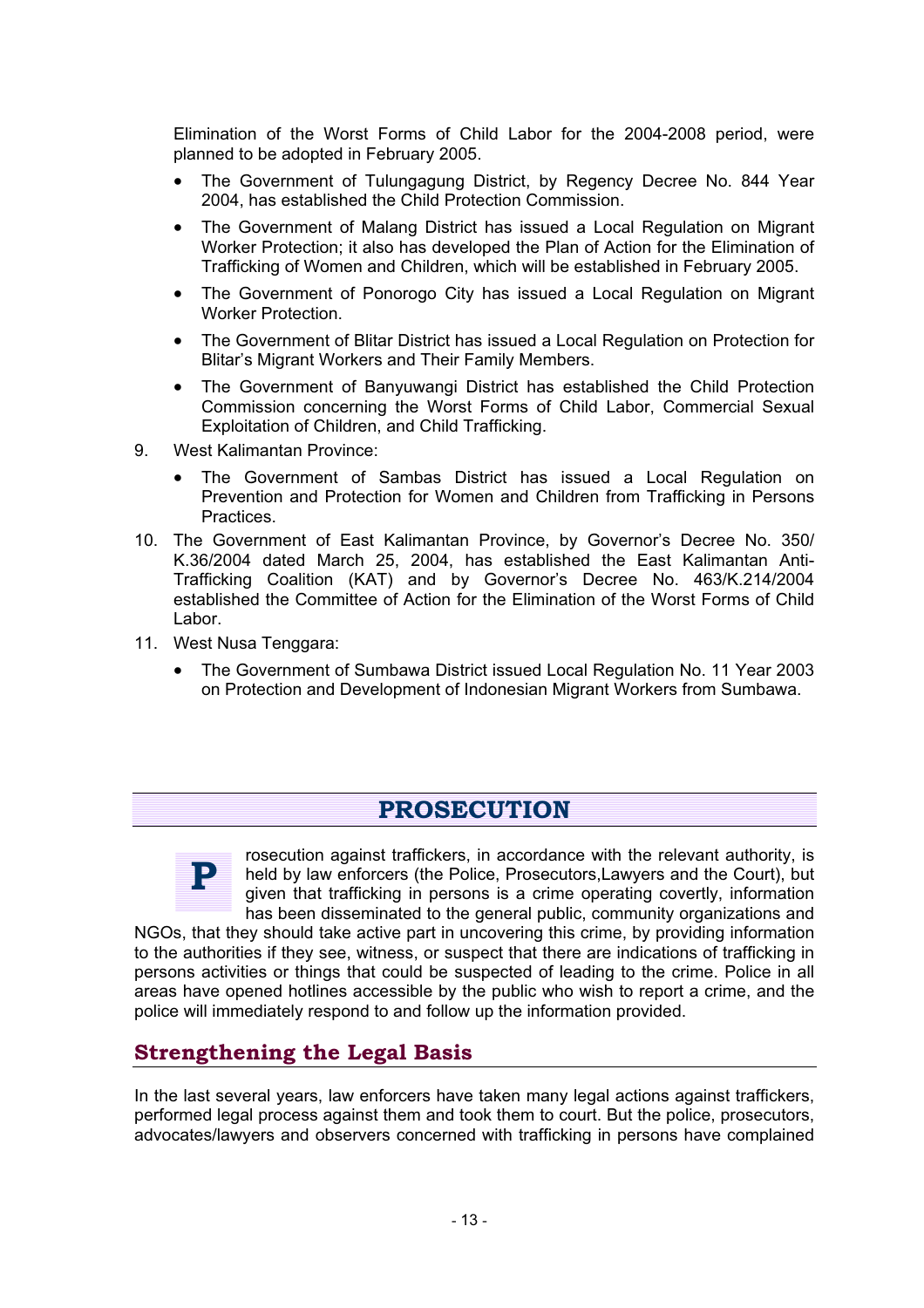on impediments from legislations that have made the punishments inflicted against the traffickers not really severe and did not serve as deterrent to them.

Harkristuti Harkrisnowo (2003) said that trafficking in persons was indeed regulated in Indonesian legislation, but the regulations were considered as far from adequate, in relation to how wide the definition of trafficking in persons was, so they could not be used to criminalize all acts within the current definition. She thought that there were several articles in the Penal Code that could be used to prosecute some acts of trafficking in persons, even though the articles still have many loopholes.

Article 297 of the Penal Code specifically regulates trafficking of women and underage boys. If we look from the victims, almost all of the cases found involve women and underage children, including babies, as their victims. Only few cases involved Indonesian migrant workers, the victims of which were also adult men, meaning they were not within the category of the victims protected by Article 297 of the Penal Code. Given the situation taken place nowadays, that is the presence of adult male victims, the article should be extended and does not define victims as only women and underage boys. Another weakness of Article 297 of the Penal Code is that it limits its scope to sexual exploitation, meaning that the article can only criminalize trafficking in persons when victims are used for activities that in essence are sexual exploitation, while there are other forms of exploitation that make their victims as workers, domestic workers, even as illegally adopted children and babies.

Another issue concerning Article 297 of the Penal Code is the definition of not of mature age (underage) for the trafficked boys. It has been identified that in the Penal Code, none of the articles explicitly state that victims must be underage, some articles simply specify that victims must be underage, but there are also articles that specifically state age 12, 15, 17, thus there is no clear reference for this age issue. Under the Burgerligh Wetbook (BW), underage is below 21 years old or not yet married, while under Law No. 1 Year 1974 on Marriage, definition of not of mature age is not yet reached 18 years old or never enters into a marriage. Law No. 3 Year 1997 on Juvenile Court also states that a child is 'a person that has reached the age of 8 but not yet 18 years old and she/he has never entered into a marriage'. Here it could be concluded that someone below 18 years old who got married means that he/she is no longer categorized as 'a child'. Further, in Law No. 23 Year 2002 on Child Protection, it is stated that the definition of children is 'one that has not reached the age of 18, including unborn children". There should be one explicit provision on this age limit, so there would be only one definition.

In addition to Article 297 of the Penal Code, Article 324 can also be used for prosecuting some of trafficking in persons acts as this article prohibits acts that can be categorized as trafficking in persons, but the object is specifically stated – bought slaves – so the application of this article is very limited.

In addition to the Penal Code, Law No 23 Year 2002 on Child Protection can also be used to prosecute traffickers as regulated in Article 83 and Article 88.

- Article 83: "Anyone who traffics, sells, or abducts children for his/her own benefit or for sale, is liable to a maximum imprisonment of 15 (fifteen) years and a minimum imprisonment of 3 (three) years and a maximum fine of Rp 300,000,000 (three hundred million rupiahs) and a minimum fine of Rp 60,000,000 (sixty million rupiahs)
- Article 88: Anyone who commits economic or sexual exploitation against children, with an intention to benefit himself/herself or another person, is liable to a maximum imprisonment of 10 (ten) years and/or a maximum fine of Rp 200,000,000 (two hundred million rupiahs).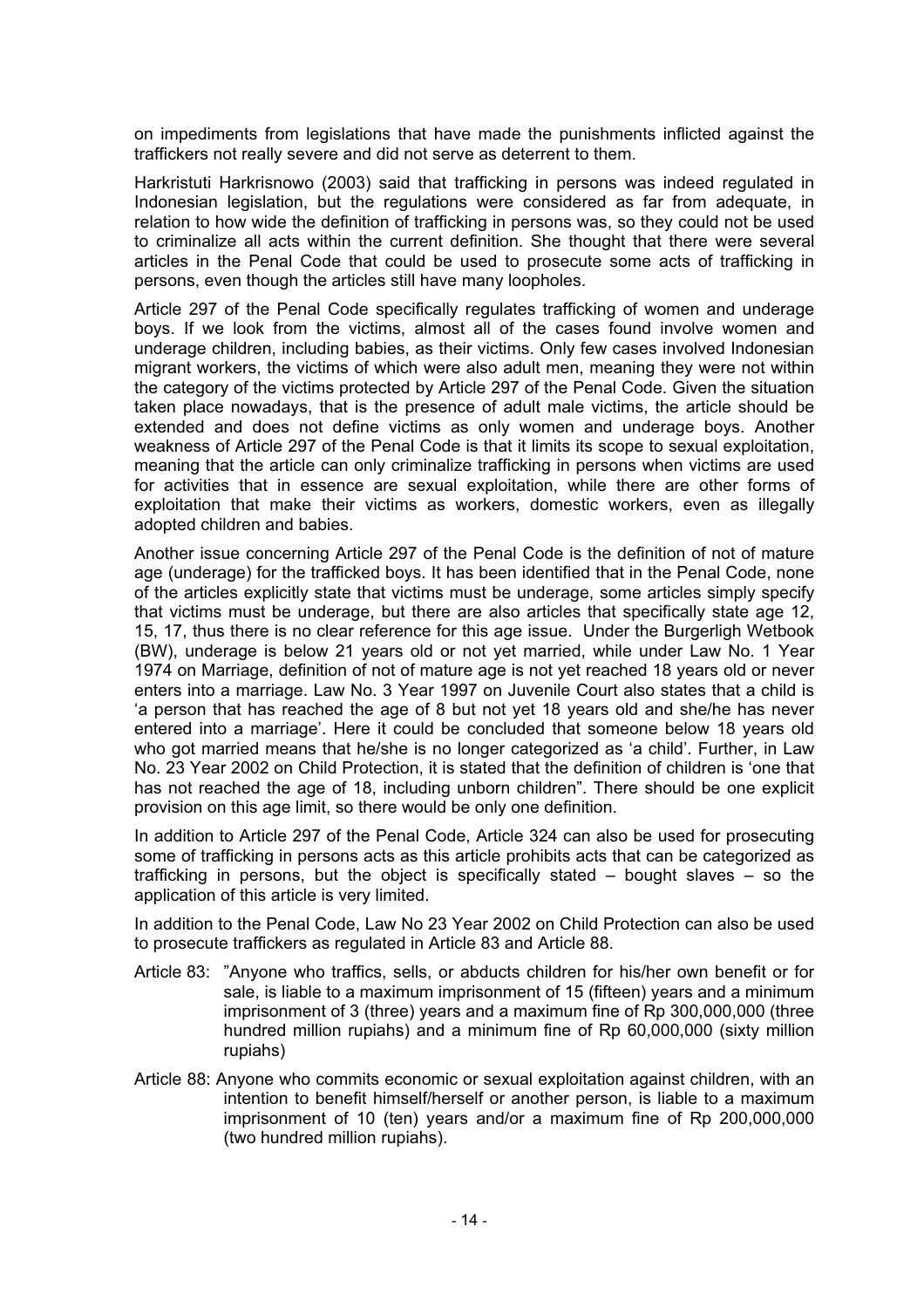But the scope of this law is limited only to children, so traffickers whose victims are not children, cannot be charged with this law.

According to the analyses made by legal observers, the absence of any official definition on trafficking in persons in the Penal Code, Law No. 39 Year 1999 on Human Rights, or in Law No 23 Year 2002 on Child Protection, has made the articles of those laws hardly applicable. Police also reported that each phase of trafficking in persons was often completed by different traffickers, for example the recruiters are different from those who will take or bring the victims, and again different persons will receive or handover victims to users. So if the police arrests one of them, he could only be charged with fraud or offensive treatment, of which the penalty is nothing compared to the suffering and damages suffered by the victims. Efforts to prosecute the pimps who often act as traffickers with Article 333 of the Penal Code on 'deprivation of personal freedom' are also difficult, as their 'wards' are willing to 'give' a written statement saying that they came on their own will and were allowed by their parents.

Prosecution against traffickers who had sold and exploited workers as uncovered from cases of the return of Indonesian Migrant Workers – who had problems – and their families, from Malaysia, for the period of October 2004 to March 2005, actually could use Article 324 of the Penal Code, even though it might trigger debates as there was analogical interpretation on migrant worker being categorized as bought slaves or because of the stretching of the semantic that was adjusted to the development.

Many people want to see a strong legal basis that will support the elimination of trafficking in persons especially women and children. In 2003, The Indonesian Government developed the Bill for the Elimination of the Crime of Trafficking in Persons and in 2004 it was submitted to the National House of Representatives to be deliberated and later passed, but until its new members – from the 2004 General Election – were elected, the bill had not been deliberated. In the 2005-2009 National Legislation Program developed by Indonesian House of Representatives, the Bill for the Elimination of the Crime of Trafficking in Persons and several related bills are listed on the 55 priority bills to be deliberated by Indonesian House of Representatives in 2005; they are as follows:

- No. 8. Bill on Immigration as Substitute of Law No 9 Year 1992 on Immigration.
- No. 21. Bill on Pornography and Pornoaction.
- No. 22. Bill on the Crime of Trafficking in Persons
- No. 25. Bill on Protection for Victims and Witnesses
- No. 26. Bill on the Penal Code
- No. 27. Bill on Narcotics as Substitute of Law No. 22 Year 1997 on Narcotics.
- No. 28. Bill on Amendment of Law No. 25 Year 2003, that amended Law No. 15 Year 2002 on the Crime of Money Laundering.
- No. 31. Bill on the Ratification of the United Nations Convention Against Transnational Organized Crime.
- No. 32. Bill on the Ratification of Protocol to Prevent, Suppress, and Punish Trafficking in Person, Especially Woman dan Children, Supplement of the United Nations Convention Against Transnational Organized Crime.
- No. 33. Bill on the Ratification of the 2003 United Nations Conventions against Corruption.

One of the activities that has encouraged trafficking in persons is prostitution. In Indonesia, 'prostitution activities' are not explicitly stated as a crime, but gaining benefits and prostituting another person are acts considered as crimes against decency or violations against public order, as set down in the Penal Code as follows: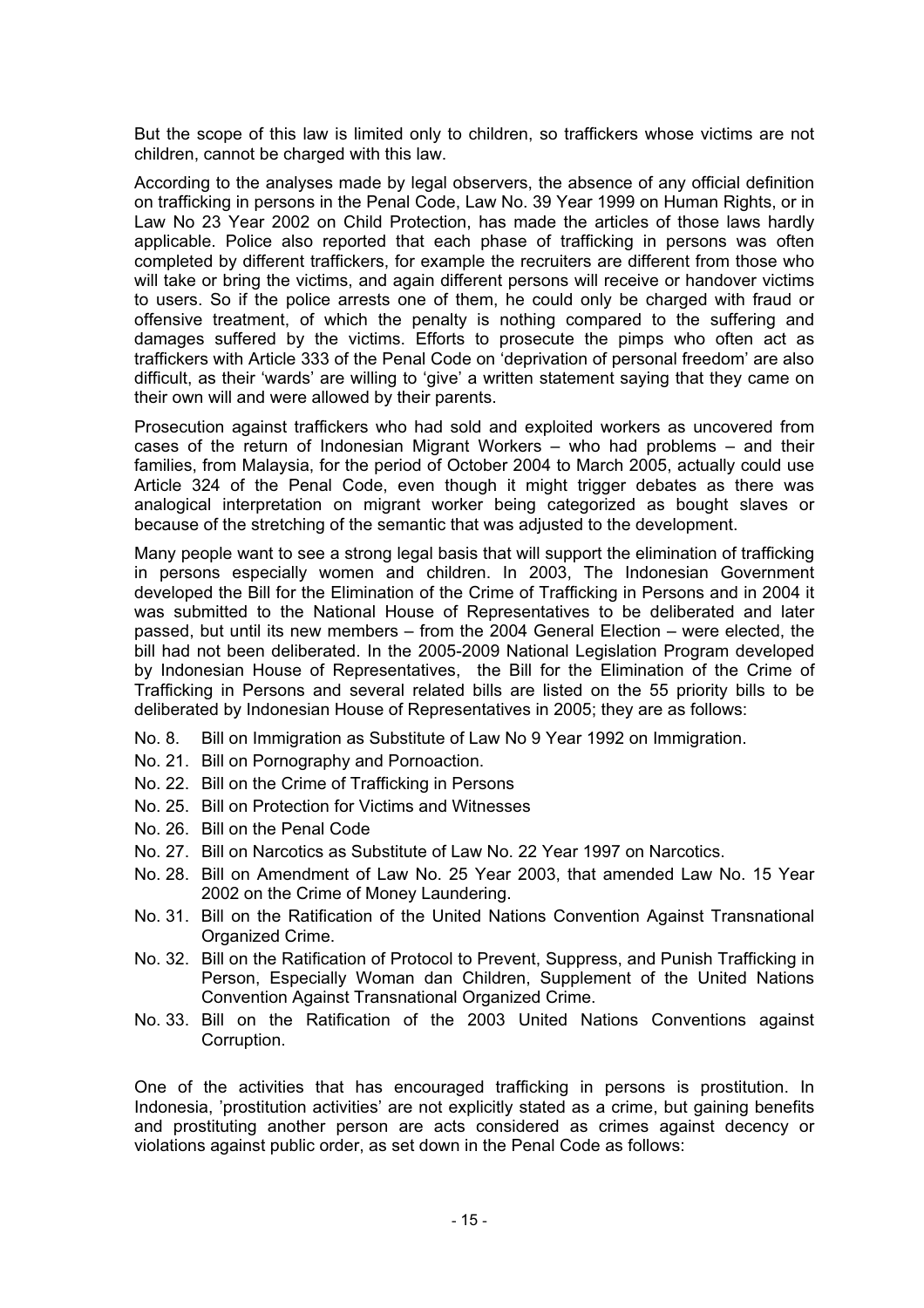Book Two - Crimes, Chapter XIV. Crimes against Decency :

- Article 289: Anyone, who by force or threats of force, forces a person to commit, or allows someone else to commit, an act of obscenity, is liable to a maximum penalty of nine years in jail for committing the act that assaults the respect of decency.
- Article 296: Anyone who deliberately connects or facilitates an act of obscenity committed by another person with another person, and performs it as a livelihood or a habitual act, is liable to a maximum penalty of one year and 4 months in jail or a maximum fine of fifteen thousand rupiahs.

Book Three – Offences, Chapter II on Offences against Public Order :

Article 506: Anyone who takes profit from indecent acts committed by a woman and makes it as his/her livelihood, is liable to a maximum penalty of one year in encagement.

The Penal Code articles still need an interpretation that prostitution is an indecent act, so it could be considered as a crime against decency or an offence against public order.

As stated in the above articles, activities of brothel owners/managers, customers, pimps, and organizers, who often commit abuse, deliver (subtle) threats, coercion, and provide facilities for prostitution, have been criminalized, but the penalties are so mild (4 months, 1 year, 9 year is the maximum or fines) that they provide no deterrent effects to the traffickers.

Activities of the sex workers who offer themselves for sexual services to users, are not specified as criminal acts under the Penal Code. However, Article 509 of the Bill of Revised Penal Code (Draft 2004), states: "Anyone who wanders and roam around the streets or public places with the purpose of prostituting himself/herself, is liable to a maximum fine in reference to category I (a minimum fine of 150,000 rupiahs, a maximum fine of 1,500,000 rupiahs)". The bill establishes penalties that are too lenient; they are not imprisonment penalties, but fines instead.

#### **Capacity Building**

Law enforcement capacity building is intended for law enforcement officers (police, prosecutors, courts, advocates/lawyers) and other relevant officers and personnel. It is achieved through providing materials concerning aspects of trafficking in persons especially women and children and the efforts to eliminate it.

The capacity-building activities carried out by the National Police Headquarter include:

- 1. The January 2004 Training on Child Rights Protection; it was divided into two classes and attended by 65 participants. The National Police Headquarter held it in cooperation with UNICEF. The training facilitators were recruited from the New Zealand Police Force, the French Police Force, the University of Indonesia's Criminology Department, and Women's Partner NGO.
- 2. The April 2004 Training on Counter Trafficking in Persons, two classes and 51 participants, held by the Education Center for Criminal Investigators Megamendung, Bogor, in cooperation with ICITAP.
- 3. The May 2004 Training for Police's Special Assistance Units personnel, in fighting against trafficking in persons; it was attended by 51 participants and held by the National Police Headquarter Criminal Investigators' Body in cooperation with IOM,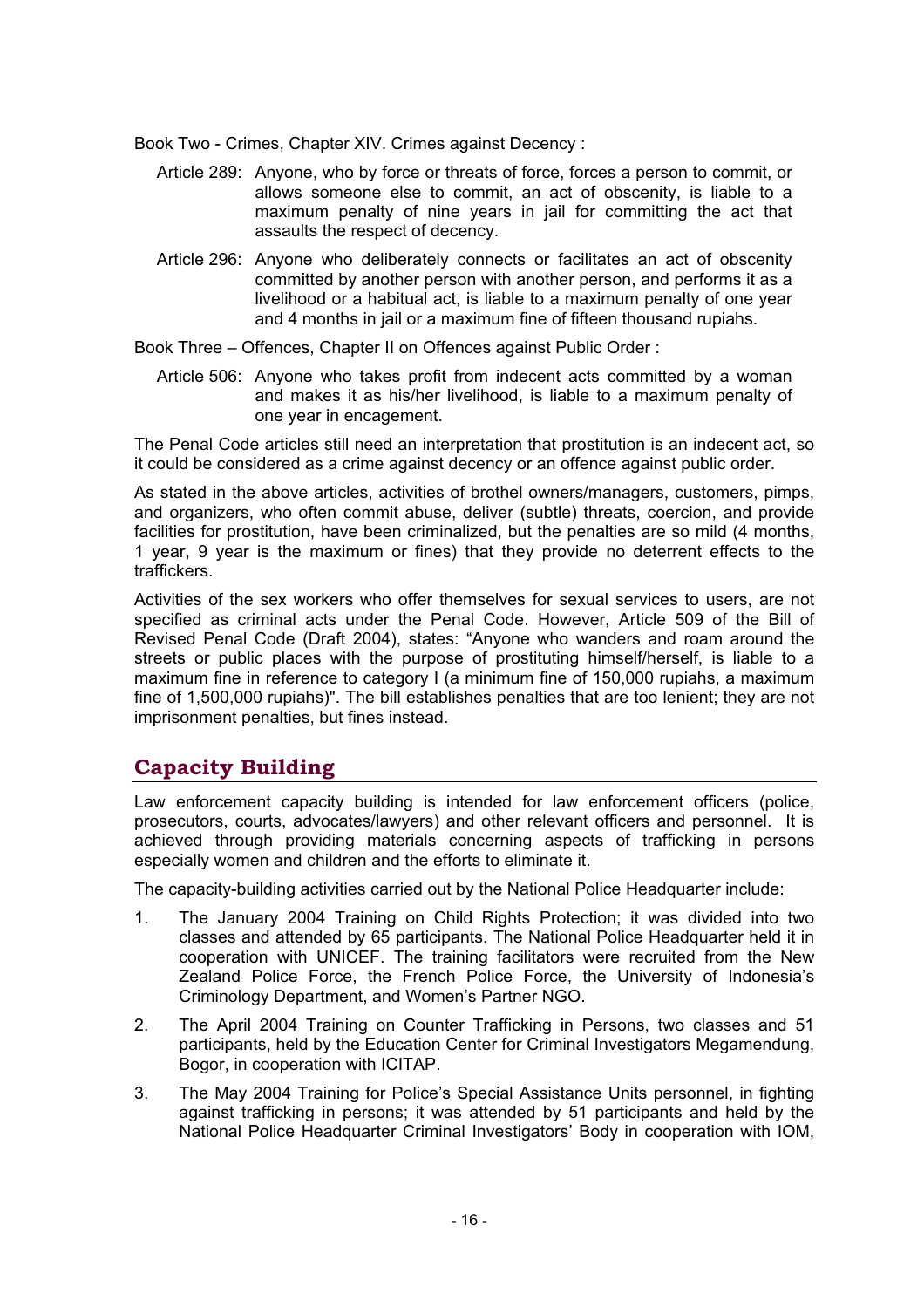with fasilitators from the New Zealand Embassy, Derap Warapsasi, YMKK, and Jurnal Perempuan (Women's Journal).

- 4. The May 2004 Training on Trafficking in Persons; it was attended by 30 participants and held by the National Police Headquarter in cooperation with UNICEF, with the facilitators coming from UNICEF Jakarta and the French Police.
- 5. The June 2004 Training on Combating Trafficking in Persons; it was attended by 40 participants and held by the Criminal Investigators' Body of the National Police Headquarter in cooperation with IOM, with the facilitators coming from the Australian and British Police Forces, and Derap Warapsari.
- 6. The December 2004 Training on Child Rights Protection; it was attended by 25 participants, held by the National Police Headquarter in cooperation with UNICEF and the facilitators came from the New Zealand Police, the Philippines Police, UI criminologists, Bandung judges and NGOs.
- 7. A seminar on Juvenile Court that developed the Diversion and Restorative Justice System concept. It was attended by 179 participants and held by the National Police Headquarter in cooperation with UNICEF.

The capacity-building activities intended for officers other than the police, include:

- The Coordinating Ministry for People's Welfare organized information dissemination and advocacy activities in order to build the capacity of local government officers, to encourage them to establish Task Forces for the Elimination of Trafficking in Persons and develop Local Plan of Actions. The activities were conducted throughout 2004 in Medan, North Sumatra Province, Batam and Tanjungpinang, Riau Islands Province, Dumai, Riau Province, Pontianak, West Kalimantan Province, and Samarinda, East Kalimantan Province.
- The Coordinating Ministry for People's Welfare, the Ministry for Women's Empowerment, in cooperation with ICMC, provided advocacy in an bid to build the build the capacity of NGOs and community organizations, so they would have higher concern and participate in activities to eliminate trafficking in persons, in the prevention, victim protection, as well as in helping the authorities by reporting any crime of trafficking in persons they know. The activities were implemented in 2004 in Samarinda and Nunukan, East Kalimantan Province, Medan, North Sumatra Province, Batam, Riau Islands Province, Dumai, Riau Province, and Manado, North Sulawesi Province.
- The Coordinating Ministry for People's Welfare in cooperation with ICMC provided advocacy and training in an effort to build the capacity of Indonesian Representative Officers in Malaysia to be more sensitive in helping victims of trafficking in persons who seek for protection in Indonesian Representative Office. The activities were implemented in 2004 at the Indonesian Embassy in Kuala Lumpur and the Connecting Office of Indonesian Consulate General Sabah and Serawak, Kuching.
- The Ministry of Manpower and Transmigration held a workshop for 40 Labor Inspectors on the Elimination of Trafficking of Women and Children in North Sumatra and South Sulawesi Provinces.
- The Ministry of Manpower and Transmigration in cooperation with JARAK NGO implemented capacity building on government officers in West Java North Coast area, in Indramayu and Bekasi Districts, concerning the Elimination of Trafficking of Women and Children.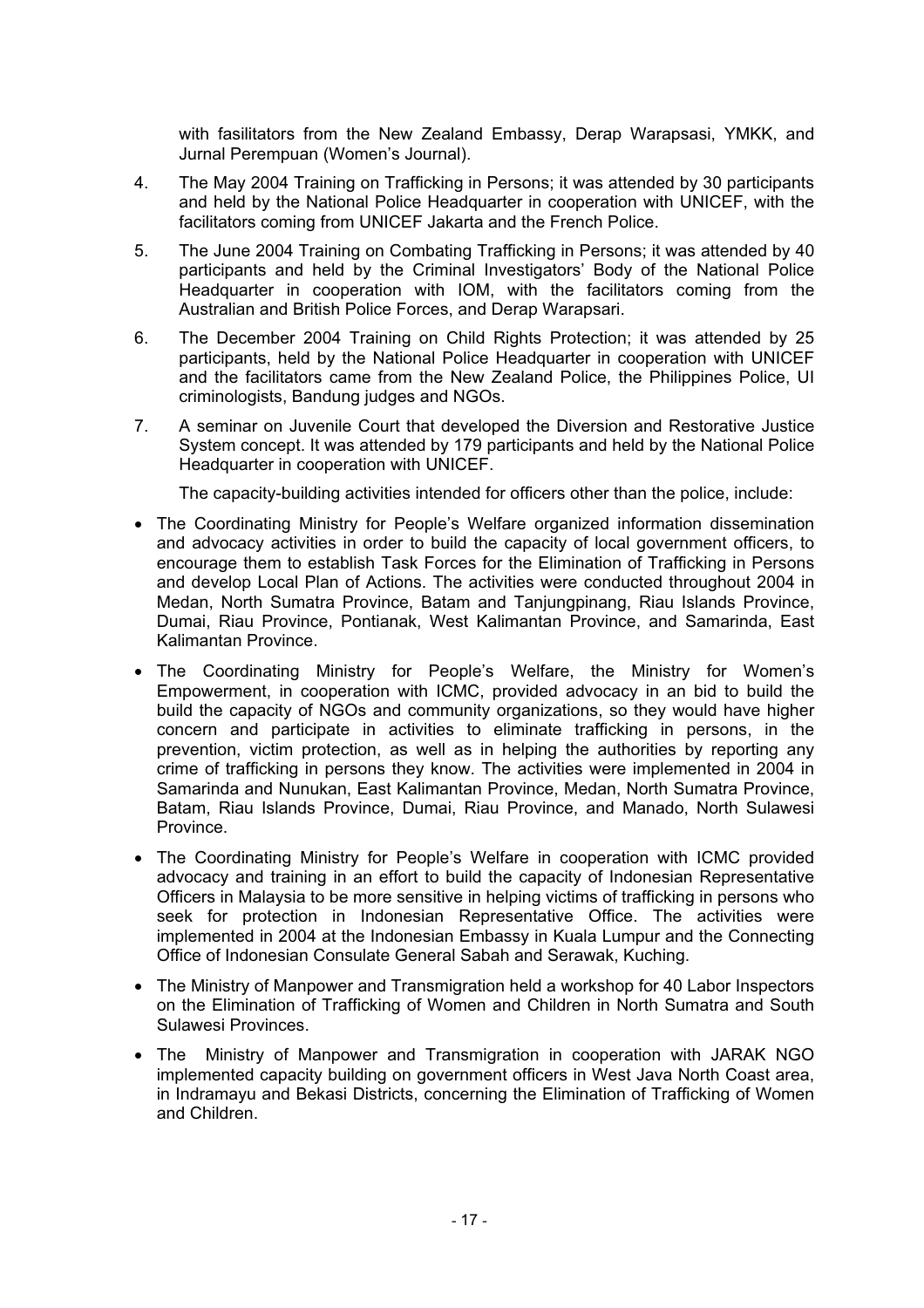- The Ministry of Manpower and Transmigration implemented capacity building on government officers in Riau Province on the Elimination of Trafficking of Women and Children in a five-day workshop.
- The Ministry of Social Services in cooperation with ACILS held a Meeting to Disseminate Information on Child Trafficking Prevention Program. It was attended by the staff from Social Services Local Offices of 30 provinces, some officers from Regional Police stations, courts and relevant provincial government institutions.
- Save the Children in cooperation with local NGOs held capacity building on government officers of East Java Province, of Tulungagung and Malang Districts, and of North Sumatra Province on the Elimination of Trafficking of Women and Children.
- The Government of Indramayu District in cooperation with ILO Jakarta Office and Indonesian Children's Welfare Foundation (YKAI) in 2004 developed a training modul for teachers for the trafficking of women and children prevention program. A team from Indramayu District's Education Office and YKAI then trained about 100 elementary school (SD) and junior high school (SLTP) teachers in Indramayu using the material (*Media Indonesia Online*, accessed on 15 March 15, 2005).
- NGO Advocacy on the use of Law No. 23 Year 2002 on Child Protection to judges in courts has been implemented, so the law is used as a basis to decide sentences.

#### **Cases**

Based on data from Criminal Investigation Body of the National Police Headquarter, in 2004 it was recorded that there were 43 trafficking cases handled by the police. Outside of that figure, there might be trafficking cases recorded by NGOs and other community organizations but not reported to the authorities as victims or their families thought the settlement between them was enough. Therefore, it is very hard to make an analysis based on the data, to see whether the number of cases has indeed decrease in the last several years. From the 43 cases, 23 of them had been processed and the Prosecutors' Office had stated that the dossiers were complete, so the police then delivered them to Prosecutors' Offices for prosecution and trial process.

| No. | Year | Number of<br><b>Cases</b> | <b>Submitted to</b><br><b>Prosecutors'</b><br><b>Offices</b> | Percentage |
|-----|------|---------------------------|--------------------------------------------------------------|------------|
|     | 1999 | 173                       | 134                                                          | 77.46      |
| 2.  | 2000 | 24                        | 16                                                           | 66.67      |
| 3.  | 2001 | 179                       | 129                                                          | 72.07      |
| 4.  | 2002 | 155                       | 90                                                           | 58.06      |
| 5.  | 2003 | 125                       | 67                                                           | 53.60      |
| 6.  | 2004 | 43                        | 23                                                           | 53.48      |

Table 3. Trafficking Cases in Indonesia between 1999 to 2004

*Source : Criminal Investigation Body of the National Police Headquarter (2005).* 

From the National Police Headquarter's report, it could be identified that more and more regional police stations – according to the cases – have based their charges on legal basis relevant to the criminal acts committed by the traffickers that they were charged with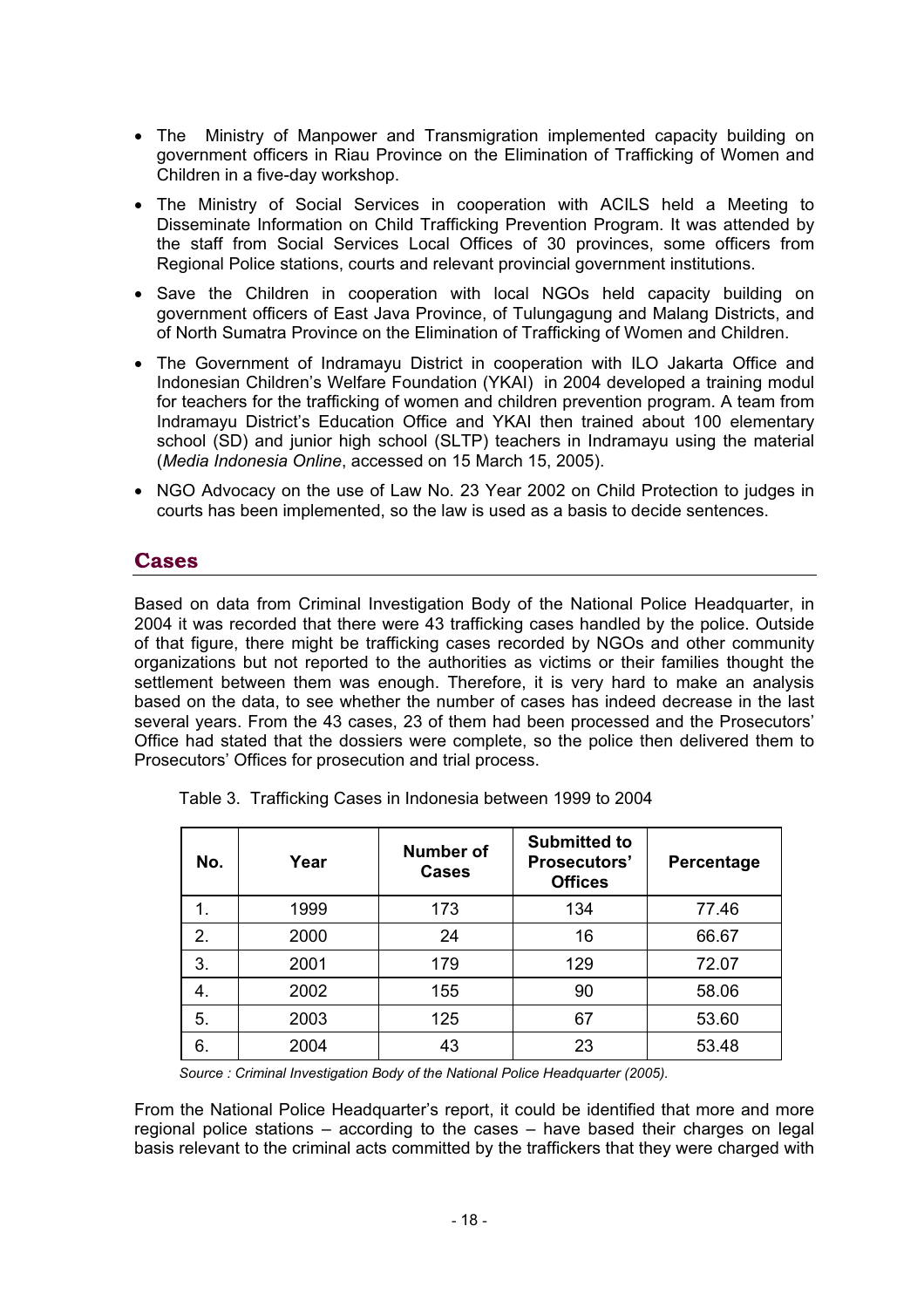punishments as severe as possible. Application of Law No. 23 Year 2002 on Child Protection in prosecution is increasing, indicating that information dissemination and advocacy activities implemented previously have borne some fruits.

#### **Sentences**

Some of the cases delivered by the police to prosecutors' offices had been brought to the Court and many of them have received verdicts from the judges. Based on the data collected from various sources, 53 defendants have been sentenced to relatively harsher punishments that the ones inflicted in the previous years.

In May 2004, Medan District Court inflicted 7-year imprisonment and a fine of Rp 60 million to a trafficker named Siti Mawar Sembiring. Tebing Tinggi District Court also inflicted severe punishment on a trafficker named Desi Prisanti; she was sentenced to 13 years in jail and ordered to pay a fine of Rp 60 million as she was found guilty of trafficking 11 children of 16-24 years old to Malaysia to be employed as sex workers (*Suara Karya Online*, December 11, 2004).

| No. | Year      | <b>Defendants</b> | <b>Verdicts</b> | <b>Punishments</b>                                                                                                                                                             |
|-----|-----------|-------------------|-----------------|--------------------------------------------------------------------------------------------------------------------------------------------------------------------------------|
|     | 2003-2004 | 84                | 27              | The punishments inflicted ranged<br>from 5-6 months to 4 years of<br>imprisonment.                                                                                             |
| 2   | 2004-2005 | 53                | 44<br>$9 *$     | The punishments inflicted were<br>various; some were released, some<br>were sentenced to 6 months to 13<br>years of imprisonment. Average<br>punishment: 3 years and 3 months. |

Table 4. Verdicts of Trafficking Cases in Indonesia, 2003 - 2004

*\*) The verdicts given were unknown Prepared from various sources (2005)*

In addition to the 53 defendants who have received their verdicts, there are still 98 other trafficking suspects in 13 provinces (North Sumatra, Riau, Riau Islands, South Sumatra, Bangka-Belitung, Lampung, Jakarta, West Java, Central Java, East Java, West Kalimantan, East Kalimantan, and North Sulawesi); their statuses: being investigated by the police, in the process of submission to Prosecutors' Offices, and waiting for court's verdicts.

It was recorded that there were two cases closely related to child trafficking; they involved foreign pedophiles who had subtlely exploited boys. In May 2004, William Stuart Brown, an Australian citizen, was sentenced to 13 years of imprisonment by Bali District Court. The next day, he was found dead for hanging himself at his cell. Another case involved Hendrik Tibboel, a Dutch national who committed pedophilia against his victim in West Nusa Tenggara in May 2004. But he managed to escape and then was put into the Indonesian Police's Wanted List.

#### **Cooperation in Prosecution**

Trafficking in Persons has become a threat to national security as it has become a huge source of income for international criminal syndicates. This transnational crime is also a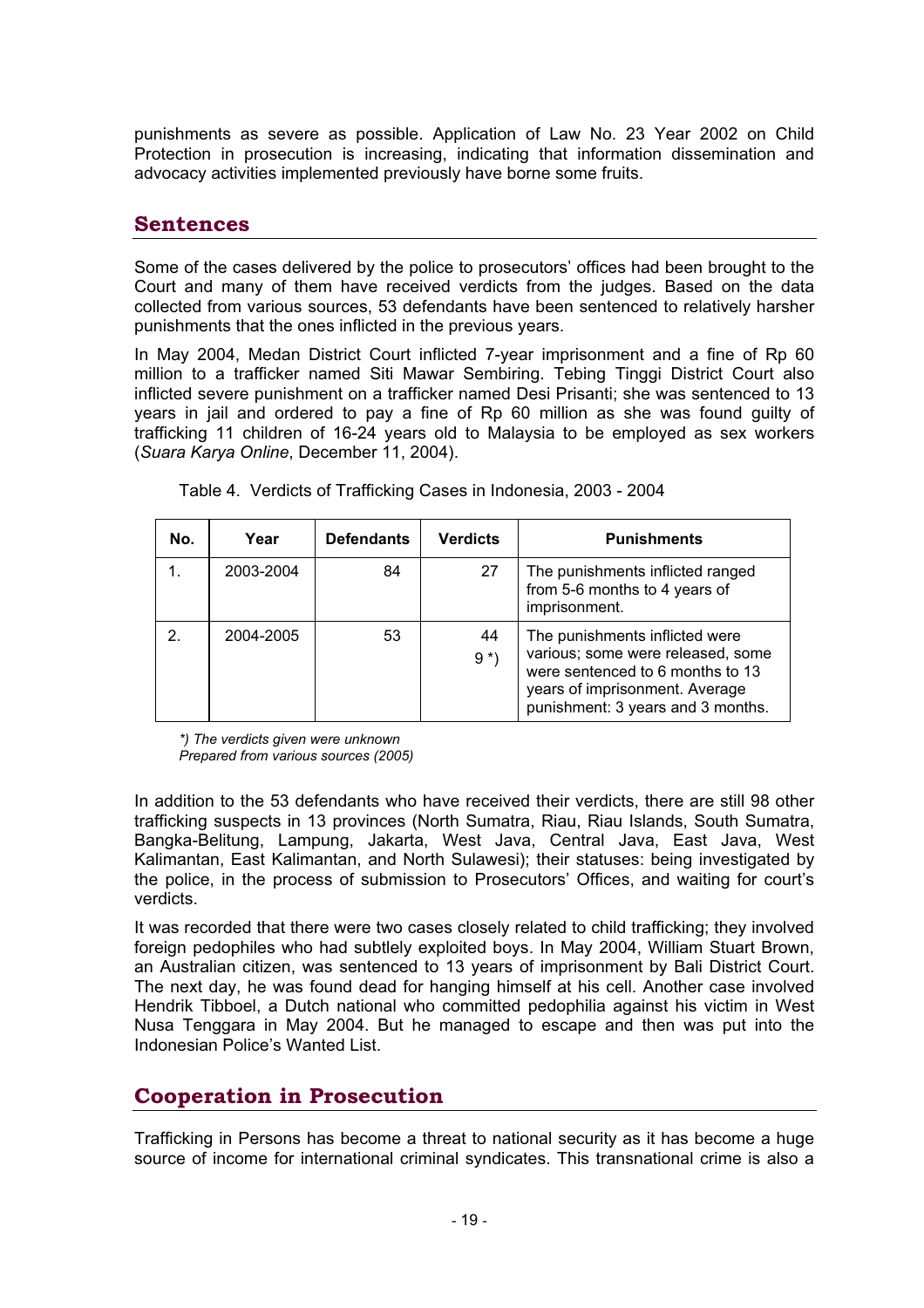threat to human beings' health since its victims – men, women, and children – are trafficked without an ounce of humanity and any concern over psychological impacts and diseases that could be suffered by its victims.

As part of transnational organized crime, trafficking in persons cannot be fought partially or separately by each country. Countries that are against slavery and intend to protect the lives of their citizens should unite and cooperate to fight trafficking in persons. Government-to-government cooperation, cooperation among NGOs, community organizations and individuals, both domestically and internationally, should be fostered and nurtures in order to establish the power that can combat the organized crime.

Cooperation in prosecution between the Indonesian Government and neighboring countries and other receiving countries has long been developed, for example the ones with the Australian and Hong Kong Governments, through Law No. 1 Year 1999 on the Ratification of the Treaty Between the Republic of Indonesia and Australia on Mutual Assistance in Criminal Matters, and Law No. 1 Year 2001 on the Ratification of the Agreement between the Government of the Republic of Indonesia and the Government of Hong Kong for the Surrender of Fugitive Offenders. Recently, RI Government has been trying to reopen the talk with the Singaporean Government on extradition agreement for Indonesian criminals taking refuge at the island country.

Cooperation with the closest neighboring countries is essential; it was implemented, among others, through the Conference of International Law Enforcement on Trafficking in Persons in Batam, February 2004. It was attended by 50 investigators from Malaysia, Singapore and Indonesia. It was also attended by the US Ambassador for Indonesia who called on police investigators from the participating countries to punish traffickers and people involved in trafficking with punishments as severe as possible. The conference also intended to make a joint commitment among law enforcement officers from Indonesia, Malaysia and Singapore to solve trafficking in persons (*Batam Pos*, February 15, 2004).

The United States, suspected as a receiving country of trafficking in persons, has been providing strong support to other countries – sending or transit countries – including to Indonesia. Early 2005, the U.S. reinforced its support commitment through Indonesia-U.S. four-year cooperation that is worth US\$ 9 million, in an effort to fight transnational trafficking in persons from and to Indonesia, and also the one that occurs within Indonesia. The cooperation is intended toward prevention of trafficking in persons through education and other ways; providing assistance, protection and reintegration services for victims of trafficking in persons; and strengthening law enforcement efforts for stopping traffickers. The executing agencies are international NGOs and organizations like Save the Children-US, American Center for International Labor Solidarity (ACILS), International Catholic Migration Commision (ICMC), and International Organization for Migration (IOM), in cooperation with the Indonesian Government institutions, Indonesia's civil society groups, and local communities.

#### **Control over Traffic at Border Areas**

The width of the territory of the Republic of Indonesia is 5,193,252 km2; most of it is covered by seas and only 36.6% of it is land. The land is a series of 17,000 islands with a total width of 1,904,443 km2, that makes borders between districts/cities and provinces within the country, as well as those with neighboring countries, very "porous", easy to be penetrated with various ways.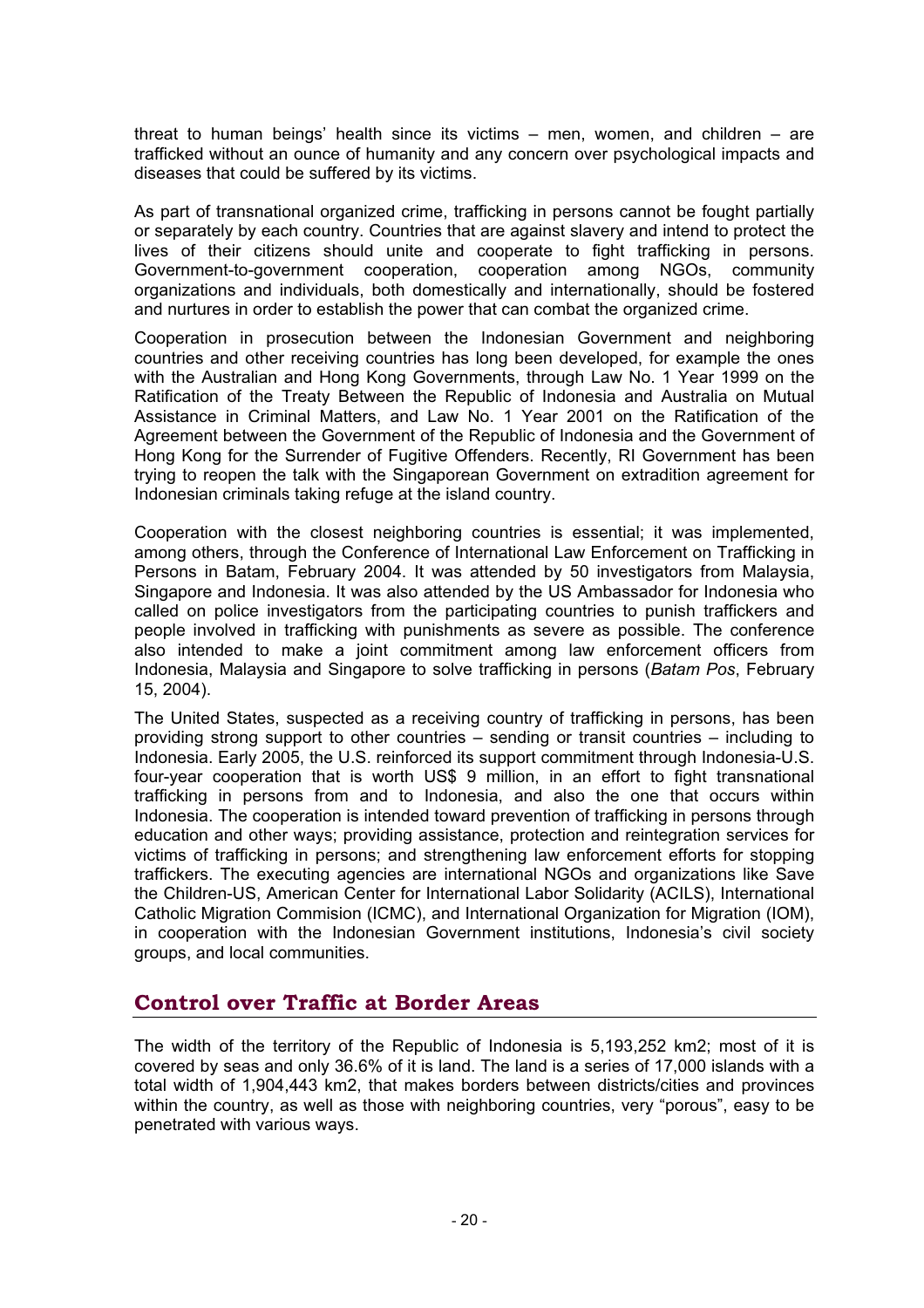Borders between the provinces in Sumatra Island and Singapore and with the Malay Peninsula – through the sea – can be very easily penetrated. This is also the case for the border between provinces in Kalimantan and East Malaysia (Serawak and Sabah); it is very easy to just take "mouse routes" from West Kalimantan to Kuching, Serawak or from East Kalimantan to Tawau, Sabah. This also applies when it comes to the border between Papua and Papua New Guinea; residents of the two areas traditionally often visit each other as relatives.

Cities at border areas such as Medan (North Sumatra), Dumai, Tanjung Balai Karimun (Riau), Batam, Tanjung Pinang (Riau Islands), Pontianak, Entikong (West Kalimantan), Nunukan and Tarakan (East Kalimantan), and Bitung (North Sulawesi), are known as transit areas and points to send trafficking victims abroad (Rosenberg, 2003).

The "porosity" level of the borders between Indonesia and neighboring countries was identified when in 2004, the Malaysian Government stated that they would return Undocumented Foreign Migrants (*PATI*s) to their countries, the number of which reached 1.2 million people (Imigresen Malaysia, 2004), 80% of them came from Indonesia. Some of the PATIs had been staying from a long time ago in Malaysia, even had had a family and children and grandchildren whose status were also PATI. For years they had been living in Malaysia and the Malaysian Government had not taken any action on them, as if protecting the complicity (of the Malaysians), possibly, there were even Malaysian syndicates who transported and placed PATIs into the country.

The PATIs are indeed needed in Malaysia, to be employed in rural areas (forest, oil palm plantations, rubber plantations), and also in urban areas (cafes, households, factories, markets, or building). They are asked to do unskilled, dirty, even hazardous jobs and paid low. The Malaysians are reluctant and not really interested to take such jobs, so although the PATIs barely have the skills, they are nevertheless needed and recognized as tough, strong, and sometimes would dare any risks, since they dare to work at dangerous places that could lead to death.

To increase control over traffic of residents crossing the borders, the Malaysian and Indonesian Governments have agreed to set up One-Stop Services Center placed at 11 points at Malaysia-Indonesia border areas, namely in Medan (North Sumatra), Tanjung Uban (Riau Islands), Dumai (Riau), Entikong (West Kalimantan), and Nunukan (East Kalimantan), also in other areas such as Jakarta (the Special Region of Capital of Jakarta), Semarang (Central Java), Surabaya (East Java), Pare-pare (South Sulawesi), Mataram (West Nusa Tenggara) and Kupang (East Nusa Tenggara).

#### **VICTIM PROTECTION**



rotection for trafficking victims include activities: putting them in safe places, returning them (to their homelands or to their home countries) including efforts to provide legal aid and accompaniment, rehabilitation (physical and psychological health recovery), reintegration (reuniting them

with their families or with their communities) and empowerment efforts (in economic and education sectors) so victims will not fall again into trafficking in persons. Victim protection efforts are implemented by the Indonesian Government together with its partners: NGOs – local, national, and international ones – community organizations, organizations devoted to the community, universities, and individuals concerned with this issue.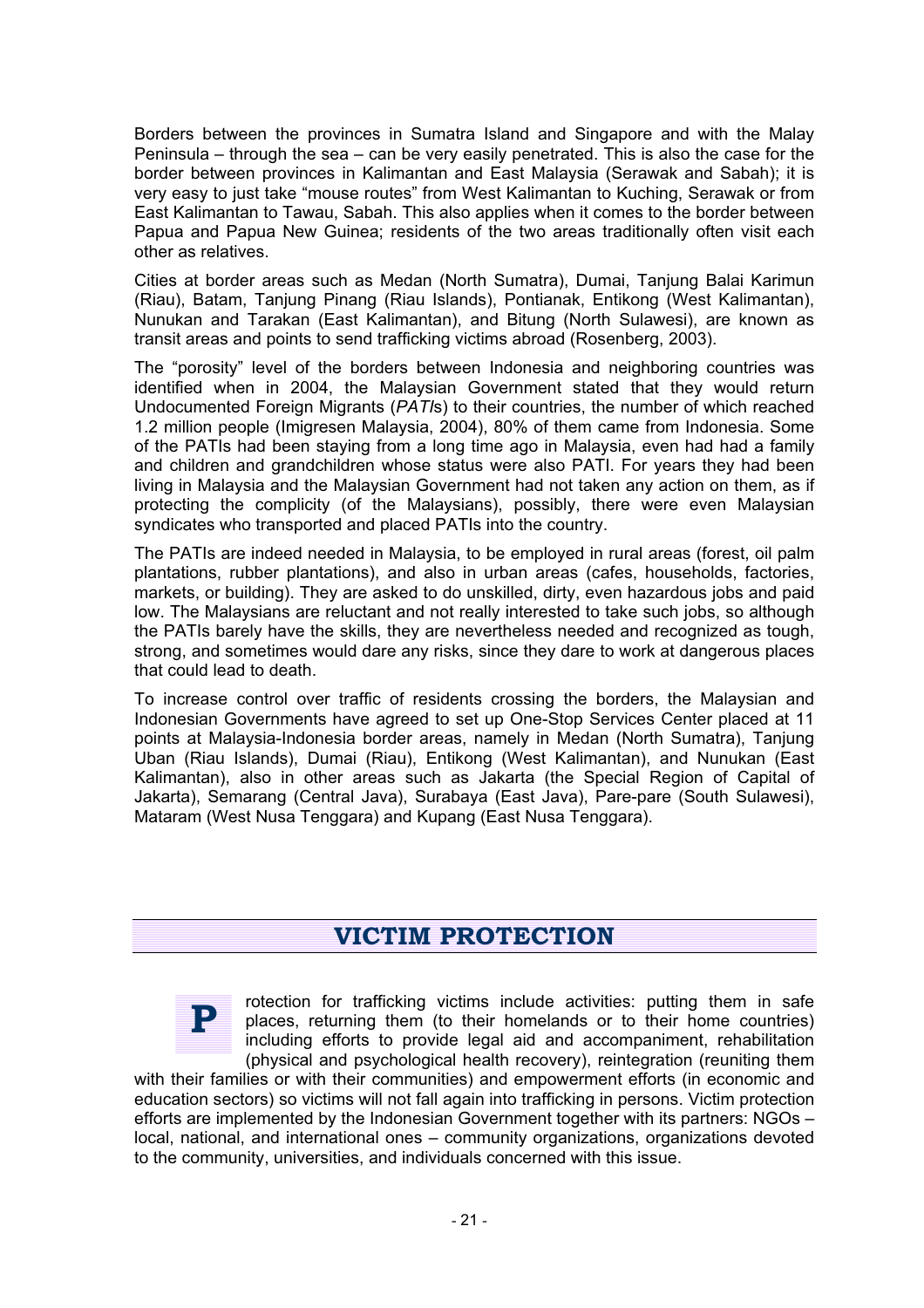#### **Services Accesibility**

RI Government provides protection to its citizens, wherever they are, within or outside the country. RI representatives abroad are government institutions responsible for providing protection to Indonesian citizens as regulated in Law No. 7 Year 1999 on International Relationship. The protection provided, other than health services, counseling and administrative assistance, also include providing safe shelter and returning them to Indonesia.

- Article 19: Representatives of the Republic of Indonesia shall provide care, protection, and legal aid for Indonesian citizens and legal entities in foreign countries, pursuant to national legislation and international law and practices.
- Article 21: In the event that an Indonesian citizen is subjected to a real danger, Representatives of the Republic of Indonesia shall provide protection, assist, and collect them at a safe area, and try to return them to Indonesia on the expense of the state.

Coordination to address the problems faced by Indonesian citizens and legal entities in foreign countries is the responsibility of the Directorate for Indonesian Citizens and Legal Entities Protection, the Directorate General of Protocol and Consular Services, the Ministry of Foreign Affairs.

Indonesian Migrant Workers (IMWs) working in formal sectors abroad normally do not have any difficulties in accesing these services, but for workers who work in informal sectors and enter a country through illegal channels, they often experience barriers when accessing services and assistance from RI Representatives abroad since they usually do not report themselves or do not get any chance to report themselves from their placement agents or employers. Trafficking victims who are normally have their immigration documents withheld and illegally confined at a certain place, will have a very hard time to access the protection. Therefore, information on "how to migrate safely", needs to be disseminated to the public within the country, so when someday, for various reasons, they are abroad, they already know what they should do when they are in an emergency situation.

Within the country, protection in forms of medical, psychological, and counseling treatment, including shelter and return to victims' homelands, is the responsibility of relevant sectors according to their tasks and functions. Joint Decrees issued by State Minister for Women's Empowerment, Health Minister, Minister of Social Affairs, and National Police Head No. 14/Men.PP/Dep.V/X/2002; No. 1329/MENKES/SKB/X/2002; No. 75/HUK/2002; POL.B/3048/X/ 2002, on Integrated Services for Victims of Violence against Women and Children, were realized by instituting Integrated Services Centers at several National and Local public hospitals and Police hospitals, so victims can easily access the services needed, whether in medical, psychological, as well as in social and legal aspects. Operators of the Integrated Services Centers are medical doctors and relevant nurses, psychologists, police investigators, and they could cooperate with social workers in integrated manner under the coordination of the heads of the related Integrated Services Centers.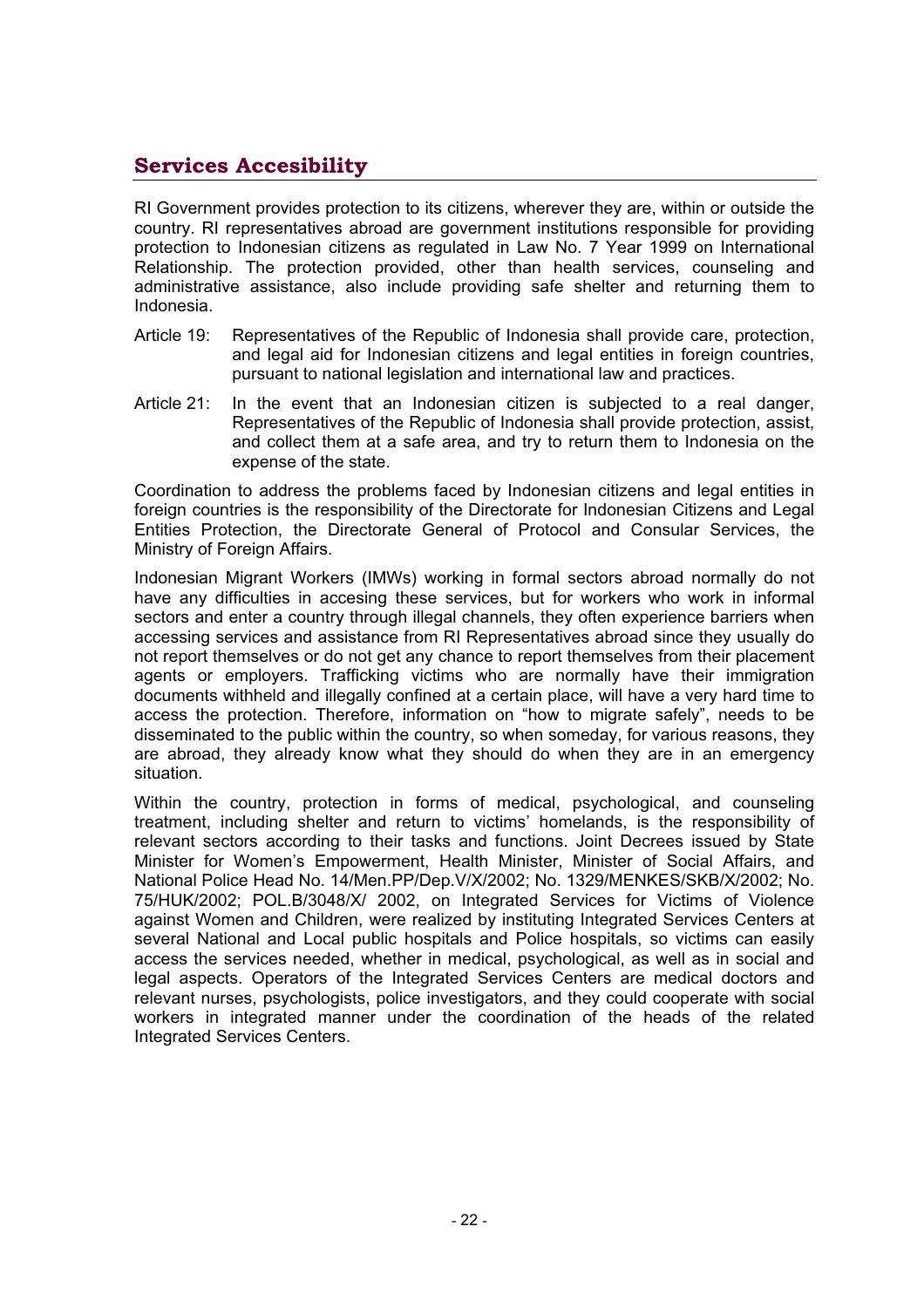|     | <b>Provincial Police Stations</b>              | <b>Police Hospitals</b>                                                                                                                                                                                                                                       |
|-----|------------------------------------------------|---------------------------------------------------------------------------------------------------------------------------------------------------------------------------------------------------------------------------------------------------------------|
| 1.  | Nangroe Aceh Darussalam                        | NAD Bhayangkara Hospital, Banda Aceh.                                                                                                                                                                                                                         |
| 2.  | North Sumatra                                  | Medan Bhayangkara Hospital.                                                                                                                                                                                                                                   |
| 3.  | West Sumatra                                   | Padang Bhayangkara Hospital<br>Tebing Tinggi Bhayangkara Hospital                                                                                                                                                                                             |
| 4.  | Jambi                                          | Jambi. Bhayangkara Hospital                                                                                                                                                                                                                                   |
| 5.  | Riau                                           | Pekanbaru Bhayangkara Hospital<br>$\bullet$<br>Dubai Bhayangkara Hospital                                                                                                                                                                                     |
| 6.  | Riau Islands                                   |                                                                                                                                                                                                                                                               |
| 7.  | South Sumatra                                  | Palembang Bhayangkara Hospital                                                                                                                                                                                                                                |
| 8.  | Bengkulu                                       | Bengkulu Bhayangkara Hospital                                                                                                                                                                                                                                 |
| 9.  | Lampung                                        | Lampung Bhayangkara Hospital                                                                                                                                                                                                                                  |
|     | 10. Bangka Belitung                            | ÷                                                                                                                                                                                                                                                             |
|     | 11. Banten                                     | $\blacksquare$                                                                                                                                                                                                                                                |
|     | 12. Metro Jakarta Raya<br>Jakarta Metropolitan | Sukanto Central Police Hospital, Kramatjati.<br>$\bullet$<br>Kelapa Dua Mobile Brigade Hospital, Cimanggis.<br>٠                                                                                                                                              |
|     | 13. West Java                                  | Sartika Asih Bhayangkara Hospital, Bandung.<br>٠<br>Secapa Hospital, Sukabumi.                                                                                                                                                                                |
|     | 14. Central Java                               | Semarang Bhayangkara Hospital<br>$\bullet$<br>• Police Academy Hospital, Semarang                                                                                                                                                                             |
|     | 15. Special Region of<br>Yogyakarta            |                                                                                                                                                                                                                                                               |
|     | 16. East Java Jawa Timur                       | HS Mertoyoso Bhayangkara Hospital, Surabaya.<br>٠<br>Kediri Bhayangkara Hospital.<br>Nganjuk Bhayangkara Hospital.<br>$\bullet$<br>Tulungagung Bhayangkara Hospital.<br>$\bullet$<br>Lumajang Bhayangkara Hospital.<br>$\bullet$<br>• Gasum Hospital, Porong. |
|     | 17. Bali                                       | Trijata Bhayangkara Hospital, Denpasar.                                                                                                                                                                                                                       |
|     | 18. West Kalimantan                            | Pontianak Bhayangkara Hospital.                                                                                                                                                                                                                               |
|     | 19. Central Kalimantan                         | Palangkaraya Bhayangkara Hospital.                                                                                                                                                                                                                            |
|     | 20. East Kalimantan                            | Balikpapan Bhayangkara Hospital.                                                                                                                                                                                                                              |
|     | 21. South Kalimantan                           | Banjarmasin Bhayangkara Hospital.                                                                                                                                                                                                                             |
|     | 22. North Sulawesi                             | Manado Bhayangkara Hospital.                                                                                                                                                                                                                                  |
|     | 23. Gorontalo                                  | $\overline{a}$                                                                                                                                                                                                                                                |
|     | 24. Central Sulawesi                           | Palu Bhayangkara Hospital.                                                                                                                                                                                                                                    |
| 25. | South Sulawesi                                 | Andi Mappa Odang Bhayangkara Hospital, Makassar.                                                                                                                                                                                                              |
|     | 26. Southeast Sulawesi                         | Kendari Bhayangkara Hospital.                                                                                                                                                                                                                                 |
|     | 27. West Nusa Tenggara                         | Mataram Bhayangkara Hospital.                                                                                                                                                                                                                                 |
|     | 28. East Nusa Tenggara                         | Kupang Bhayangkara Hospital.                                                                                                                                                                                                                                  |
|     | 29. Maluku                                     | Ambon Bhayangkara Hospital.                                                                                                                                                                                                                                   |
| 30. | North Maluku                                   | Ternate Bhayangkara Hospital.                                                                                                                                                                                                                                 |
|     | 31. Papua                                      | Papua Bhayangkara Hospital, Jayapura.                                                                                                                                                                                                                         |

#### Table 5. Integrated Services Centers at Police Hospitals in Indonesia

Source: Criminal Investigation Body of the National Police Headquarter, 2005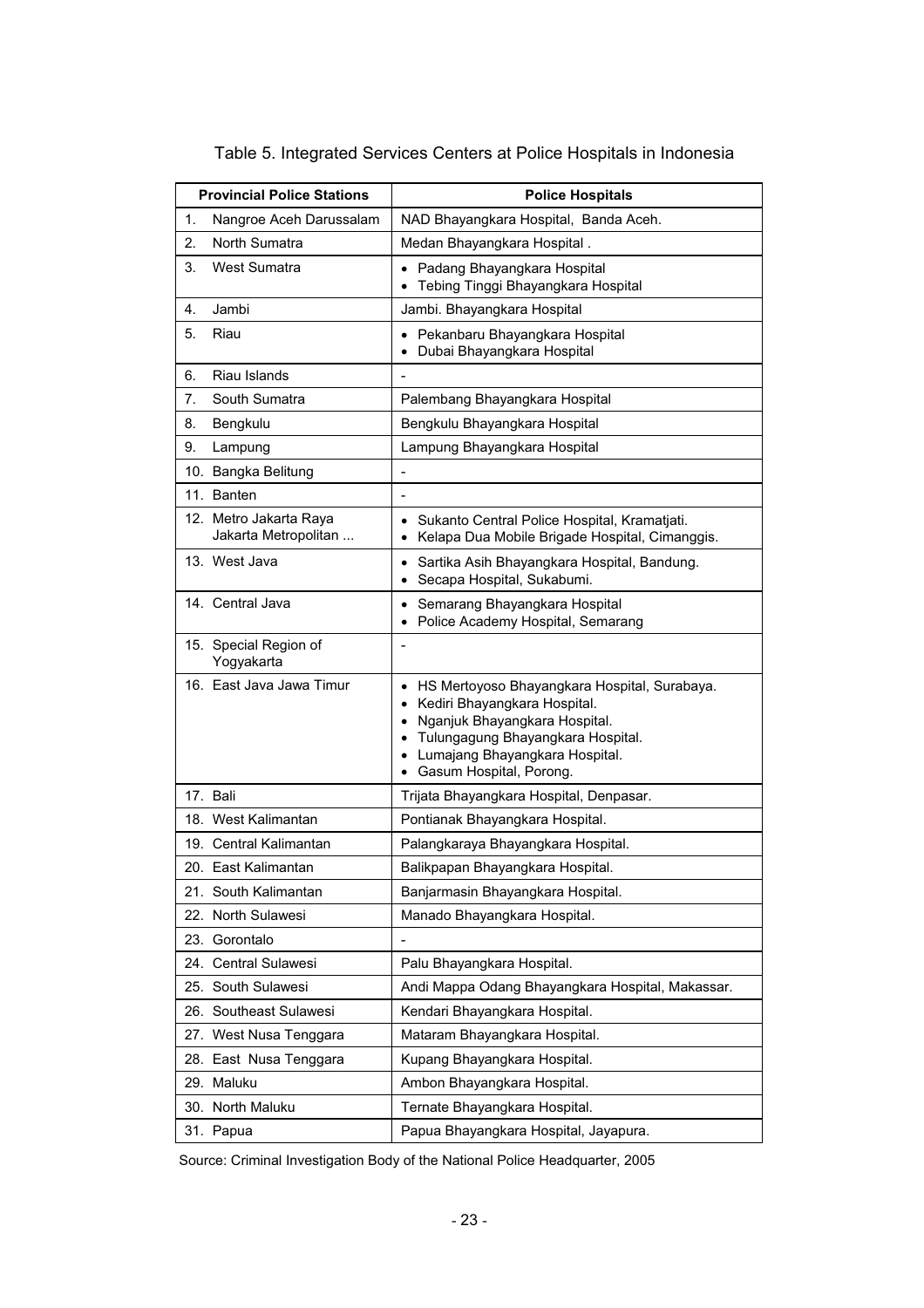In 2004, the Ministry of Social Affairs established Social Protection Homes for Children (RPSAs) at Bambu Apus, Jakarta, which can house up to 30 children, and in Medan, North Sumatra Utara, which can house up to 170 children. The RPSAs have been informed to 80 people from provincial government offices, Child Protection Organization (LPA), NGOs, social organizations, and relevant sectors at the national level to precondition the plan to develop RPSAs in various provinces. RPSAs provide protection, physical and psychological health recovery services, develop social relationships and create living situation and neighborhood that support social functioning and prevent the abuse and mistreatment against the children from taking place again.

To extend the services reach to areas that do not have Integrated Services Centers which usually are found at police hospitals and general regional hospitals in big cities, the National Police Headquarter set up Special Assistance Units (RPKs) at Regional Police Stations (Provincial level), Territorial Police Stations and resort police stations (districts/cities). They are operated by policewomen and provide services to women and children who became victims of crime (including trafficking victims). In 2004, 18 RPKs were set up, making the total went up to 226 units that are scattered to almost all Regional Police stations in Indonesia. These special assistance units will be added that eventually they will be avaiable at each resort police (district/city level) across Indonesia.

| <b>Provincial Police Stations</b>   | <b>RPK</b><br>(unit) | <b>Provincial Police Stations</b> | <b>RPK</b><br>(unit) |
|-------------------------------------|----------------------|-----------------------------------|----------------------|
| Nangroe Aceh Darussalam<br>1.       | 1                    | 17. West Kalimantan               | 4                    |
| 2.<br>North Sumatra                 | 16                   | 18. Central Kalimantan            | 1                    |
| 3.<br>West Sumatra                  | 5                    | 19. South Kalimantan              | 1                    |
| Jambi<br>4.                         | 5                    | 20. East Kalimantan               | 10                   |
| 5.<br>Riau                          | 3                    | 21. North Sulawesi                | 1                    |
| South Sumatra<br>6.                 | 10                   | 22. Gorontalo                     |                      |
| 7.<br>Bengkulu                      | 1                    | 23. Central Sulawesi              | 1                    |
| 8.<br>Lampung                       | 7                    | 24. South Sulawesi                | 6                    |
| Bangka Belitung<br>9.               |                      | 25. Southeast Sulawesi            | 1                    |
| 10. Banten                          |                      | 26. Bali                          | 9                    |
| 11. Jakarta                         | 10                   | 27. West Nusa Tenggara            | 7                    |
| 12. West Java                       | 29                   | 28. East Nusa Tenggara            | 14                   |
| 13. Central Java                    | 34                   | 29. North Maluku                  |                      |
| 14. Special Region of<br>Yogyakarta | 3                    | 30. Maluku                        |                      |
| 15. East Java                       | 44                   | 31. Papua                         | 1                    |
|                                     | Total                |                                   | 226                  |

Table 6. Police's Special Assistance Units (*RPK*) in Indonesia.

Source: Criminal Investigation Body of the National Police Headquarter, 2005

Services to trafficking victims are also provided by the Ministry of Manpower and Transmigration or the Local Office of Manpower and Transmigration in other areas; they are especially intended for migrant workers with problems, by giving them assistance for return transportation and shelter at transit (debarkation) areas. The Ministry of Social Affairs also helps provide assistance for return expenses of victims of violence and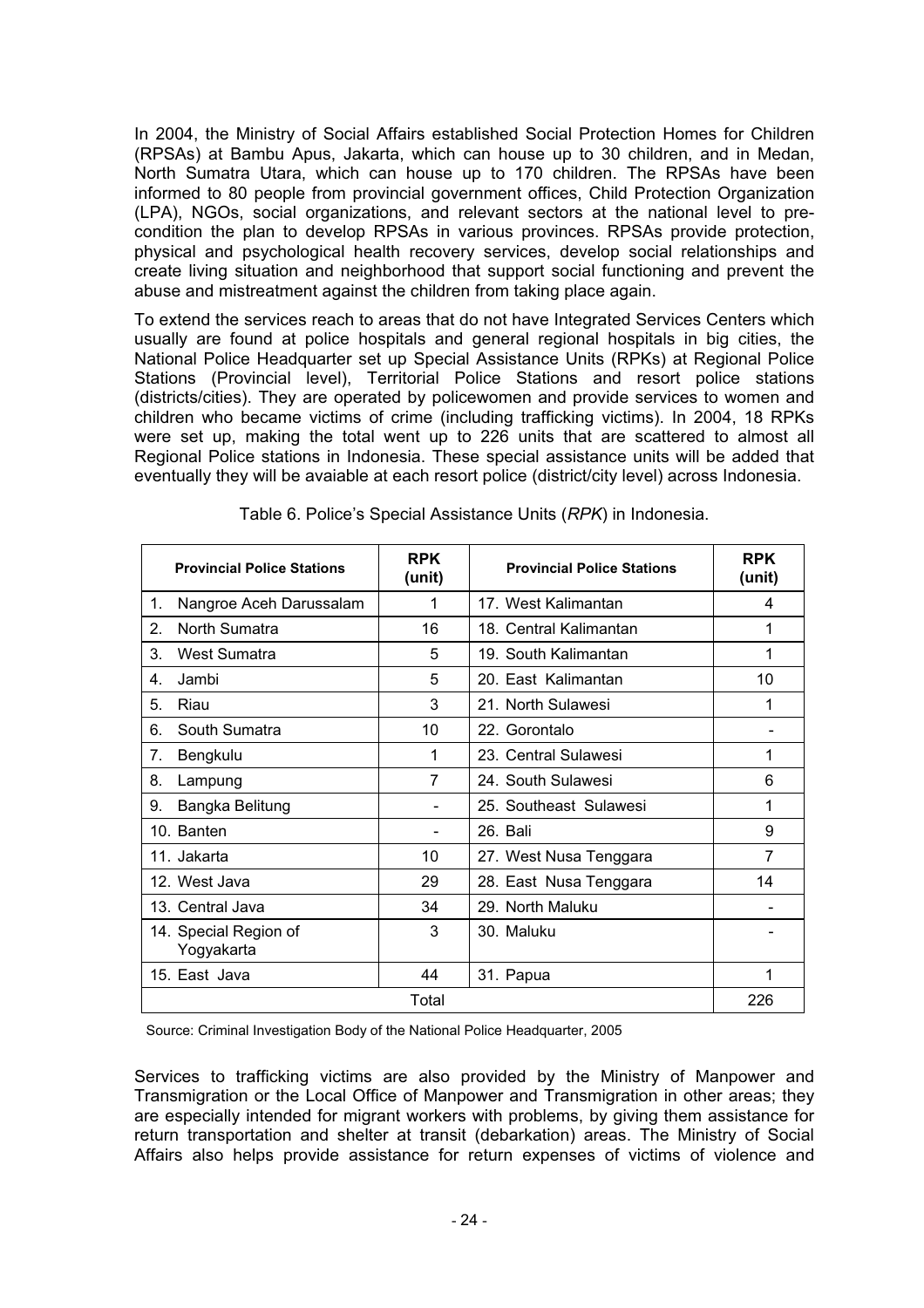migrant workers with problems (including trafficking victims) and perform efforts to provide education and skills training to persons with social problems, to make them independent and able to reach sufficient lives in the community.

In addition, services to trafficking victims are also provided by integrated service centers, women's crisis centers, trauma centers, shelters or drop-in centers, which are organized by local governments, NGOs, and community organizations in several big cities of a number of provinces in Indonesia.

Trafficking victims are also provided with legal aid services and legal accompaniment concerning their problems and position; they are often asked to provide testimonies for the traffickers who have committed crimes against them.

|    | <b>Provinces</b>                    | <b>WCCs, Shelters or Drop-in Centers</b>                                                                                                                                                 |
|----|-------------------------------------|------------------------------------------------------------------------------------------------------------------------------------------------------------------------------------------|
| 1. | Nanggroe Aceh Darussalam            | Trauma Centres in Pidie and Lhoksukon, Children Center at the<br>location where NAD tsunami victims took their refuge.                                                                   |
| 2. | North Sumatra                       | Drop-in Center of the Center for Child Review and Protection<br>(PKPA), Medan.                                                                                                           |
| 3. | <b>West Sumatra</b>                 | Nurani Perempuan Women's Crisis Centre, Padang                                                                                                                                           |
| 4. | Riau                                | Riau Child Protection Foundation (YPAR)-ICMC shelter in<br>Dumai.                                                                                                                        |
| 5. | Riau Islands                        | Shelters of Women Migrant Workers Service Center (PP<br>Nakerwan), Yayasan Pembinaan Asuhan Bunda (YPAB),<br>PIKORI Integrated Services Center, Batam, Batam City<br>Government Shelter. |
| 6. | South Sumatra                       | Pusat Pembelaan Hak-hak Perempuan Women's Crisis Centre,<br>Palembang.                                                                                                                   |
| 7. | Bengkulu                            | Cahaya Perempuan Women's Crisis Centre, Bengkulu                                                                                                                                         |
| 8. | Special Capital Region of Jakarta   | Mitra Perempuan Women's Crisis Centre, Tribhuana<br>Tunggadewi Foundation (YATRIWI) Women's Crisis Center,<br>Jakarta:                                                                   |
| 9. | West Java                           | Yayasan Bahtera Drop-in Center, Bandung; Integrated Services<br>Center for Women's Empowerment (P2TP2), Bandung.                                                                         |
|    | 10. Central Java                    | Lentera Perempuan Women's Crisis Center (LPWCC),<br>Purwokerto.                                                                                                                          |
|    | 11. Special Region of DI Yogyakarta | Rifka Annisa Women's Crisis Center, Yogyakarta                                                                                                                                           |
|    | 12. East Java                       | Savy Amira Surabaya Women's Crisis Center Surabaya;<br>Jombang Women's Crisis Center.                                                                                                    |
|    | 13. West Kalimantan                 | Women's Organization Coordinating Board (BKOW) Shelter,<br>Pontianak; Perempuan Khatulistiwa Crisis Center (PKCC),<br>Anak Bangsa NGO Shelter, Entikong.                                 |
|    | 14. South Sulawesi                  | Women's Issues Observers Forum (FPMP) Women's Crisis<br>Centre, Indonesian Workers Review Foundation Women's<br>Crisis Centre, Makassar                                                  |
|    | 15. West Nusa Tenggara              | Mitra Annisa Women's Crisis Centre, Mataram.                                                                                                                                             |

Table 7. Women's Crisis Centres (WCCs), Trauma Centers, Shelters and Drop-in Centers set up by local governments, NGOs and community organizations in Indonesia.

Source: the Coordinating Ministry for People's Welfare, 2005

Several NGOs facilitate the provision of medical, psychological, rehabilitation, as well as legal aid services, to trafficking victims especially child victims; they include: Klinik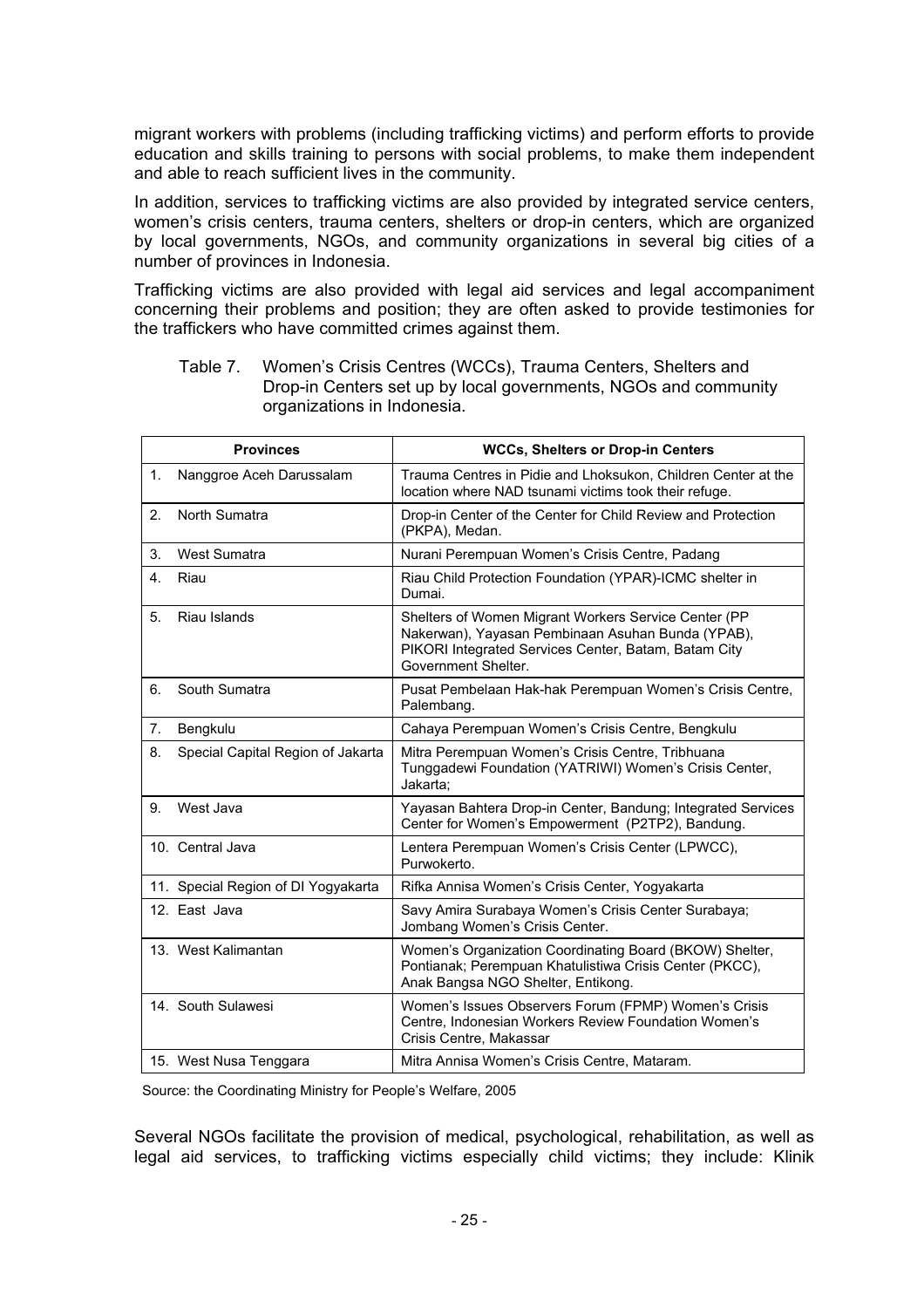Remaja Yayasan Pelita Ilmu, South Jakarta; JARAK, East Jakarta, YKAI Central Jakarta, Gema Perempuan, South Jakarta.

In addition to the legal aid provided by the Government, the public is also encouraged to provide legal aid through legal entities that are increasing in their number and activeness in providing legal aid to the victims, other than actively disseminating information and advocating law enforcers so they will prosecute and inflict severe punishments on traffickers.

Various legal aid organizations have been established in several areas such as :

- Legal aid organization (LBH) Aceh, Medan, Padang, Palembang, Lampung, Jakarta, Bandung, Yogyakarta, Surabaya, Manado, Ujung Pandang, Bali, Jayapura.
- Indonesian Women for Justice Association LBH (LBH APIK) Aceh, Medan, Padang, Palembang, Jakarta, Malang, Pontianak, Samarinda, Makassar, Manado and Mataram.
- The National Law Commission; Indonesia Center for Legal and Human Rights Advocacy (PAHAM); Organization for Consultancy and Legal Aid for Women and Families; Indonesia Legal Aid Organization Foundation (YLBHI), Organization for Consultancy and Legal Aid for Women and Families (LKBHuWK), Jakarta.
- Center for Child Review and Protection, Medan
- Alliance of Advocates against Violence on Women, Palembang.
- Lampung Legal Aid Office (KBH Lampung).
- Organization of Consultancy and Legal Aid of Indonesian Women for Justice (LKPH) PIK), Malang.
- x Human Rights Legal Aid Organization (LBH HAM) West Kalimantan, Pontianak.
- x Organization for Legal Aid and Indonesian Women's Empowerment (LBH-P2I), Makassar.
- Legal Aid Organization Justitia Veronika Atus; Justitia Consultancy and Legal Aid Foundation, Kupang.
- Et cetera.

In addition to the legal aid organizations, there is also Indonesian Migrant Workers Defense Consortium (KOPBUMI) with network in 14 provinces; it is a non-governmental organization that also provides legal aid to migrant workers with problems, including those who became trafficking victims. Together with Migrant Care NGO that has network in Malaysia, and various other NGOs scattered in all provinces in Indonesia, they are also critical of the performance of law enforcement agencies in taking actions against traffickers.

The organizations above provide accompaniment to victims of violence or trafficking victims, so they will get their lawful rights (as a witness) whether during pre-trial investigation, prosecution or during the trial of the traffickers. These accompaniment activities also control law enforcement agencies (police, prosecutors' offices, and courts), so legal rights of the victims, who should be protected, will not be violated and the victims will be treated as they should be, and the legal process of the traffickers will be continued until they are brought to the court and receive punishments in proportion to the crimes they have committed.

Although development has been achieved in the number and activities carried out by service centres for trafficking victims, so now it is easier for them to access the assistance needed, but they still have yet to include all strategic cities in various areas suspected as sending, transit, or receiving areas for trafficking in persons. As law enforcers in those areas have become prepared, traffickers are expected to take a detour through areas with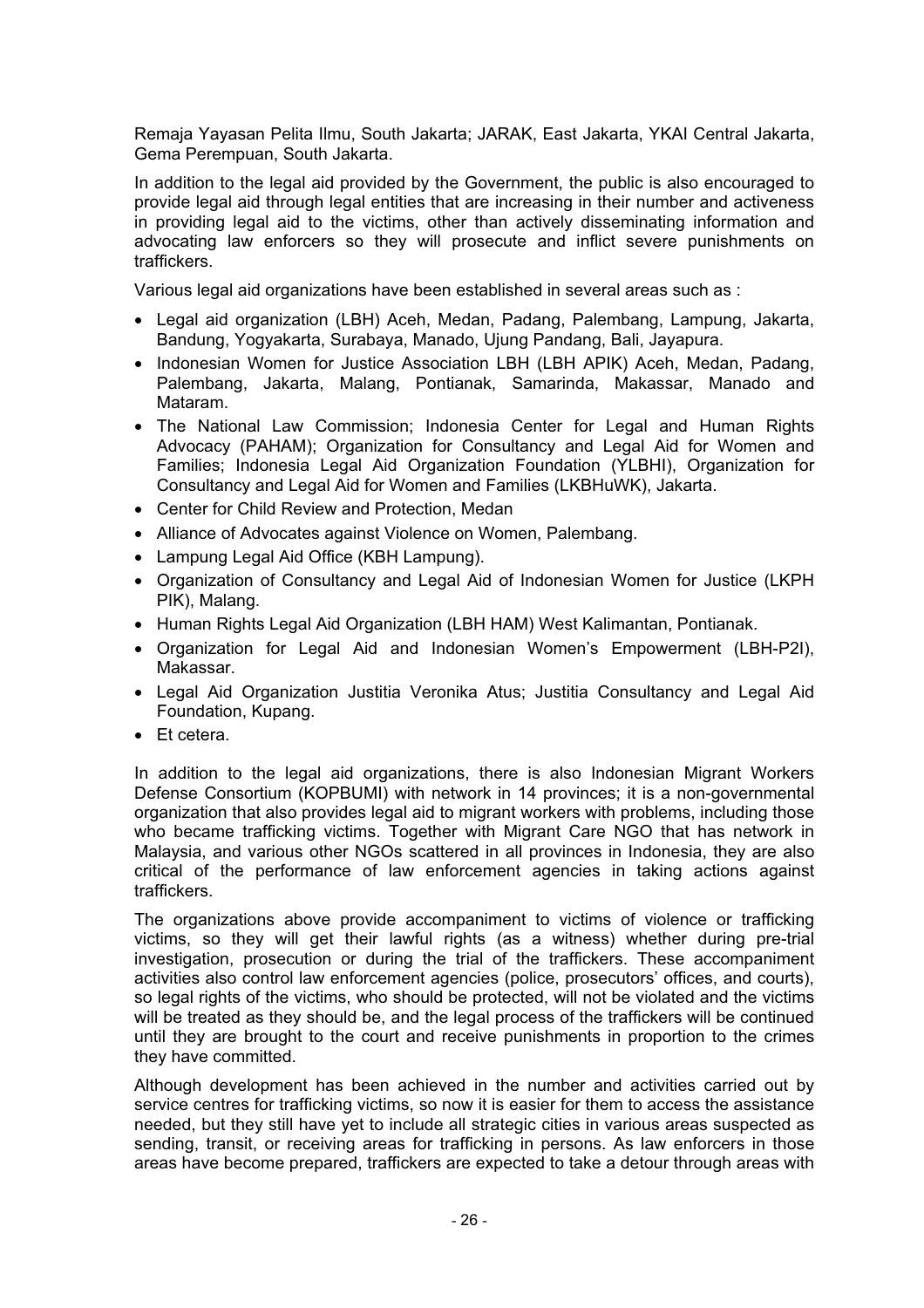less control, therefore the vigilance of the government officers and the community should be extended to the areas. The RI Government keeps encouraging the growth of NGOs and community organizations willing to participate in efforts to prevent and protect trafficking victims.

#### **Victims' Perception on Protection Services**

It should be admitted that although there has been indeed better efforts to provide information to community groups vulnerable to trafficking in persons about their rights (if they became victims), for example the right to protection from the country's Government and from RI Representatives abroad, many victims still do not understand the services they should and normally get, compared to the treatment given by the country's Government that tend to see them as criminals, illegal migrant, or undocumented migrants.

The government, also through cooperation with NGOs, has made efforts to address the various issues indicated by Rosenberg (2003), that the training provided to migrant worker candidates before their departure (which is not always provided) is seen as not giving enough information on their rights as migrant workers and on various problems they may face at their workplace later and on how to protect themselves and where they can seek for assistance.

- Forum 182 Batam, in cooperation with ICMC, ACILS and USAID, published a small pocketbook called "Guide of Information on How to Fight Trafficking in Person Practices" which has been disseminated to those who have once received assistance, in order to be shared with their friends so they will not suffer the same fate. But even if they had to face a vulnerable situation, they would be able to take necessary rescue actions.
- ICMC, in cooperation with the Ministry for Women's Empowerment, ACILS, and USAID, has published and distributed – for free of charge – comics titled "The Adventure of Wening and Friends, There is Always a Way Home" to community groups considered to be vulnerable to trafficking in persons, such as school students, young women in rural areas, etc. The comics were disseminated in cooperation with the network of the concerned NGOs across Indonesia.
- ACILS, in cooperation with the Ministry for Women's Empowerment, issued a public service advertisement placed on food packaging under the better community's nutrition program; it contained messages to fight trafficking in persons in several places in West Java.

Information to vulnerable community groups is not only provided directly to them, but it is also provided through officers responsible for handling trafficking victims, for example police officers, shelter officers, victims' companion, and local governments and relevant local government offices, that for example, will distribute leaflets and booklets issued by the Coordinating Ministry for People's Welfare and disseminated to local government offices and local governments in each information dissemination, advocacy and monitoring to many areas.

Information dissemination and advocacy on international requirements concerning treatment to be given to trafficking victims in relation to their rights, for example to not treating them as criminals, keep their identities confidential, provide protection from traffickers' threats, provide health recovery assistance and/or trauma counseling and other rights, has also been provided in a wider scope to the police and also mass media – so they will protect and keep victim's identity confidential.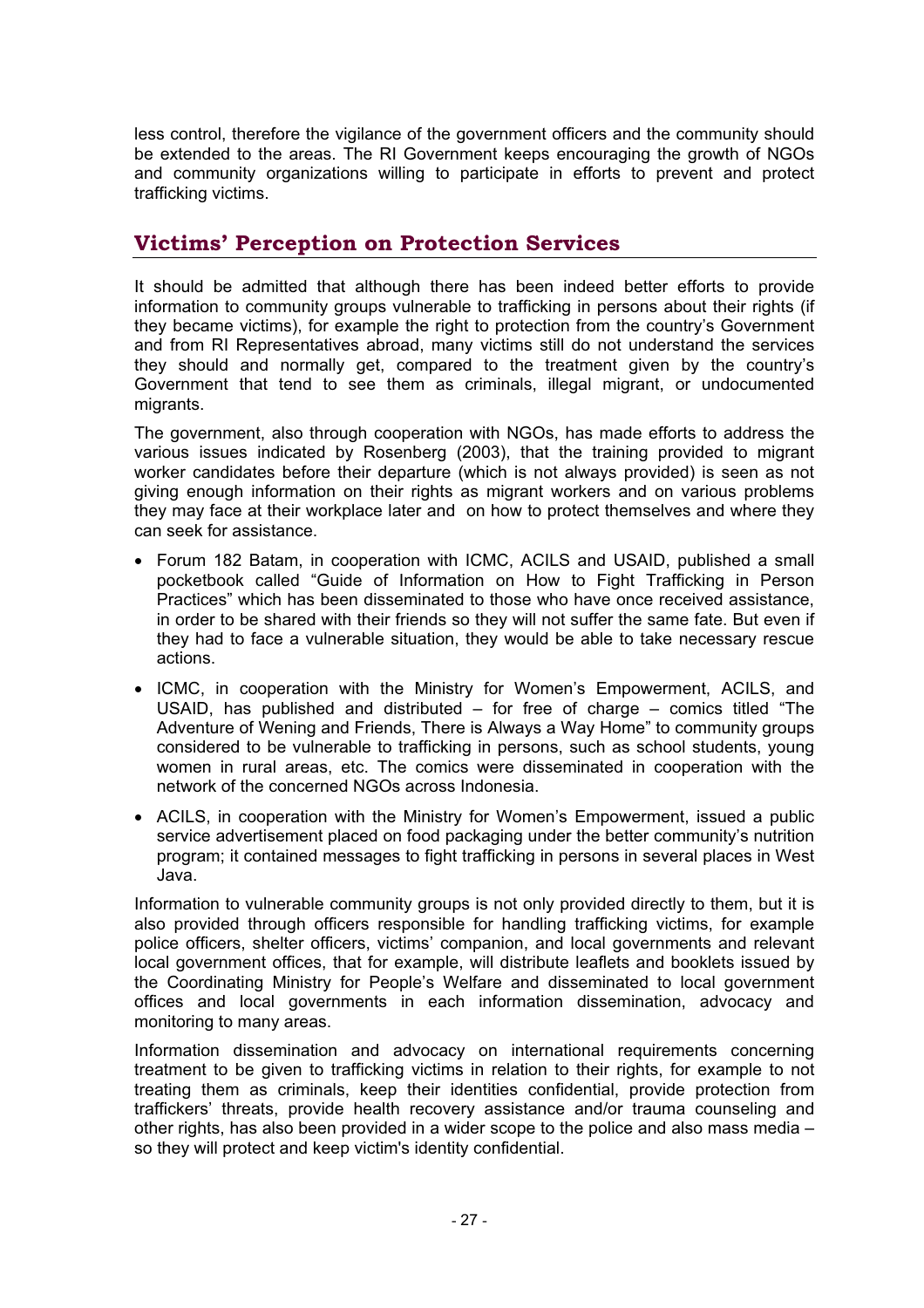To increasingly improve services for trafficking victims, the RI Government, with the Ministry for Women's Empowerment as the focal point, in cooperation with ICMC, in 2004 prepared Standard Operating Procedure (SOP) for Returning Trafficking Victims and developed education and training modules for program executors, from RI Representatives abroad to relevant domestic organizations, including NGOs and community organizations concerned with this issue.

The SOP and other guides already available before, one of which was issued by the Ministry of Social Affairs (including the one developed in 2004: Guidelines on Handling Children through Social Protection Homes for Children and guidelines on Preventing Child Trafficking and on Social Rehabilitation for Children), will continue to be disseminated to the police (RPKs), RI Representatives abroad, national and local government officers, Migrant Worker Recruitment and Sending Company/Agency (PJTKIs), NGOs and social organizations, also to migrant workers candidates and the general public, so they will know their rights, and to government officers, so they can treat trafficking victims properly. These efforts will also be implemented by the governments of neighboring countries and other destination countries, so they will be willing to provide protection to trafficking victims, in cooperation with RI Representatives in those countries.

#### **Victim Return and Repatriation**

In 2004, when the Malaysian Government stated they would return Undocumented Foreign Migrants (PATI) staying in their country that amounted to 1.2 million people and 80% of which came from Indonesia, some thought that many of the PATIs had fallen into the trap of trafficking in person practices.

A Human Rights Watch (HRW) Report published on *Kompas*, July 26, 2004 with title: "*Indonesia/Malaysia: Household Worker's Rights Trampled*" stated that violations against the rights of domestic migrant workers (DWs) in Malaysia had been going on for a long time, but they were simply not revealed. The situation followed the exploitation risks and violations faced at each phase of the migration cycle, from recruitment, training, transit, at workplace to when returning to Indonesia. They had fallen into the trap of trafficking in person and forced labor practices, deceived – the condition and type of job received were not as offered before. They were illegally confined and did not receive their salaries, while their documents were withheld by their agents, or employers.

- Around 90 percent of more than 240,000 DWs in Malaysia is female Indonesian nationals. They work 16-18 hours a day, seven days a week, and are paid between Rp 870,000 to Rp 990,000, meaning only half of the wages received by DWs from Philippines. So far, the problem has only been handled by recruitment agents who often refuse to be responsible for violence and harassments.
- Indonesian migrant workers have come to Malaysia since 1971 (two years after the interracial riot in Malaysia), when the Malaysian Government introduced the "New Economic Policy" in order to minimize the economic disparity between the Chinese and the Malays. This policy has aggressively encouraged export based industries and public sector expansion, that consequently created more job opportunities in urban areas and industrial sectors. Malaysian labor from rural areas flowed to the cities, while demands for workers in manufacturing, construction, agricultural and domestic sectors were brushed aside by the Malaysians, and filled by migrant workers from Indonesia, Bangladesh, India, and Vietnam. The presence of the migrant workers has indeed promoted Malaysia's economic growth.
- But later, the influx of migrant workers to Malaysia later became incontrollable. The "porous" land and marine borders between Indonesia and Malaysia and with other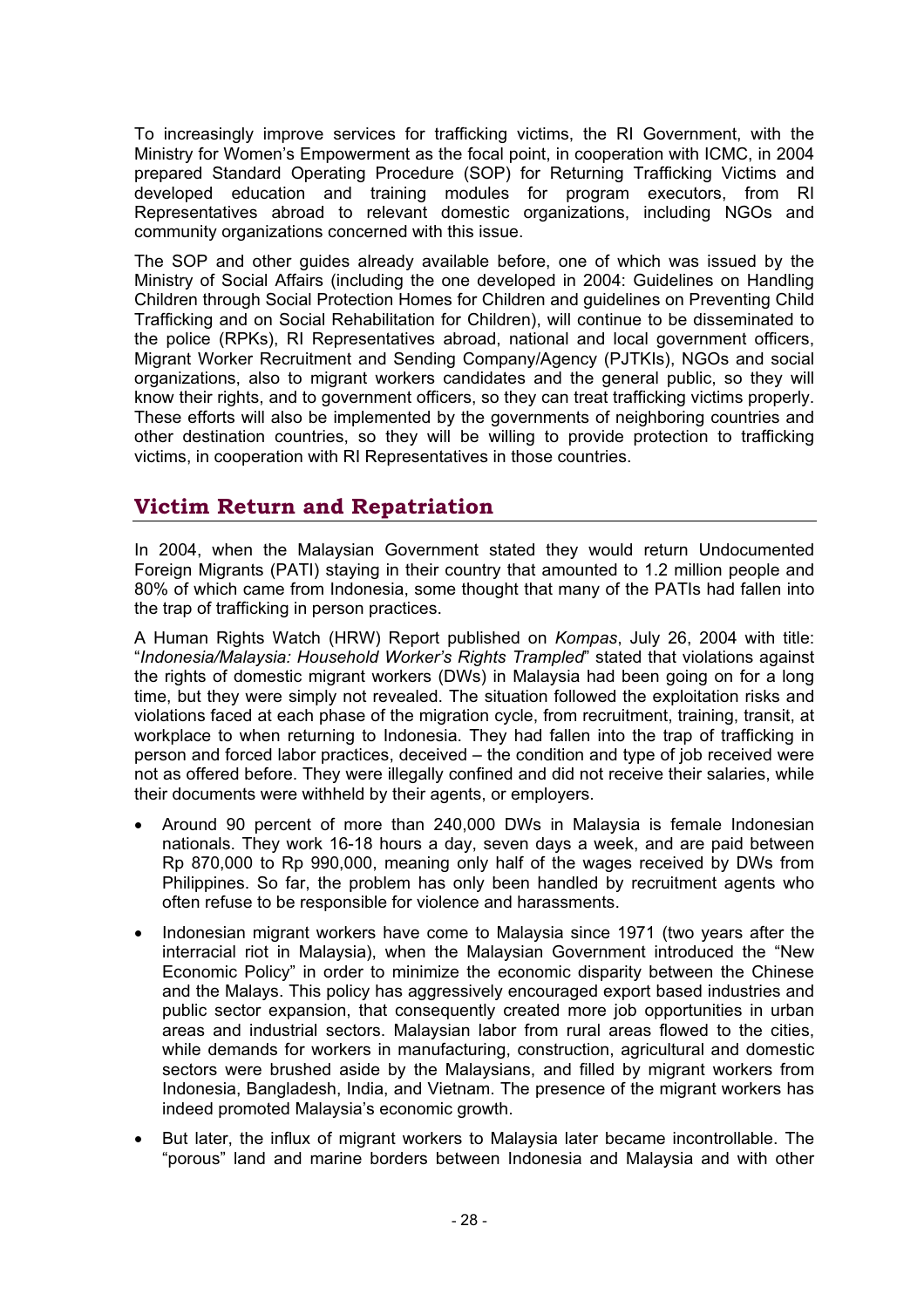countries have opened up opportunities for trafficking of women and children. The situation has been worsened by corrupt government officials, deplorable labor agents, and weak law enforcement. To curb the migration waves, the Malaysian Government has launched several efforts but they have failed to hold back illegal migration and they have also failed to protect the rights of migrant workers. Malaysia sees undocumented migrant workers as criminals and arrests, detains, and regularly deport them without any consideration on the victims' backgrounds.

A report made by the Task Force of the Coordination Team for the Return of Indonesian Migrant Workers (TKI) with Problems and Their Families from Malaysia (Satgas TK-PTKIB), indicated that the policy that nationals of ASEAN countries do not need to apply for tourist or visit visas when they visit the ASEAN countries has been abused by irresponsible people who manipulate the facility and use them to send Indonesian nationals to Malaysia to work there. The absence of the working visas have caused many of them suffer exploitation in forms of passport withholding, low wages, illegal confinement, even inhumane treatment. This is because when their visiting visas have expired, the TKIs become illegal aliens as they have overstayed, and the status have made them more vulnerable to exploitation.

In addition to such modus, many Indonesian citizen (WNIs) are tricked by their agents who have promised to give their passports when they have been aboard - when they are entering Malaysia – but who then do not stick to their promise. At that stage, if the WNIs wanted to return, they are already halfway in their journey, no longer have any money, plus at the border, the TKI brokers have been waiting to take them into Malaysia; this is of course possible only because of the favors given by other corrupt officers. From that moment on, they then become illegal TKIs compelete with its various consequences.

Many WNIs also enter Malaysia illegally, secretly, and without any documents, through "mouse routes" totaling more than 86 routes along the border of West Kalimantan and Serawak. This is possible since the population in both areas came from one tribe that was then separated by the border between Indonesia and Malaysia.

TKIs who enter Malaysia legally are also in a very weak position as their passports are withheld by their employers. Therefore, those who run away from their employers for certain reasons (for example, being given too many tasks, withholding of salaries, abused, or raped) or dismissed by their employers without any notification to their agents, will automatically cause their status to become illegal.

The return of PATIs from Malaysia in 2004 was carried out by the Malaysian Government through *Nyah* (Deportation) Operation scheduled for September 1, 2004, but was later rescheduled to after *Idul Fitri* (the feast that celebrates the end of fasting period) - November 16, 2004 – but it was again postponed to January 2005. However, nearing the 1425 H *Idul Fitri*, the Malaysian Government issued amnesty policy for PATIs who will return voluntarily to their country between October 29 to November 14, 2004. The amnesty program was extended twice, first after November 14, 2004 until December 31, 2004, and then following the national disaster of the earthquake and tsunami in Aceh, the Malaysian Government again extended the amnesty program until January 31, 2005.

The RI Government through the Coordination Team for the Return of Indonesian Migrant Workers with Problems and Their Families from Malaysia (TK-PTKIB) established under Presidential Decree No. 106 Year 2004, in accordance with their assignment, has helped and provided proportional and appropriate services to WNIs who became workers with problems in Malaysia, in his/her return to Indonesia, from the time they leave Malaysia, enter various entry points within Indonesia, to the transit are until they have arrived at their respective homelands.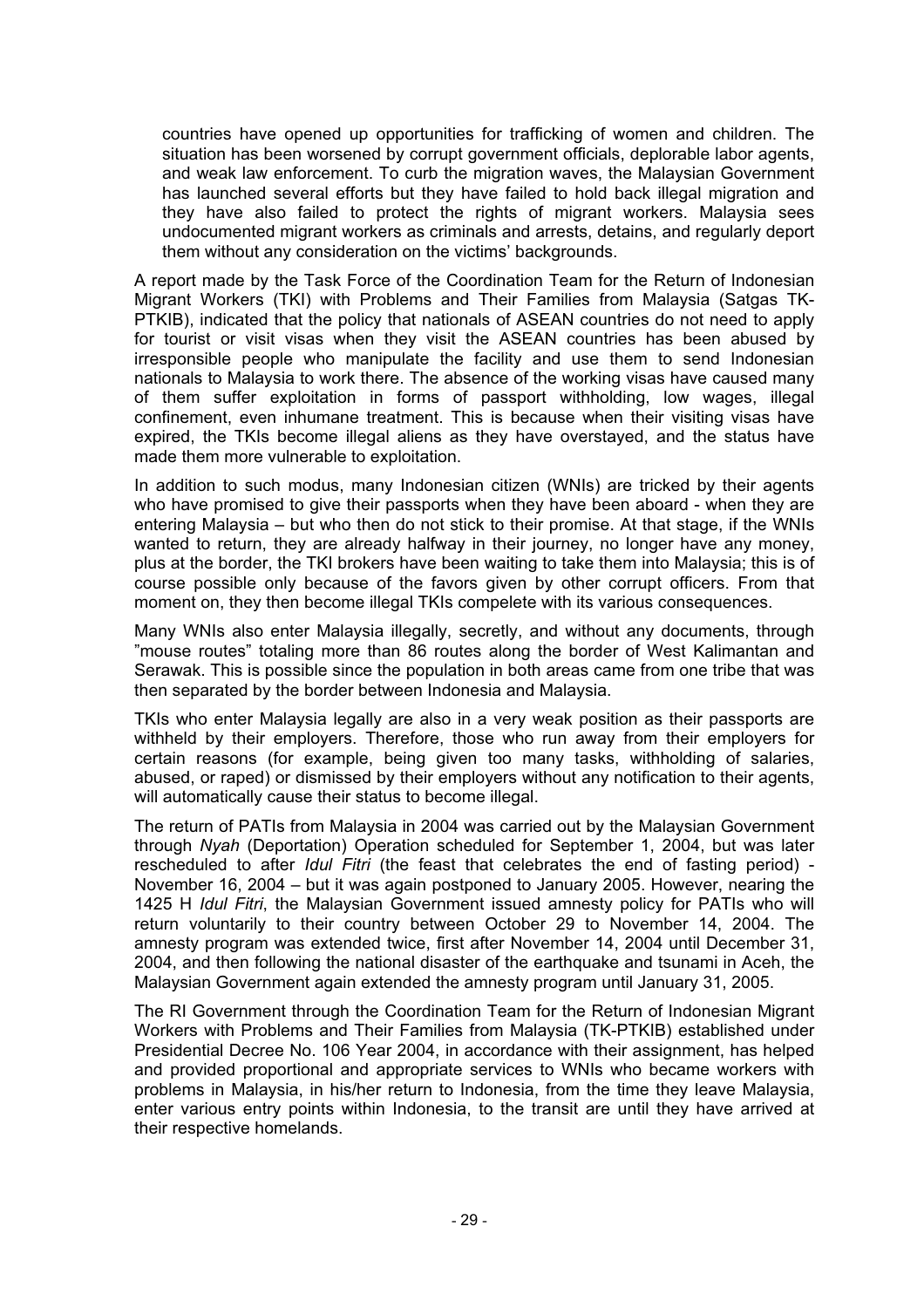The RI Government has named 13 entry points for the return of TKIs with problems from Malaysia, (1) Entikong (West Kalimantan), for land routes; for naval routes : (2) Belawan (North Sumatra), (3) Dumai, (4) Pekanbaru dan (5) Tanjungbalai Karimun (Riau), (6) Tanjung Pinang and (7) Batam (Riau Islands) (8) Nunukan (East Kalimantan) (9) Parepare (South Sulawesi); and air routes: (10) Medan (11) Jakarta (12) Semarang and (13) Surabaya.

| No. | <b>Debarkation</b>   | <b>Trafficking</b><br><b>Victims</b> | <b>TKIs with</b><br>problems<br>(Person) |
|-----|----------------------|--------------------------------------|------------------------------------------|
| 1.  | Medan                |                                      | 15.819                                   |
| 2.  | Dumai                | 120                                  | 35.382                                   |
| 3.  | Tanjungpinang        |                                      | 84.255                                   |
| 4.  | Batam                |                                      | 15.532                                   |
| 5.  | Tanjungbalai Karimun |                                      | 18.464                                   |
| 6.  | Jakarta              |                                      | 16.248                                   |
| 7.  | Semarang             |                                      | 1.691                                    |
| 8.  | Surabaya             |                                      | 55.784                                   |
| 9.  | Entikong             |                                      | 7.985                                    |
| 10. | Nunukan              |                                      | 66.185                                   |
| 11. | Tarakan              |                                      | 687                                      |
| 12. | Pare-pare            |                                      | 29.664                                   |
|     | Total                | 120                                  | 347.696                                  |

Table 8. Data on the Return of Trafficking Victims from Malaysia and of TKIs with Problems for 2004-2005 Period.

 *Source:The Coordinating Ministry for People's Welfare Media Center, March 14, 2005* 

The RI Government allocated a budget of Rp 26.87 billion for services for TKIs with problems who used the amnesty period to return to Indonesia. Given that most of the TKIs who used the program could afford the expenses to return themselves and their families to their homelands, the fund was only used for extremely emergency humanitarian matters. For pardoned TKIs who could not afford it or were confronted with obstacles along the way, they could be assisted in accordance with the extent of their problems; the assistance included health, transportation and shelter services, meals and police escort, if necessary. The Central Government would bear the return expenses from the entry points up to the capitals of their home provinces, while the return expenses from their homeland provinces to their districts/cities up to their home *kelurahan*s/villages would be borne by the relevant local governments.

A similar problem in fact was also suffered by Indonesian migrant workers in Saudi Arabia. A 2004 HRW Report titled '*Bad Dreams: Exploitation and Abuse of Migrant Workers in Saudi Arabia*' described the exploitation and violations against the rights of migrant workers in Saudi Arabia. The report documented practices similar to slavery, especially against migrant female domestic workers, which were categorized as 'severe violations'. Now there are 8.8 million foreigners in Saudi Arabia, almost 50 percent of the country's population. Around 500,000 migrant workers there came from Indonesia; they are mostly women. The HRW report revealed the Saudi Arabian Government's failure to apply their labor laws and regulations in the face of serious violations committed by the local employers against the migrant workers.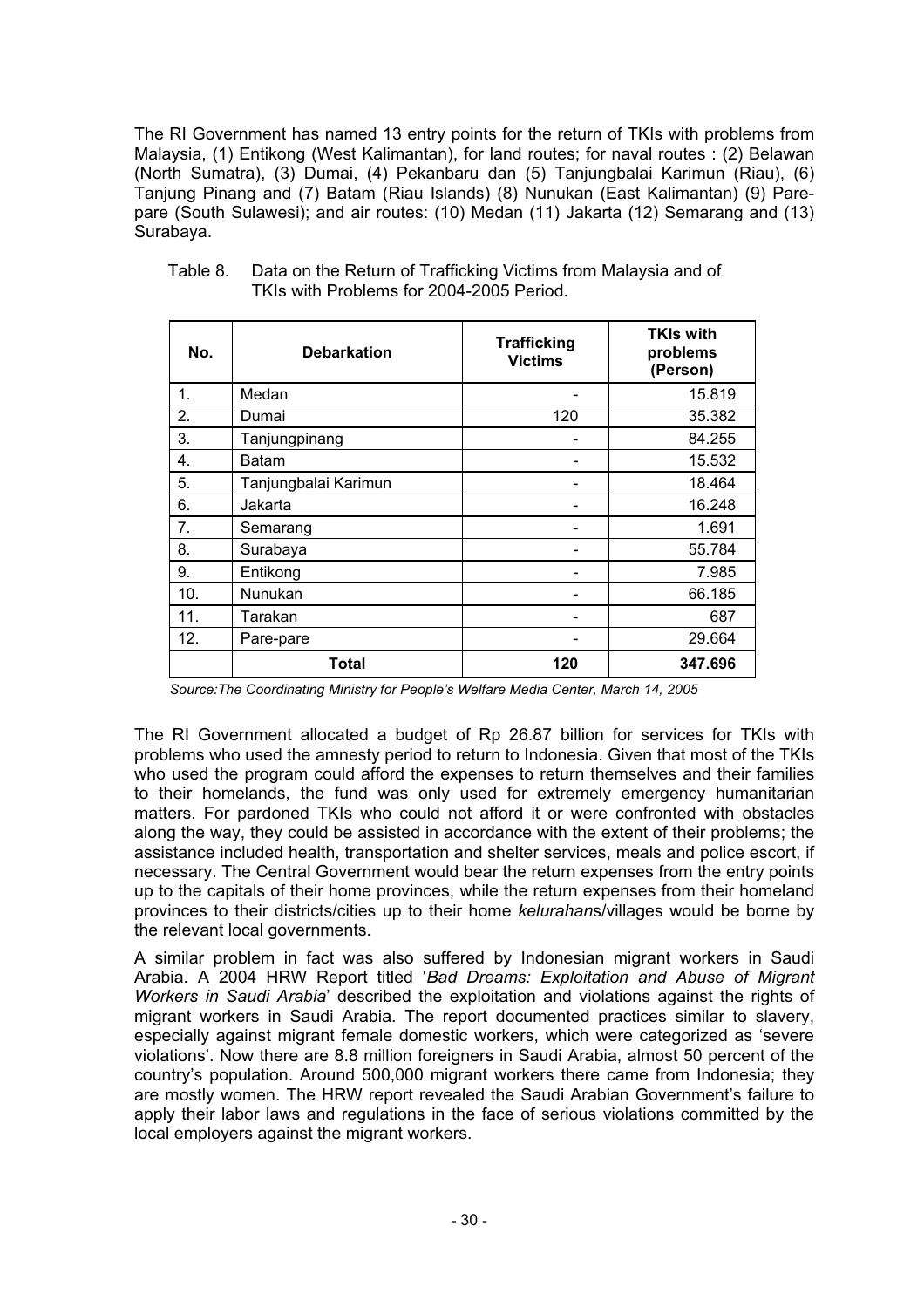The RI Government, in addition to continue handling TKIs with problems in Malaysia, they will also handle similar cases in Middle East countries, which are almost as dire as those found in Malaysia. Minister of Manpower and Transmigration will go to Saudi Arabia soon to set right the situation or handle the cases faced by Indonesian workers there. Ultimately, only legal TKIs that can be sent abroad (*Sinar Harapan*, Februari 15, 2005).

#### **Recovery and Reintegration**

Physical as well as mental health recovery, provision of shelter and meals and protection to trafficking victims is implemented when they are at the RI Representatives abroad, while waiting for the legal process or necessary immigration administrative process. For Indonesian migrant workers with problems in Malaysia, who would return to Indonesia by taking advantage of the Malaysian Government's amnesty program, as long as they could still afford to fund their return travel, the Indonesian Government would just provide them information and facilitate transportation (plane, ship) ticketing at RI Representatives in Malaysia, and the processing of their immigration documents (Travel Documents in Lieu of Passports, SPLP). To help Indonesian migrant workers with problems who could not afford the expenses, the Indonesian Government even did not charge them for SPLP document, and tried to get the personnel transportation ships from Indonesian Navy Force to help return the Indonesian migrant workers with problems from Malaysia to Indonesia.

As soon as they arrived at entry point ports, for Indonesian migrant workers with problems who could afford their travel expenses, they were given information on tips that would help them return safely to their homelands, and for those in need, they were provided assistance in forms of health services, shelter, meals and transportation assistance – including police escort if necessary – until they arrived at their home provinces. In their home provinces, they would receive similar services from the local governments who would help their return to their home.

For Serawak, East Malaysia, the Connecting Office of the RI Consulate General in Kinabalu City, Kuching, in providing services to trafficking victims and Indonesian migrant workers with problems, they cooperated with Anak Bangsa Foundation in Entikong, Sanggau District, West Kalimantan. The foundation, using their own resources, helped provided shelter, consultancy and return services for trafficking victims and Indonesian migrant workers with problems in Serawak, Malaysia, who were returned to Indonesia through Entikong. For the victims, in addition to shelter, meals, and mental development services – to support them while at the shelter - they are also assisted in legal process concerning their working relationship with former employers.

For their recovery, before they would be reunited with their families or other people at the end, the Ministry of Social Affairs handled 37 baby trafficking cases in 2004. Five children had been sold to Singapore but two of them managed to return to Indonesia. 32 children that had been sold but were rescued later, are now under the care of the Ministry of Social Affairs, who cooperate with foundations authorized to take care of them.

#### **Empowerment**

As reported by Rosenberg (2003), profiles of women and children who became trafficking victims and those who were at risk normally came from poor families, were lack of education, information and lived in a socio-cultural conditions not very favourable for their development. Therefore, it is essential to implement the empowerment of women and children, so former victims will not be trapped into trafficking in persons for the second time, and those who are at risk can avoid the despicable crime against humanity.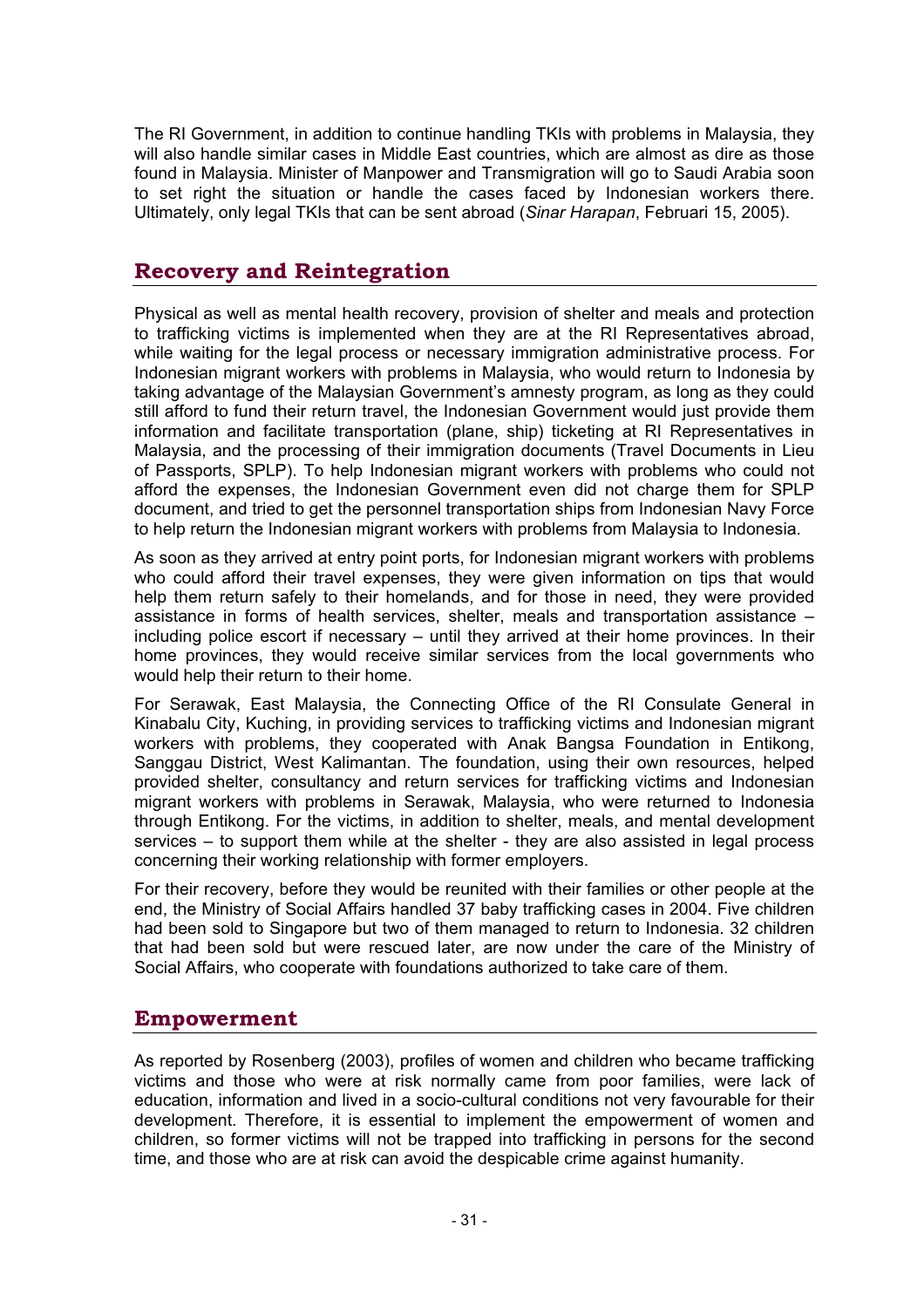**Poverty** is a condition when a person or a group of persons, men and women, do not have their basic rights fulfilled, in order to maintain and develop diginified lives. Poverty and inequality are serious problems faced by Indonesia, and they are complicated problems affected by intertwined factors, including: income rates, health, education, access to goods and services, location, geography, gender, and environment's condition. In this case, poverty is not simply financial inability, but also nonfulfillment of basic rights and discrimination against a person or a group of persons in living their lives in a dignified way.

Poverty alleviation effort is one of the priorities in Indonesia's national development, as stated in the draft of the 2005-2009 Medium-Term National Development Plan. In the next five years, the number of poor population is expected to decrease to 8.2 % by 2009 and new job opportunities will be created and will be able to reduce open unemployment to 5.1 % by 2009, supported by sustainable economic stability.

The poverty alleviation policy is directed toward respecting, protecting and fulfilling basic rights of poor communities, including: sufficiency in quality and affordable food; quality health services; quality and evenly-distributed basic education services; available job and business opportunities; fulfillment of clean and safe water; individual and communal rights on lands are guaranteed and protected; access to the use of natural resources is opened and natural environment is preserved; guarantee of safety from violence; and increased participation in public policy formulation.

**Education** is one of the most important pillars in improving human life quality, as it is an irreplaceable tool, which enable individuals to receive knowledge, as a precondition for solving problems, as needed by everyone in their worldly complicated lives.

The duty to "educate the life of the nation" is the mandate of National Constitution that is reinforced in Article 28B Verse (1), that everyone is entitled to self development through the fulfillment of their basic needs, to education and to benefit from knowledge and technology, art and culture for improving their life quality for the welfare of human beings, and Article 31 Verse (1) that gives mandate that every citizen is entitled to education.

National education development is directed toward the ability to ensure equal education opportunities, quality improvement and education management relevancy and efficiency in facing the challenges according to demands for changes in local, national and global life. The education development to be implemented has taken into account several internation agreements, such as Education for All, Convention on the Rights of Child, Millenium Development Goals, and World Summit on Sustainable Development, which emphasize the importance of education as one of the means to address poverty, improve justice and gender equality, understand cultural values and multiculturalism, and enhance social justice.

The national education policy is directed toward, among them, greater access for adults to life-skills education, and better justice and education equality among community groups, between developed and underdeveloped areas, between urban and rural areas, between rich population and poor population, and between men and women.

The issues of education quality and the lack of education for women and children who are at risk to becoming trafficking victims, will be addressed by speeding up the accomplishment of 9-Year Compulsory School, by functional literacy education with wider access for women; quality non-formal education for illiterate, dropout, and other communities; giving greater access to poor, rural, isolated communities and communities in conflict areas; and developing learning models for non-scholastic education programs (Study Group Package A, B and C, family education, Business Study Groups, Functional Literacy Education and life-skills training and education, such as Domestic Worker Plus)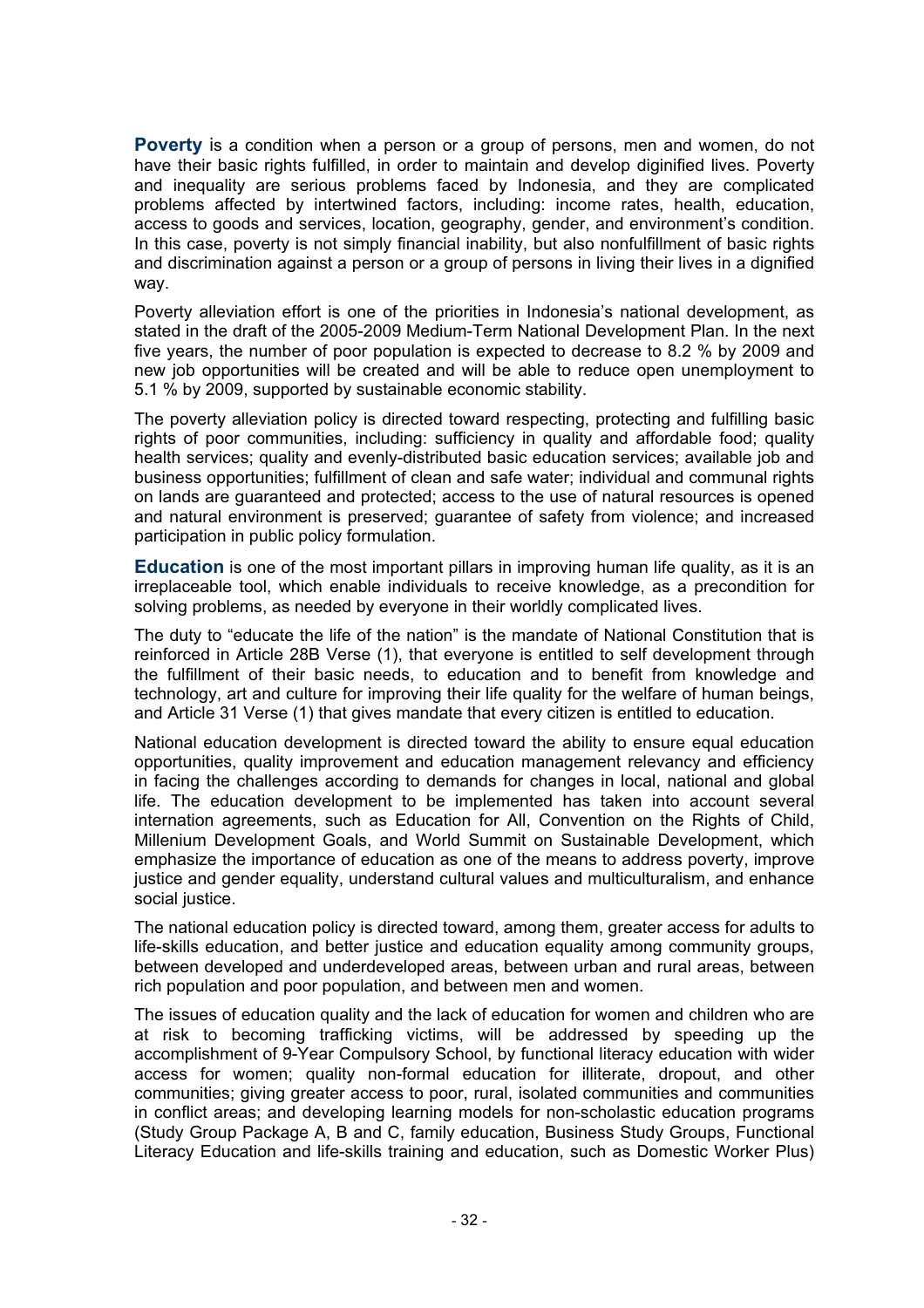that orientate to increasing skills and entrepreneurial abilities suitable with the communal needs; to increasing the mastery of basic skills and skills to manage businesses in services and production sectors; and to increasing the qualities of educational organizations established by the community as well as the government.

Lack of information is one of the conditional problems related to the availability of the media to communicate information, such as newspapers, radio, and television, to the public. Indonesia's geographic condition that is consisted of islands, does need information technology and communication that should be able to bridge the distance; they are realized in the form of communication system via the Palapa satellite. However, many areas still not reached by the services, even "newspapers go into villages" program has not reached all rural areas.

The strategy to deliver information of the elimination of trafficking in persons thus should be implemented in a focused way by involving all elements, both the government and NGOs, to spread the information to the target groups within the community considered as vulnerable to trafficking in persons.

**Patriarch culture** that is still prevalent for many people in Indonesia, often "positions" women at subordinate status, as is seen when there is only a limited resources in a family, the sons will continue their school while their sisters will be asked to help do the housework, since the parents think that their daughters will eventually marry and at the end, also work in the kitchen. Socio-cultural changes within the society need a very long time, possibly even generations, hence, efforts concerning socio-cultural changes should be promoted through continuous fosterage.

Such gender inequality and injustice have been addressed by implementing Presidential Instruction No. 9 Year 2000 on Gender Mainstreaming in Development. It instructs each government institution to integrate women's empowerment program into their respective programs, sectors, and areas.

In that case, the policy on women's empowerment is directed toward increasing women's involvement in political process and public positions; improving educational level and health services and other development sectors to heighten life quality and women's resources; escalating campaigns against violence on women and children; refining criminal law tools and completing them in order to protect every individual from various abuses, exploitations, and discrimination including domestic violence; increasing children's welfare and protection; strengthening the institutions, the coordination, and gender mainstreaming and child network, in the planning, implementation, monitoring, and evaluation of various policies, programs and development activities in all sectors, including the fulfillment of international commitments, data and gender statistics provision and higher public participation.

**One of the empowerment efforts** implemented by the Government for the Indonesian migrant workers with problems - who were returned from Malaysia - was the agreement made with the Malaysian Government to send them again as legal migrant workers to Malaysia. The government has provided one-stop service centers to facilitate the processing of immigration documents and permits for working in Malaysia as the centers also involve the Malaysian Immigration.

The one-stop service centers were set up at 11 exit points in Indonesia : Belawan (North Sumatra Province), Tanjung Uban (Riau Islands Province), Dumai (Riau Province), Jakarta (Special Capital Region of Jakarta), Semarang (Central Java Province), Surabaya (East Java Province), Entikong (West Kalimantan Province), Nunukan (East Kalimantan Province), Pare-pare (South Sulawesi Province), Mataram (West Nusa Tenggara Province), and Kupang (East Nusa Tenggara Province).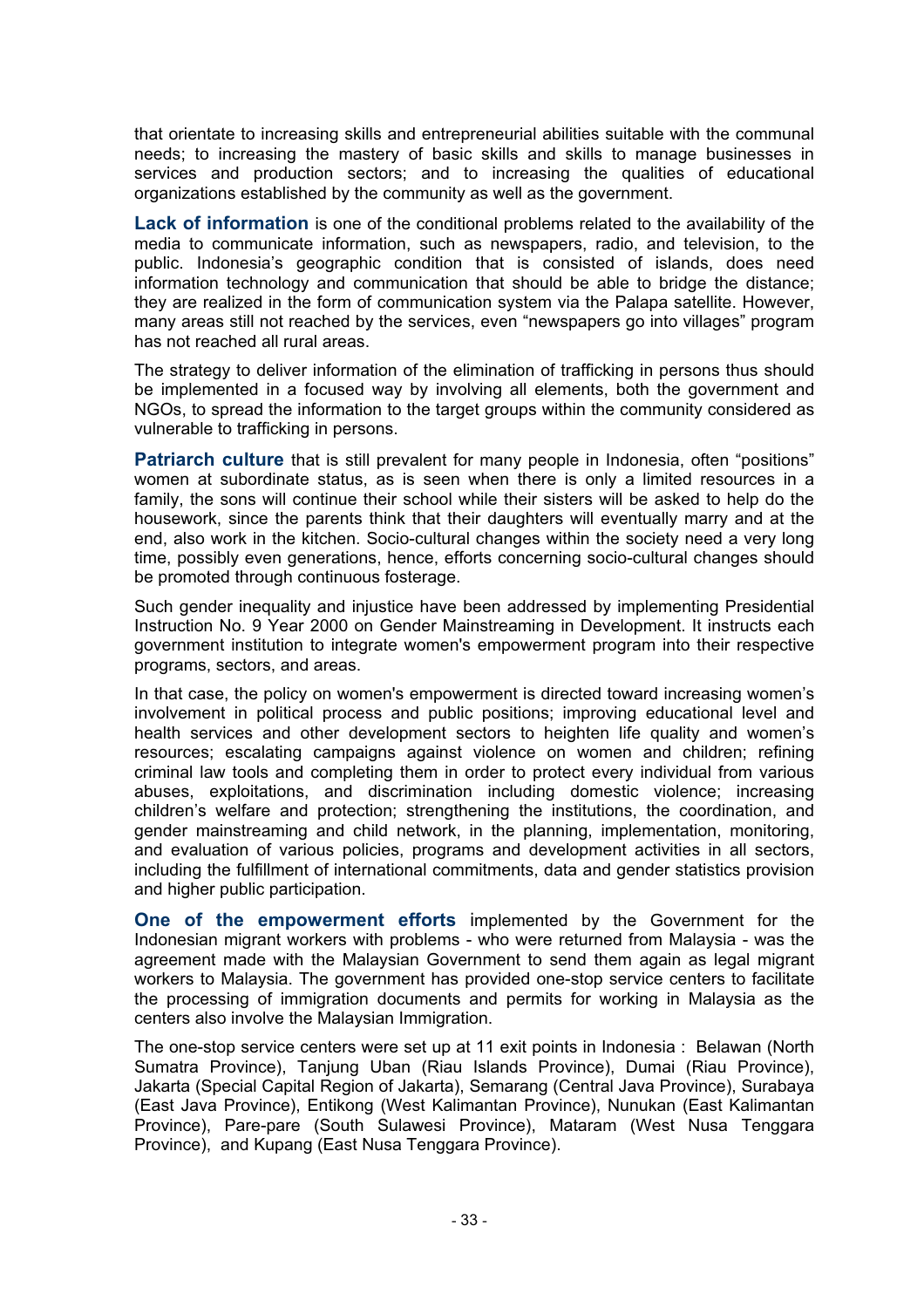Until the morning of March 14, 2005, 8,996 TKIs have been sent back to Malaysia through One-Stop Service Centers, most through Nunukan (8,499 persons), followed by Dumai (162 persons), Tanjung Uban (133 persons), Medan (100 persons), Semarang (68 persons) and Entikong (34 persons). Before the centers began operating on March 1, 2005, some areas had sent back TKIs to work again in Malaysia, which until February 28, 2005, the number has reached 26,809 persons. Thus, up to March 14, 2005, a total of 35,805 TKIs have returned to Malaysia. The facilities are expected to help them out from the groups vulnerable to trafficking in persons.

**Banks** have big potentials to participate in the empowerment of community groups vulnerable to trafficking in persons. Citibank, through Grameen Trust and its Citibank Peka® (Care and Work) Program, has granted funds from Citigroup Foundation to support micro-credit agencies in Indonesia: Bangun Karya Central Java Project in Surakarta, Pokmas Mandiri Foundation (YPM) in Medan, Paluma Foundation, Dharma Bakti Parasahabat Foundation (YDBP), Business Partner Foundation (YMU), and Siti Khadijah Foundation (YSK) in Jakarta. Borrowers are normally women who have small businesses, such as food, garment, traditional medicine, and tailor businesses, small shops, and catering business.

- x Bangun Karya Central Java Project (BKCJP) is an organization devoted to the community under the Economic Faculty of the Universitas Sebelas Maret Surakarta, which manages the capital loans - Rp 200,000 – 250,000 in average - granted to 885 poor families in Karanganyar District.
- Paluma Foundation has given loans to 44 persons with the average amount of the loans is Rp 500,000 since the foundation received a grant from Citibank Peka® in March 2001.
- x Dharma Bhakti Parasahabat Foundation (YDBP) channeled funds from Grameen Trust under the capital loans disbursement activity to 1,200 poor families in Sukatani, Bekasi and 1,500 families in Pedes, Karawang, West Java Province.
- Business Partner Foundation channeled funds from Grameen Trust used for giving capital loans to 640 debtors in the Village of Taruma Jaya, West Java Province.
- Siti Khadijah Foundation (YSK) channeled funds from Grameen Trust for capital loans to 750 families in need in Mijen, Semarang.
- Pokmas Mandiri Foundation (YPM) channeled funds from Grameen Trust to give capital loans to 785 poor families in Galang, North Sumatra Province.

#### **PREVENTION**



fforts to prevent trafficking in persons have been implemented by mapping trafficking in persons in Indonesia - for domestic and international destinations, increasing public education - especially alternative education for children and women, including its facilities and infrastructure, and

raising the public's knowledge by giving as much information as possible on trafficking in persons and all aspects concerning the efforts to eliminate it - implemented through various available media – and trying to secure access for families, especially women and children, for obtaining education, training, higher income and social services. The efforts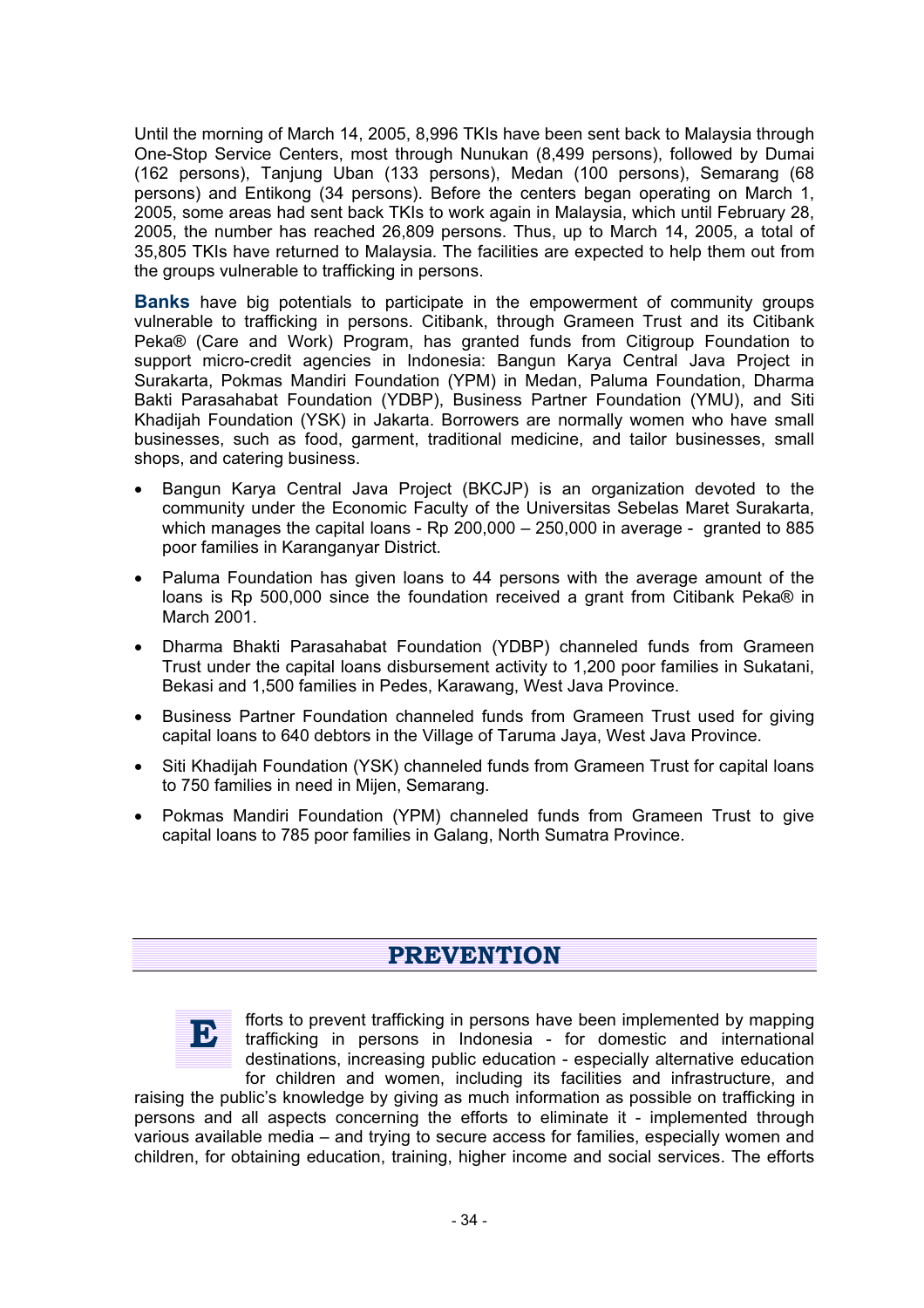involve all government and private sectors and (national and international) NGOs, international organizations, community organizations, individuals, and mass media.

#### **Improvement of Education**

Educational improvement has come to the attention of all people and the favor is especially intended toward school-age children from poor families, street children, and also to those who for one thing or another, cannot continue their education.

- x Indramayu Regent's wife, Mrs. Sofiana, stated that Indramayu community rather thought that children were assets that should be financially productive. Often, with various ways, children are forced to make contribution to their families, while the family support to the children's education are very low. As a result, children have no other choice that leaving Indramayu for domestic or international destinations for taking unskilled jobs, mainly as domestic workers. To improve their education, the Indramayu Government budgeted a huge amount of scholarships for elementaryschool-age children and hoped they would get the nine-year basic education. By having the education, they were expected to find and process more information. Education was one of the tool to fight trafficking of women and children. (www.jurnalperempuan.com, December 15, 2004).
- x *Citra Bunda* Skills Training Agency (LPK), *Setia Bakti* LPK, Jakarta, *Tiara* Foundation, Mampang Prapatan, South Jakarta, and *Citra Abadi* Foundation, Binong Permai Complex, Karawaci, Tangerang, have been giving education and babbysitter training for elementary school or junior high school graduates, while senior high school graduates can take nanny or governess courses*.* Babbysitters, nannies and governesses are paid quite high.
- Improving education as implemented by the Government of the Special Region of Yogyakarta Province is very helpful for the poor community; they provided collaterals for loans for nurse education to their residents who were interested to working abroad. In March 2004, the Government of the Special Region of Yogyakarta Province sent 142 nurses to Malaysia. Even three months before, they had sent Indonesian migrant workers to work as nurses to the United States of America. The loans will be repaid directly by the employers abroad to the Local Development Bank of the Special Region of Yogyakarta (Media, March 16, 2004).
- x *Pemberdayaan Umat*-Human Future Foundation (YPU-HFF), Bantul, Special Region of Yogyakarta, has been helping the poor, especially orphans, through the scholarship program. For the 2002-2003 school period, it gave scholarships amounted to Rp 149.4 million for 192 schoolchildren/students, while for the 2003- 2004 school period the scholarships provided worth Rp 296 million, for 284 schoolchildren/students. For the fiscal year of 2004, YPU-HFF planned to award scholarships to more than 300 recipients (YPU-HFF Website, accessed on March 15, 2005).
- x *Dharma Wanita Persatuan* (DWP) Central Java Province also participated in improving education. Cooperating with the Central Java Province Education Office, it provided Life Skills education, set up Business Study Groups and awarded scholarships/internships for dropout boys and girls and for its members, for example, in repair-shop and millennium painting courses, embroidery and sewing courses, and hairstyling courses. *Dharma Wanita Persatuan* (DWP) Central Java Province provided capital support and equipment for business study groups (DWP Website, accessed on March16, 2005).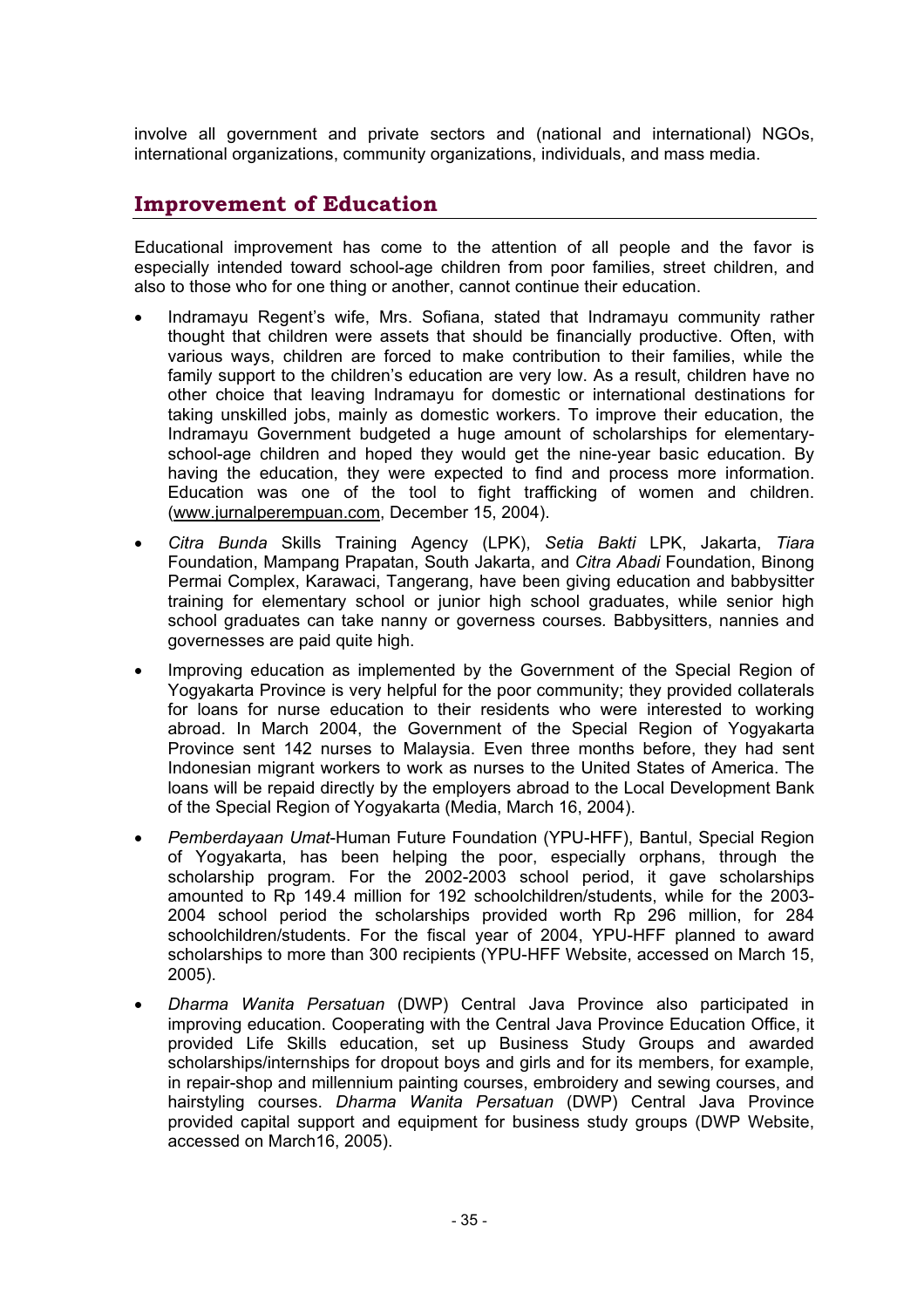- x *Mandiri* Bank's concern on education was shown in the form of *Mandiri* Care oneyear scholarships for poor children. Elementary school students received Rp 25,000 per month, junior high school students received Rp 50,000 per month, and senior high school students received Rp 75,000 per month, while university students received Rp 500,000 per year. In addition to the scholarships, the bank also gave computer equipment to 102 schools across Indonesia, 39 schools in Jakarta and 63 schools outside Jakarta. The bank set aside 1-3% of its profit for *Mandiri* Care Program (Inkom Pontianak, July 22, 2004).
- Regent of Sidoarjo, East Java Province, asked the commercial sector in his area to have concern on the education program by giving scholarships to poor students, of which only 19.2% had received financial support. In addition to scholarships, the commercial sector could also help by offering more internship opportunities or equipment that supports the education program (www.sidoarjo.go.id, accessed on March 15, 2005).
- The Government of Brebes District, Central Java Province, also handed out scholarships to poor students and stated that education was a common responsibility (Brebes City Government's Website, accessed on March 15, 2005)
- The Government of Central Java Province gave scholarships to help poor students in order to lower the number of dropouts. In 2004, more than Rp 938 million was allocated to Pati District for education facilities and infrastructure and scholarships for poor students. But the aid had not been enough to help the students in need, so Pati Regent asked the public to participate in education sector through the Education Board and School Committee (*Pati* Online, accessed on March 15, 2005).
- Around 50 dropout teenagers in Indramayu received training on garment for six months at International Garment Training Centre (IGTC) in Citeureup, Bogor. (*Kompas*, February 4, 2005).
- Those who are called "street children" include peddlers, shoe polishers, vendors, newspaper sellers, street singers, beggars, vegetable scavengers at traditional markets, etc. They are highly vulnerable to illegal drugs consumption, to violence or to become victims of violence, of crimes, of harrassment and of prostitution, to health disorder from smokes (air pollution) emitted by motor vehicle, to traffic order disruption, and are sometimes antisocial. They do not have any more time to think about the importance of education, but they only think about the financial needs of themselves and their families. The Directorate of Public Education, the Ministry of National Education, cooperate with relevant institutions and community organizations to address the problems through education that can guide and recover educational rights of the street children, so they can learn and produce something useful as they should be.
- The Foundation for Marginalized Children's Welfare (YKAP), Jakarta, dedicate themselves to improving the living quality of street children by providing scholarships and educational support to students, from pre-school to senior high school, even up to university. In addition to Jakarta, YKAP also apply its program in Polonia and Belawan (Medan), as well as Genteng and Pabean (Surabaya). The program has provided services to more than 376 children. YKAP also implements Activity House Program that intends to provide educational activities and facilities outside school hours, so they will no longer be at the streets to earn money (YKAP Website, accessed on March 19, 2005).
- x Street Children Alternative School (SAAJ) and *Pandu Rakyat Miskin* (PaRaM), an NGOs in Jakarta, have been very concerned and shown actual results in guiding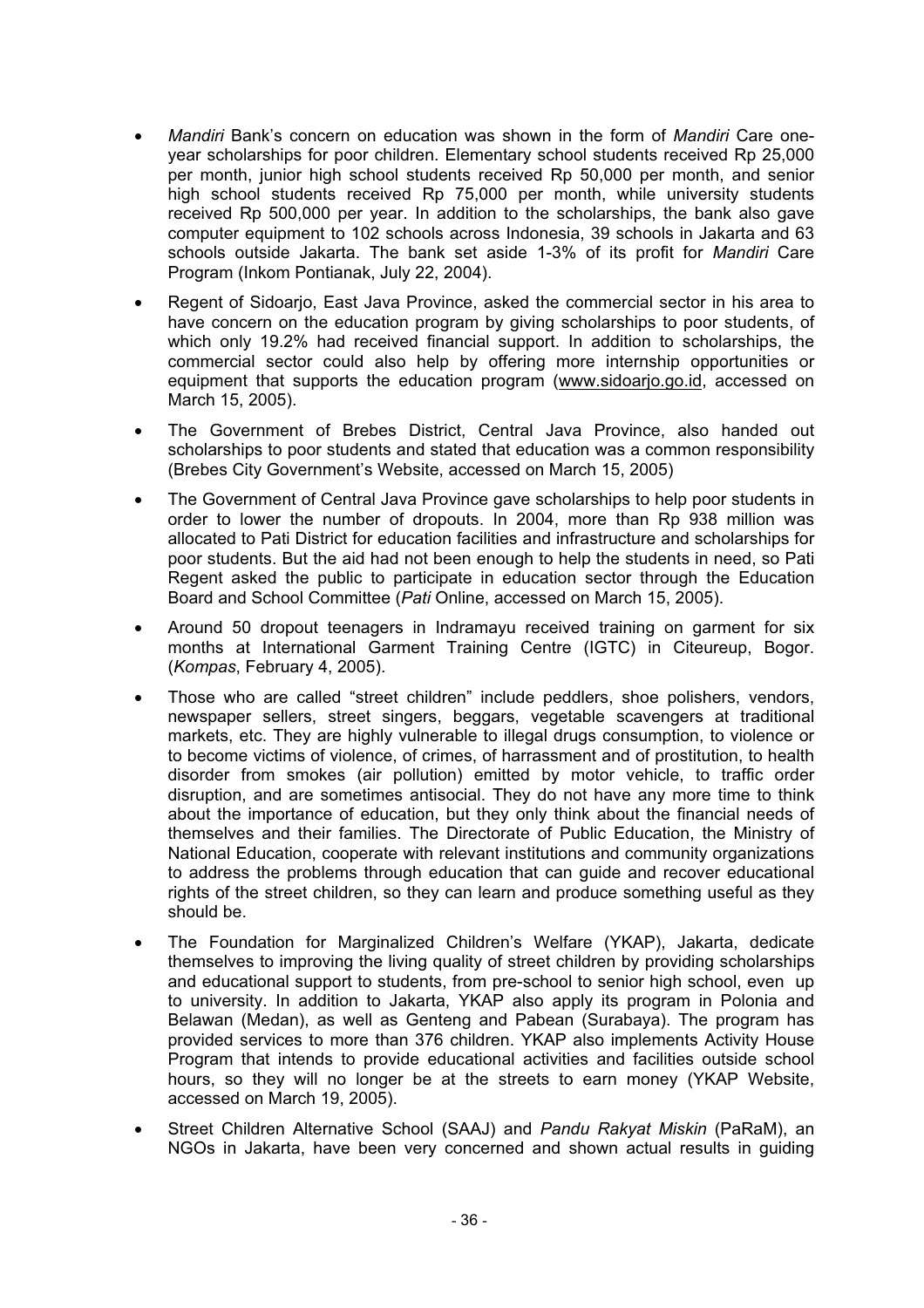children in dire need, to make them more prepared toward their future, just like their friends. This is a very noble effort and a very helpful one, since there are still many Indonesian children who have quit school because of poverty (www.anjal.blockdrive.com).

- x *Nanda Dian Nusantara* Foundation (YNDN) provides education for street children and poor children, and runs an education centers for street children and market children. At these places, children are taught general knowledge and practical skills, supplemented by education on moral and character. YNDN has 15 education centers at various locations in Jakarta. Citibank Peka® help fund and provide volunteers for Pasar Minggu and Kramat Jati locations (www.citibank.co.id).
- *Usaha Mulia* Foundation (YUM) set up a preparatory school for elementary school dropouts in Jurang Mangu, Jakarta, which has 42 students and another one in Cipulir. The dropouts receive one-year education there, so they later can continue their education at formal schools (www.citibank.co.id).
- x *Bintang Pancasila* Foundation (YBP) has several shelters and around 12 schools equal to elementary schools for street children and dropout children sekolah. One of the schools, which is supported by Citibank Peka® program, is located at Pendongkelan, Jakarta, and has 75 students (www.citibank.co.id).
- x NGO *ERa AKu*, ICT Watch and School Information Network (JIS), set up a selfsupporting computer laboratorium functioning as computer education and training for street children. The lab, which was installed at Street Children School (SAJ), *Taman Ismail Marzuki* (TIM) complex, Jakarta, was meant as an effort to fulfill the right for knowledge and education for those who are structurally poor, like street children. But the hardware is out of date and needs to be upgraded (www.itcwatch.com).
- x *Pasar Lama* Special Elementary School, a filial of Public Elementary School I Mawar, Central Banjarmasin, carries a mission to educate street children and stop the rise of young small-time criminals at the market; the street children are normally homeless. The school gained success in changing "the work ethics of stealing" to "the work ethics of searching", including by searching cardboxes that generate Rp 10,000 per day, to help fulfilling their families' needs. The teachers are Public Elementary School I Mawar retired teachers who got moral calling to teach the street children (*Kompas*, July 27, 2004).
- Hotline Foundation Surabaya sent their volunteers to give guidance to 124 elementary school students from four elementary schools in Licin sub-district, Banyuwangi, East Java Province. The guidance provided emphasized the importance of school to the children, as sufficient education would give bigger opportunities for better jobs. Thus, it is expected that in the future, there will be no more people who fall into the trafficking of women and children. The patterns used in giving the guidance were adjusted with children's thinking patterns, by putting more playful elements, so it would leave a deep impression on the children. For women who wish to gain sewing skill, sewing machines will be lent to them to learn the skill. For the teenagers, they are taught on how to plait bamboo and silk-screening techniques. This program is run by Hotline Foundation, in cooperation with ILO, ASA, and Education Office Branch, for one-year period, from January to December 2005 (Hotline Foundation Webiste, accessed on March 18, 2005).

In this issue of improving education, State Minister for Women's Empowerment, Dr. Meutia Hatta Swasono, stated that schools played a very important role in preventing trafficking of women as learning activities and being in the safe school neighborhood will distance women from the community's negative influences. In this case, teachers have a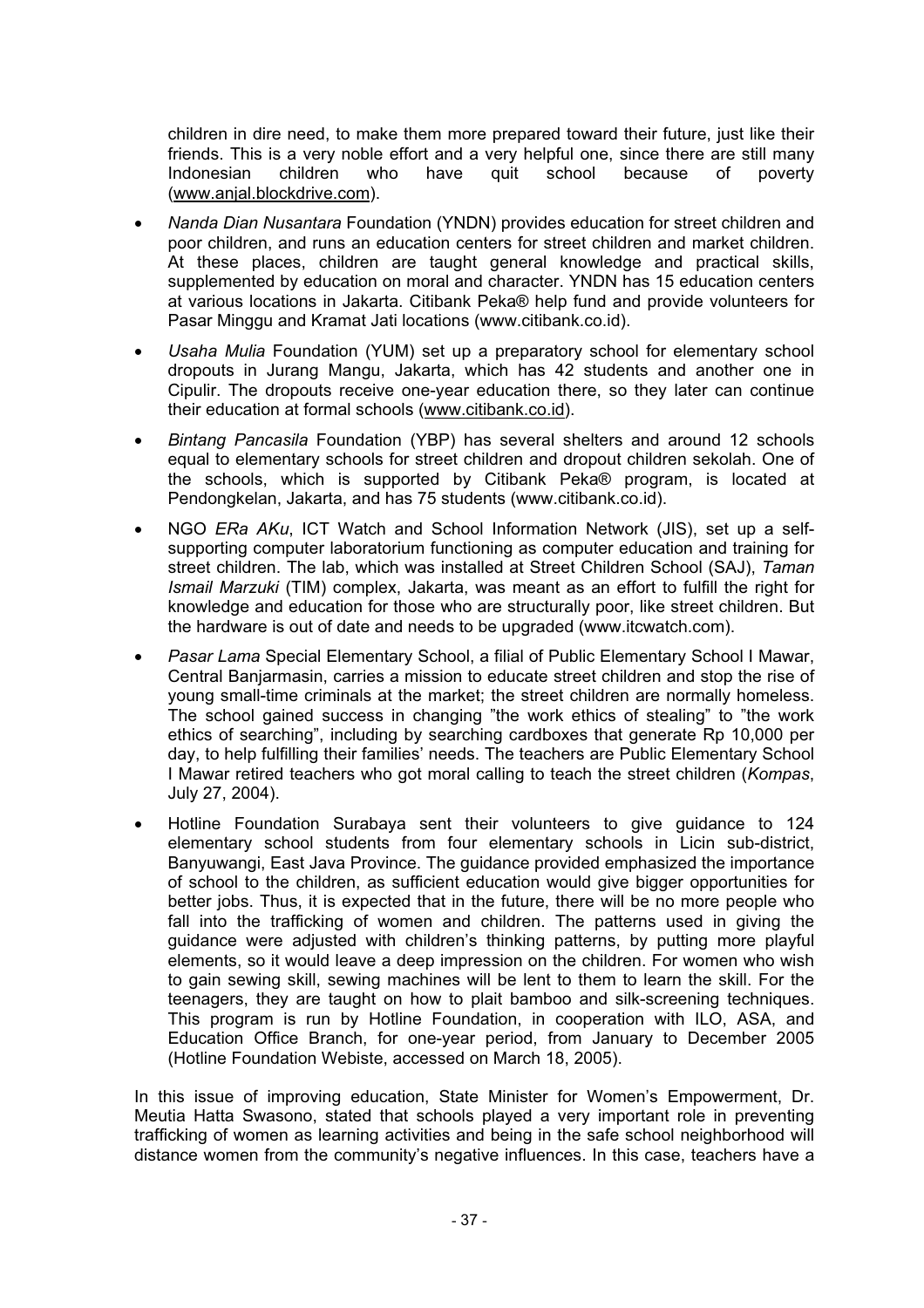role to increase children's participation in education by trying to keep their students at school. Teachers can also provide information on various things related to trafficking of children and women that is now rampant in Indramayu North Coast, West Java Province (*Media Indonesia* Online, accessed on March 15, 2005).

#### **Information Dissemination**

Information dissemination is conducted by anyone who is concerned with the issue of trafficking in persons, and it is intended for the general public, in order to provide information to them so they will be aware about trafficking in persons and in order to invite them to participate according to their ability and authority owned in the efforts to eliminate it. Campaigns on trafficking cases are accomplished through (print or electronic) mass media, in a bid to develop opinion, favor, and mass support.

- Public service advertising by the Women's Journal Foundation on the elimination of trafficking in persons, which was launched on Metro TV, February 7, 2005.
- Information dissemination and screening of a movie against trafficking of children and women held by the Women's Journal Foundation, in cooperation with Teres De Homes and Communication Forum for Women's Protection (FKPP) Indramayu, on December 9, 2004, in Indramayu; the event was attended by about 120 participants from schools, government offices of Indramayu district, and NGOs concerned with women and children. The event in Indramayu was the first of a series of information dissemination on anti-trafficking of children and women planned to be held in seven areas in Indonesia, with an objective to make the efforts to fight trafficking of children and women become a social movement.
- The Ministry of Culture and Tourism in May 2004 held a seminar on preventing commercial sexual exploitation of children, which was closely related to trafficking of children and women in Bali. It was attended by 100 participants from Bali Tourism Office, tourism industry, relevant government institutions, NGOs, *Dharma Wanita Persatuan* Bali, Family Welfare Movement (PKK), and Police Force. The issue was communicated in form of lecture to 100 students sitting at junior high schools, first and second grade of senior high school and their accompanying teachers. Similar programs were also held in Batam, Pontianak (June, 2004) Pekanbaru, Makassar (August 2004), and Manado (September 2004).
- The Ministry of Culture and Tourism throughout 2004 published various advertisements, leaflets, stickers, and posters. An advertisement in form of the article titled "Let Them Smile" was put on *Media Indonesia* daily, magazines: *Tempo, Matra, Hello Bali*, and *Garuda's* Inflight Magazine. In the last magazine, there was also an interview with Deputy for Capacity Bulding and International Cooperation on this matter. Another advertisement in form of the article titled "*Government's Concern about Sexual Exploitation of Children*" was published on Travel News, July-August 2004 edition. A 16-second TV public service advertising has been broadcast on TVRI (20 times) and ANTV (60 times). In cooperation with the Bali Tourism Board (BTB), the ministry made a leaflet of *Tourist Map* for 10,000 copies and starting September 2004, they have been distributed at Ngurah Rai Airport, Denpasar and terminal ferries and Hang Nadim Airport, Batam. In Bali, they are mainly targeted for foreign tourists from Europe, United States and Australia. In Batam, they are targeted for tourists from Malaysia and Singapore. Stickers and poster were put up and distributed at Bali, Batam, Padang, Manado and Mataram airports and at *Taman Impian Jaya* Ancol, Jakarta.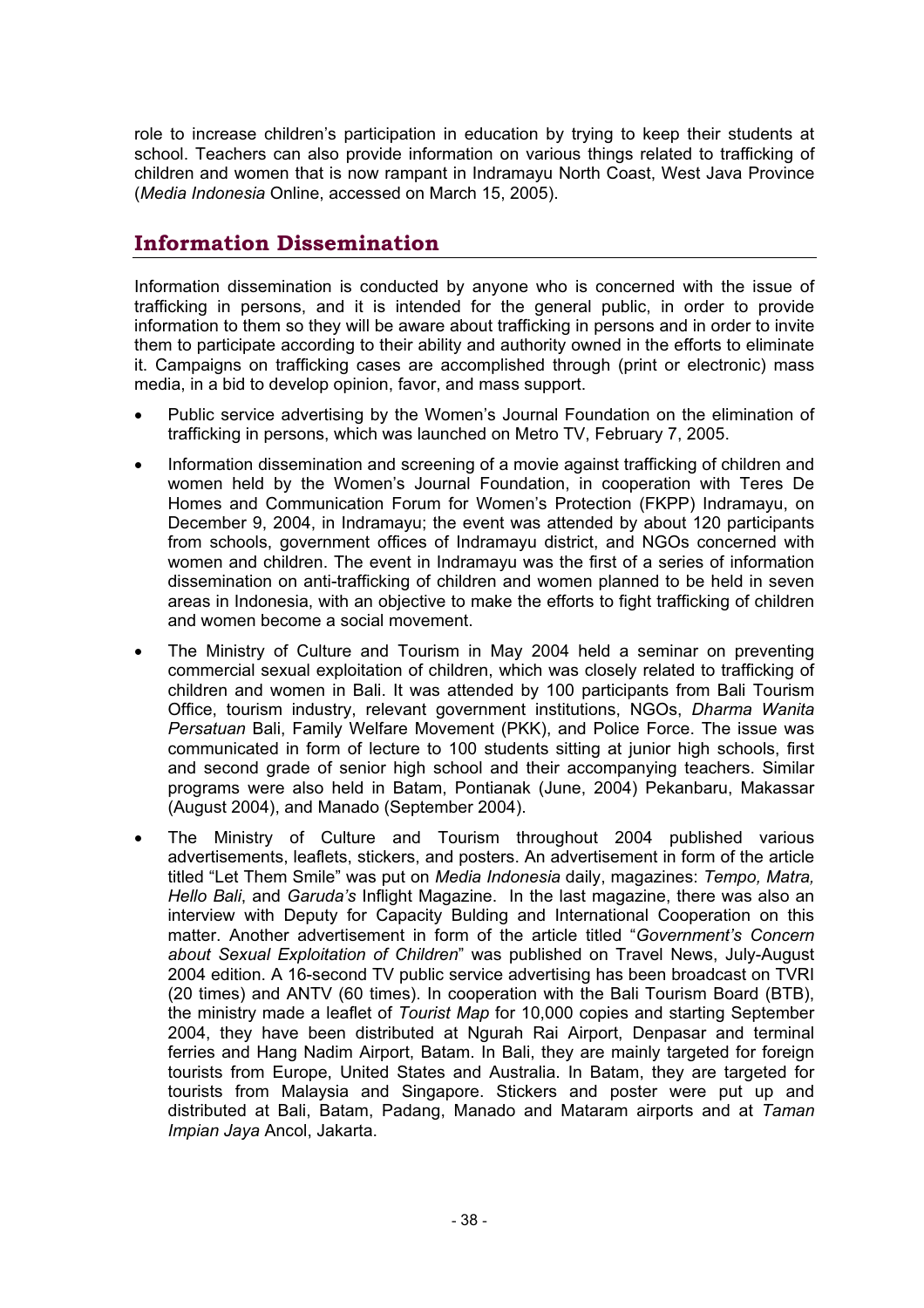The mass media, print and electronic ones (radios, televisions) also actively participate in spreading the word about trafficking in persons, including about the actions taken by the law enforcers to the traffickers. Various television programs, on criminal news (*Buser, Sidik, Sergap*, etc.), on general news (*Liputan-6, Seputar Indonesia, Lintas-5, Kontradiksi,* etc.), including talk shows, many times have reported trafficking in persons. Websites have also been used by many to disseminate information on this issue, complete with various programs they have run in an effort to eliminate trafficking of children and women.

#### **Increased Control**

In order to prevent trafficking in persons that is sometimes committed under the pretext of migrant work, the Government has applied tighter control on the operation of Migrant Worker Recruitment/Sending Company/Agency (PJTKIs) in recruiting, accomodating, training, preparing documents and sending Indonesian workers abroad. The effort is supported by the public through the Parliament and several laws were passed: Law No. 13 Year 2003 on Labor, Law No. 2 Year 2004 on Settlement of Industrial Relationship Disputes, and Law No. 39 Year 2004 on Placement and Protection of Indonesian Workers Abroad.

- x Minister of Manpower and Transmigration has asked the association of PJTKIs to immediately discipline its disobedient members before the Government take any action. Since October 2004, the Ministry of Manpower and Transmigration has revoked the operational licenses of 28 PJTKIs, four of which were taken to the court. In addition, the Government would also take actions against 40 other PJTKIs and 10 of them would be taken to the court. The minister said if the PJTKI association refused to take disciplinary actions against their members, the Government would take firm actions (*Sinar Harapan*, February 15, 2005).
- For an indefinite period, the Central Java Province Manpower and Transmigration Office will not extend the period for Indonesian worker candidates recruitment done by PJTKIs' branches in Central Java as a result of illegal recruitment and transportation of TKIs related to trafficking of women workers and children for domestic and international destinations. Central Java TKIs were mostly placed in Malaysia and those with problems were illegal TKIs send by brokers suspected to come from branches of PJTKIs who did not carry out the activities according to the rules (*Suara Merdeka*, April 21, 2004).
- The West Nusa Tenggara Province Manpower and Transmigration Office revoked licenses of at least three PJTKIs, having often violated labor regulations. In 2003, the Offices took actions against 15 PJTKIs for the same offence, such as manipulating the age of TKI/TKW candidates, sending underage candidates, falsifying documents from health requirements documents to working visas, and submitting false reports on the number of workers sent. At the moment, there were 97 PJTKIs, five of them were based in West Nusa Tenggara (*Tempo Interaktif*, July 26, 2004).
- In relation to a case of child trafficking committed by a foundation in East Jakarta, the Office for Spiritual Mental Development and Social Welfare of the Capital Special Region of Jakarta Province in December 2004 conducted a research and found out that *PK* Foundation had neither a license for its establishment nor an operational license for its activities at its orphanages located in East Jakarta and Tangerang. The Police investigated the foundation after it uncovered that the foundation had sold the children under their fosterage. The 86 children staying at the orphanages would be moved to orphanages and foundations authorized to take care of the children.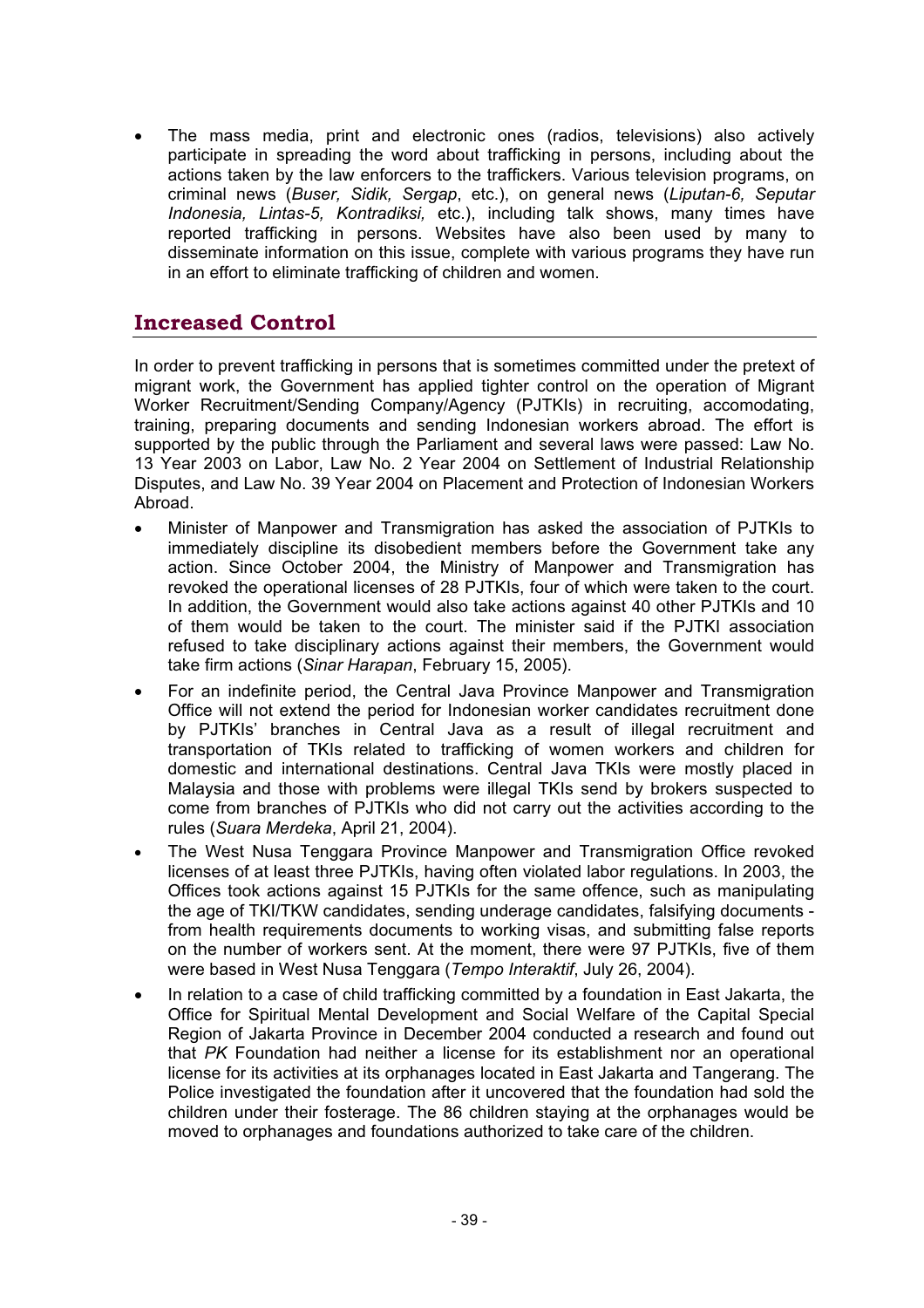#### **COOPERATION**



acing international organized crime that has big resources and can afford to fund procurement and operation of sophisticated equipment for supporting the activities of the network, the Government, in implementing the National Plan of Action for the Elimination of Trafficking of Women and

Children (Presidential Decree No. 88 Year 2002), has also chosen a strategy that unites preventive elements in one flexible tough network, so the network has a strength to curb and combat the transnational organized crime of trafficking in persons.

As an institution, the Government is authorized to arrest traffickers and allocate resources to support prevention and victim protection programs and activities. However, given that the Government is also facing other big problems such as terrorism, social conflicts and arm conflicts in several areas in Indonesia, and it bears large foreign debts, the activities to eliminate trafficking in persons face some limitations. To address the limitations, cooperation among all parties, both within and outside the country, among sending, transit and receiving areas, is needed. The cooperation is essential, as the effort to eliminate trafficking in persons in receiving areas will never gain any success if sending areas still send potential victims for the purpose of exploitation. In addition to cooperation between areas or countries, cooperation among the parties working for the elimination of trafficking in persons in an area is also very important, for example the Police may never be able to detect each crime taken place in their area as their personnel and equipment are limited, therefore, they need help from the public who can give information - about a crime taken place – to the police in order to be followed up immediately.

- The Government has tried to build some cooperation, including: cooperation between the Police's Special Assistance Units scattered in many areas in Indonesia and NGOrun shelters, women's crisis center, hospital integrated services centers; it is even supported by religious leaders, as in providing the physical or psychological services according to the victims' condition, victims might need religious guidance or might want to simply exchange ideas for their steps in the future.
- The Government of West Kalimantan Province, in an effort to develop a network of elements working for the elimination of trafficking in persons in its own province, in 2004 awarded a grant of Rp 25 million to the Shelter/Counseling of Women's Organizations Coordinating Body (BKOW), Shelter at local hospital (RSUD) dr. Soedarso Pontianak, *YLBH-PIK* Pontianak, Special Assistance Unit of West Kalimantan Regional Police Force, as an initial step of integrated efforts, in response to the high number of trafficking in persons and domestic violence in West Kalimantan (*Warta Pemprov* Kalbar Website , February 4, 2005)
- East Kalimantan Province, in an effort to coordinate the elimination of trafficking in persons, established East Kalimantan Coalition against Trafficking (KAT Kaltim) whose members are the Government of East Kalimantan Province, LBH-APIK, and NGOs. The coalition has developed a fixed procedure so each element knows their own duties, functions, and authorities. Now, KAT Kaltim is taking initial steps and coordinating with the Government of Nunukan District to build a coalition at district level. Nunukan District is suspected as the point for sending trafficking victims from and to Sabah, Malaysia.
- Forum 182 is a forum that actually is a coalition and a network whose members are individuals and institutions/organizations in Batam Island, with an objective to raise common awareness in counter trafficking campaigns. Besides developing the media, database and informasi needed in the campaigns, Forum 182 Batam also provides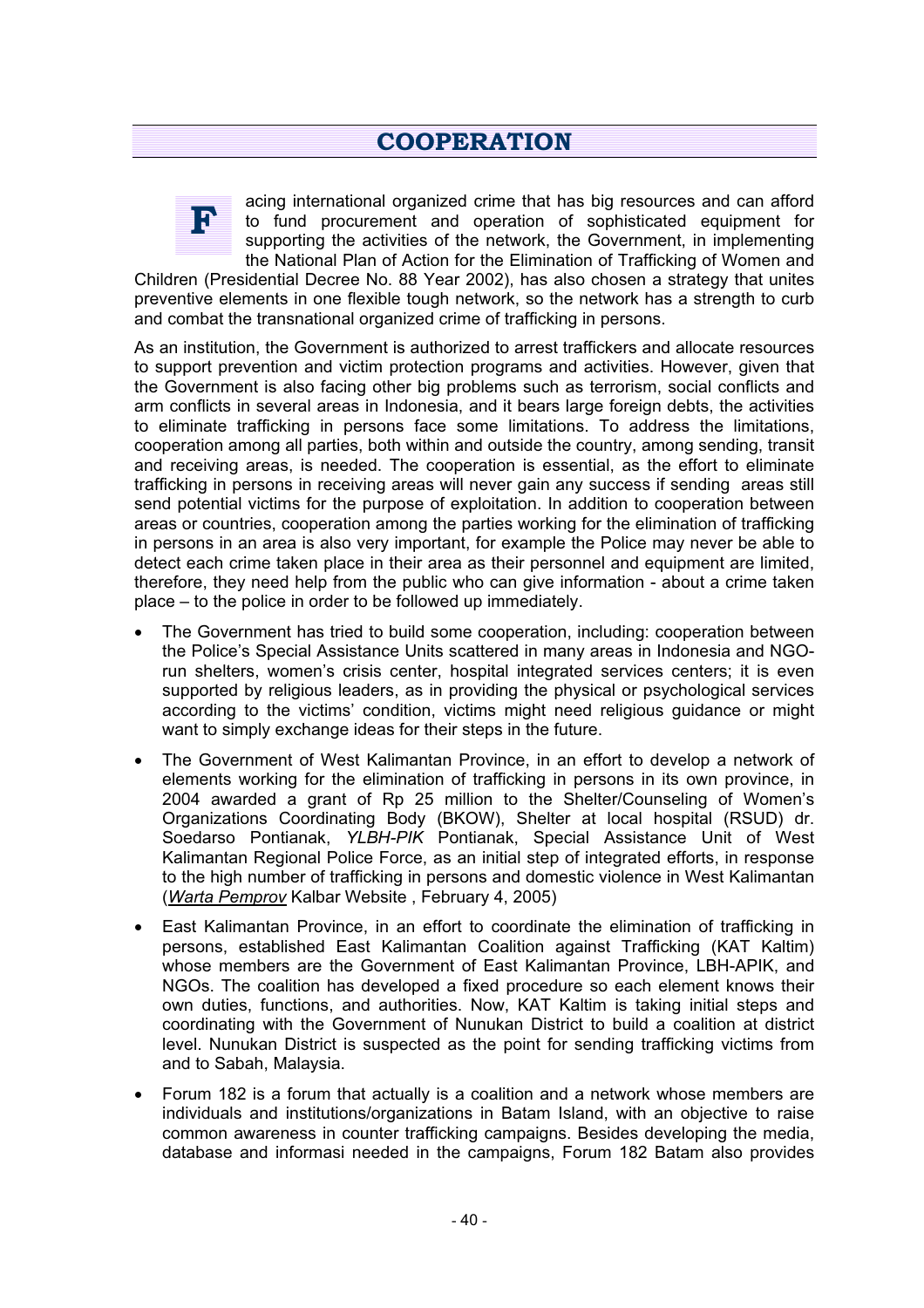counseling services, hotline services, psychological assistance and legal aid for trafficking victims.

• The cooperation could also be established in an effort to raise some funds, such as the one implemented by the National Commission for Women, in cooperation with sculptors and sculpture lovers, when they held a joint exhibition themed "Works for My Friends II", displaying 41 works of Dolorosa Sinaga, Sarah Gumelar, Indyra, Birgit Ulrike Hau, Nani Sakri, Magdalena Pardede, Hening Tyas Sutji, etc. The exhibition wanted to raise funds from the public for strengthening women's crisis centers (WCCs) in Indonesia totaling around 60 organisations scattered in various areas. The WCCs normally do not have enough operational funding for emergency costs such as medical actions and victim accompaniment. In 2003, "Works for My Friends I" raised funds of more than Rp 122 million, later made as a perpetual fund named "*Pundi Perempuan*" for WCC. The fund is managed by Indonesia Social Foundation for Humanity (YSIK), a separate organization from the National Commission for Women. Until 2004, *Pundi Perempuan* has strengthened eleven WCCs in Manado, Bone, Makassar, Maumere, Jombang, Surabaya, Bandung, Bengkulu, Palembang, Padang and Labuhan Batu. Such exhibition will be held once in two years on International Women's Day on March 8<sup>th</sup> (Women's Journal Foundation, 2005).

The Task Force of the National Plan of Actions for the Elimination of Trafficking of Women and Children (RAN-P3A) is building, facilitating and encouraging the cooperation as mentioned above in areas suspected as sending, transit or receiving areas, and areas bordering with Malaysia. Dumai and Tanjungbalai Karimun, Riau Province; Tanjungpinang, Riau Islands Province, Sanggau District, West Kalimantan Province, are areas where the Government is trying to establish cooperation. Sending and transit areas like East Java, North Sumatra, North Sulawesi Provinces and others who have had their own task forces will be encouraged to increase their cooperation, including starting the cooperation between transit or receiving areas and sending areas, so the best mechanism to provide protection for trafficking victims could be found.

At regional and international levels, cooperation to eliminate trafficking in persons continues to be increased. In addition to the cooperation that has been legally and officially reinforced, such as Law No. 1 Year 1999 on Ratification of Treaty Between RI and Australia on Mutual Assistance in Criminal Matters, and Law No. 1 Year 2001 on Ratification of Agreement between the Government of Indonesia and the Government of Hong Kong for the Surrender of Fugitive Offenders, there is also cooperation conducted with international NGOs, especially in preventive efforts, capacity building, and protection for trafficking victims.

ICMC, ACILS, Terre des Hommes, Save the Children US, IOM, are some of the international NGOs that have worked closely with the Indonesian Government in developing relationships and strengthening local NGOs for prevention activities and protection for trafficking victims. International bodies like UNICEF and ILO are some of those who have cooperated well with the Indonesian Government for the elimination of child trafficking and the worst forms of child labor. UNICEF for instance sponsored an ASEAN-level regional meeting held by PKPA Medan that produced the Medan Declaration, an ASEAN regional commitment to increasing cooperation for the elimination of trafficking in persons in this region.

One of the forms of cooperation for returning Indonesian workers (TKIs) with problems and their families from Malaysia was the establishment of the Coordination Team for the Return of TKIs with Problems and Their Families from Malaysia (TK-PTKIB) through Precidential Decree No. 106 Year 2004. The team coordinated the return of more than 347,000 TKIs with problems and their families from Malaysia by land, sea or air to 13 entry points in Indonesia, and facilitated them to reach their own homelands safely. For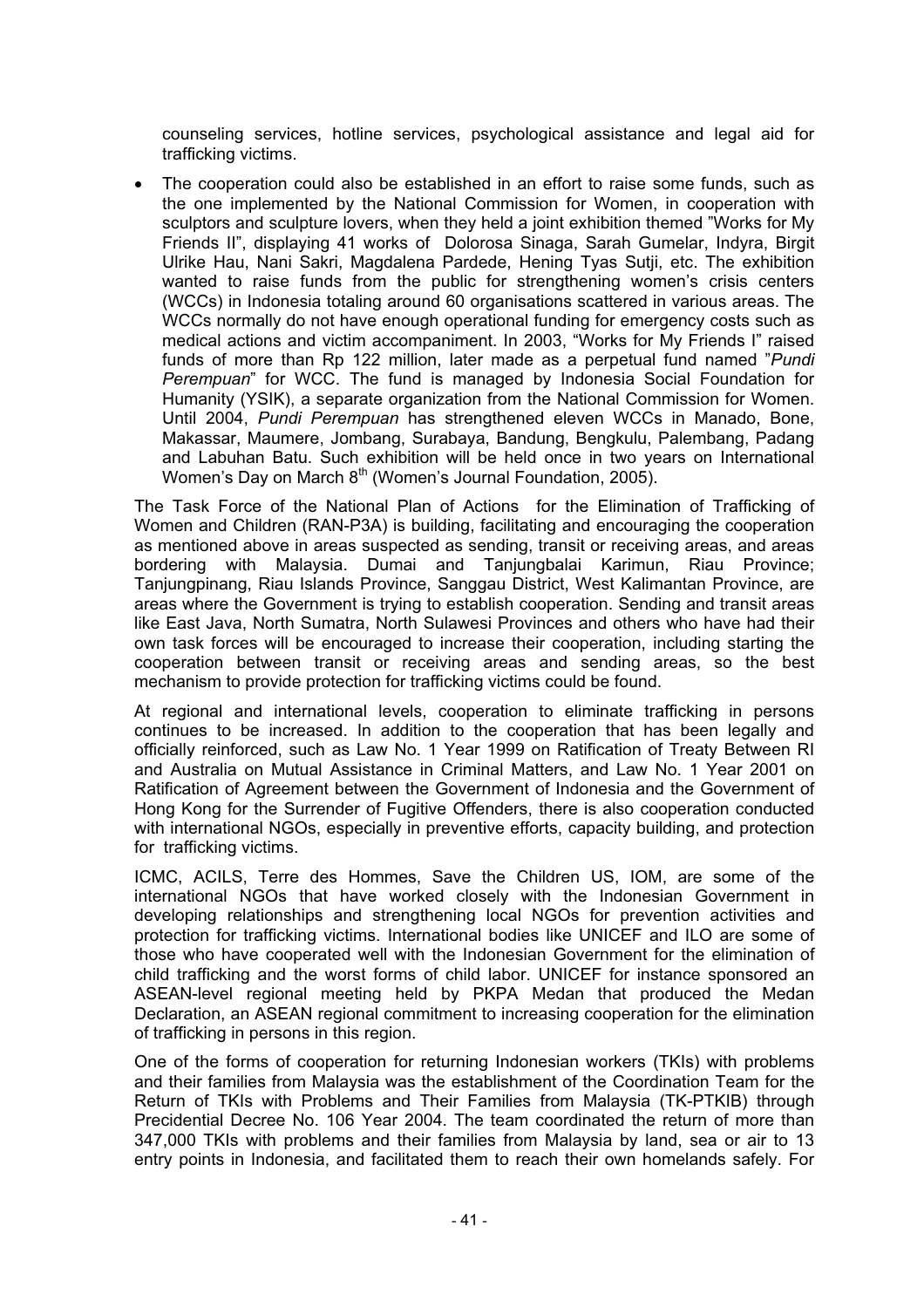TKIs who could afford their own return expenses, the team would only facilitate and provide information on things that could make their return home easier. But for those in need, the Indonesian Government, in an integrated way, provided halth services, temporary shelters, including meals, transportation assistance and security and escort from the Police if necessary. Many of the TKIs with problems had been victims of trafficking practices: they had been promised of nice, high-paying jobs in Malaysia, but were later sent to Malaysia with only passports and tourist visas, then employed at plantations in exploitative conditions (passports were withheld, salaries were cut, incurred debts for meals, etc.).

The establishment of One-Stop Service Centers in 11 exit points in Indonesia is one of the cooperation between Indonesian governmental institutions related to the issue of Indonesian migrant workers placement and the Malaysian Government (Immigration) in order to facilitate Indonesian migrant workers to work again in Malaysia legally. The One-Stop Service Centers are expected to be able to lower the number of illegal sending of Indonesian workers, which previously was often committed by irresponsible people.

#### **CONCERNSION**



he Indonesian Government, together with national and international NGOs, international bodies, and active participation of all public elements, have implemented efforts to eliminate trafficking in persons in a coordinated way, in line with the National Plan of Action for the Elimination of

Trafficking of Women and Children, for more than two years since the Plan of Action was established by Presidential Decree No. 88 Year 2002. Two years is a only a short time for fighting the tough transnational organized crime syndicates, but indeed, some progress has been achieved.

Based on the targets of the National Plan of Action for the Elimination of Trafficking of Women and Children (RAN P3A), it can be reported that:

1. The Bill on the Ratification of the United Nations Convention Against Transnational Organized Crime; and the Bill on the Ratification of the Protocol to Prevent, Suppress, and Punish Trafficking in Persons, Especially Woman dan Children, Supplement of the United Nations Convention Against Transnational Organized Crime, have been developed and listed on the 2005 Priority National Legislations Program; the Bill on the Ratification of the 2003 United Nations Convention Against Corruption was also listed on the program.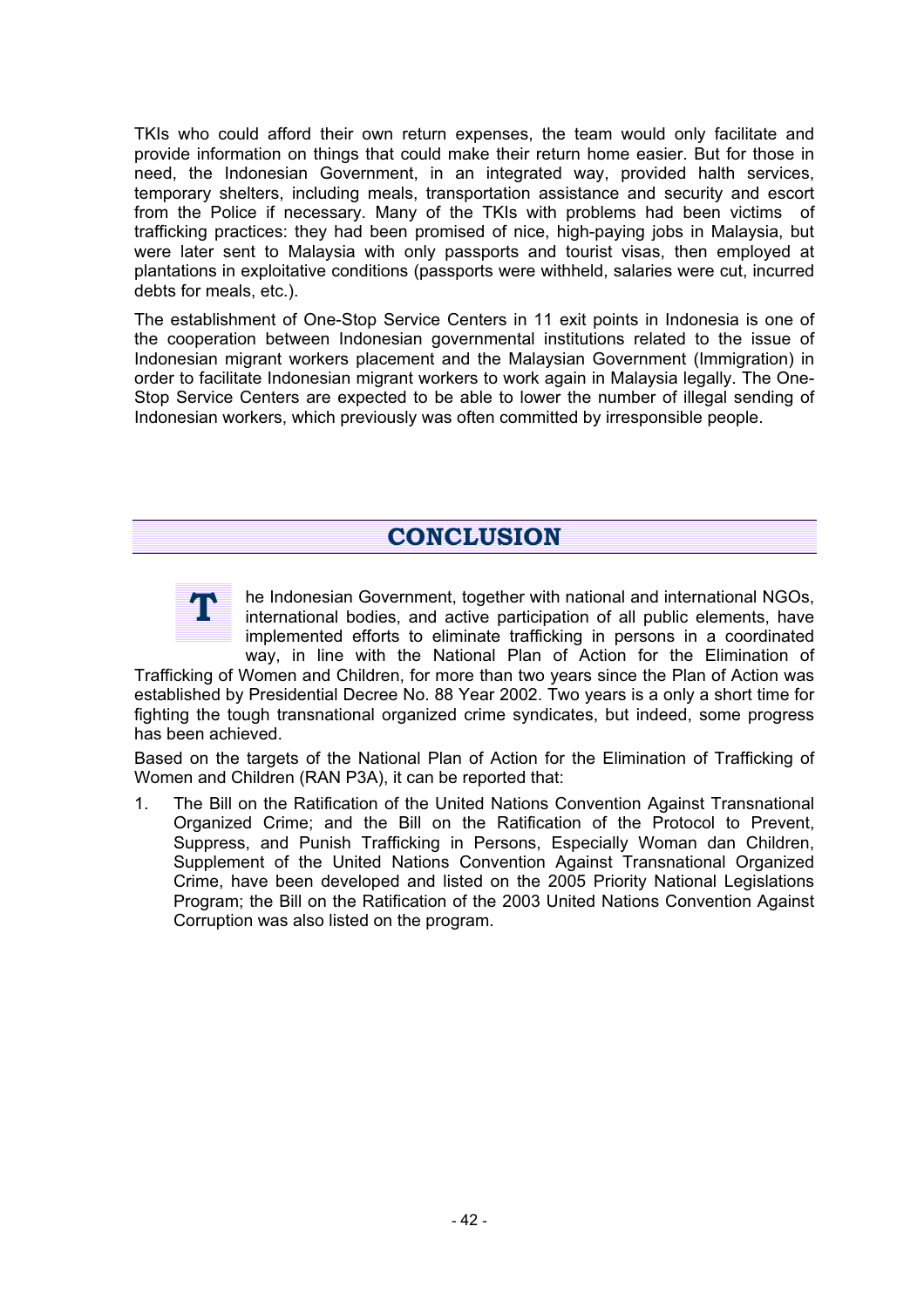- 2. Law on the Elimination of Domestic Violence was passed as Law No. 23 Year 2004. While the Bill on the Crime of Trafficking in Persons, the Bill on Witness and Victim Protection, the Bill on Pornography and Pornoactions, have been developed and listed on the 2005 Priority National Legislations Program.
- 3. Efforts to harmonize international standards with the national law were implemented through amending several laws. The Bill on the Penal Code (Amendment); the Bill on Narcotics (Amendment); the Bill on Money Laundering (Amendment); the Bill on Immigration (Amendment), have been developed and listed on the 2005 Priority National Legislations Program
- 4. With so many studies conducted by NGOs, universities and other institutions, the map of the situation of the problem and cases of trafficking of women and children in Indonesia in general have been identified and taken as the basis for developing policies, programs and activities to eliminate trafficking of women and children. The situational map is continuously updated, especially following the national disaster in Aceh that is vulnerable to practices of trafficking of women and children committed under the pretext of offering help to find jobs or raise children.
- 5. Improvement in the quantity and quality of Crisis Center is implemented by, for example, founding Child Social Protection Houses (RPSAs), and in cooperation with the donor organizations, provided assistance to shelters, drop-in centers, Women's Crisis Centers and other similar centers, which are operated by local NGOs in areas at risk.
- 6. Quantitatively, based on the report from the National Police Headquarter, the number of cases reported has declined, but the data is not convincing enough to make one say that there has been indeed a decline in the number of trafficking cases. But it could be reported that the quality of the punishments inflicted on traffickers by the Court has improved. The Court once sentenced a trafficker to 13 years in jail, using Law No. 23 Year 2002 on Child Protection.
- 7. The Standard Operating Procedure (SOP) on the Return of Trafficking Victims has been developed and in cooperation with ICMC, the government is developing modules for training for the parties that will apply the SOP in the field. Law No. 39 Year 2004 on Placement and Protection for TKIs Going Abroad has been passed, and it will be followed-up by the development of its implementing regulations.
- 8. The allocation of the national and local governments' budgets for rehabilitation and social reintegration of victims has been implemented, although in a small scale, since the budgets were limited. We would like to thank international donor organizations (USAID, ILO, etc.) that supported the activity.
- 9. Greater access for families, especially for women and children, to education, training, income increase, and social services, has been opened. We would like to thank banks, micro-credit agencies, and international donor organizations and local NGOs that participated in supporting and carrying out the activitity.
- 10. Establishment and intensification of the network and partnerships at national and local levels, among the areas, bilateral, regional as well as international cooperation have been implemented. The activity will continue until the network has gained an expanding and stronger presence.

But we realize that the progress is still far from reaching the main objective: "All forms of trafficking of women and children in Indonesia have been eliminated". Therefore, Indonesia – learning from the experiences gained in the last two years – will continue to refine and improve the next implementation of the National Plan of Action.

Networking with friendly countries who are against slavery and with local and international NGOs and international bodies/organizations and international community in general, is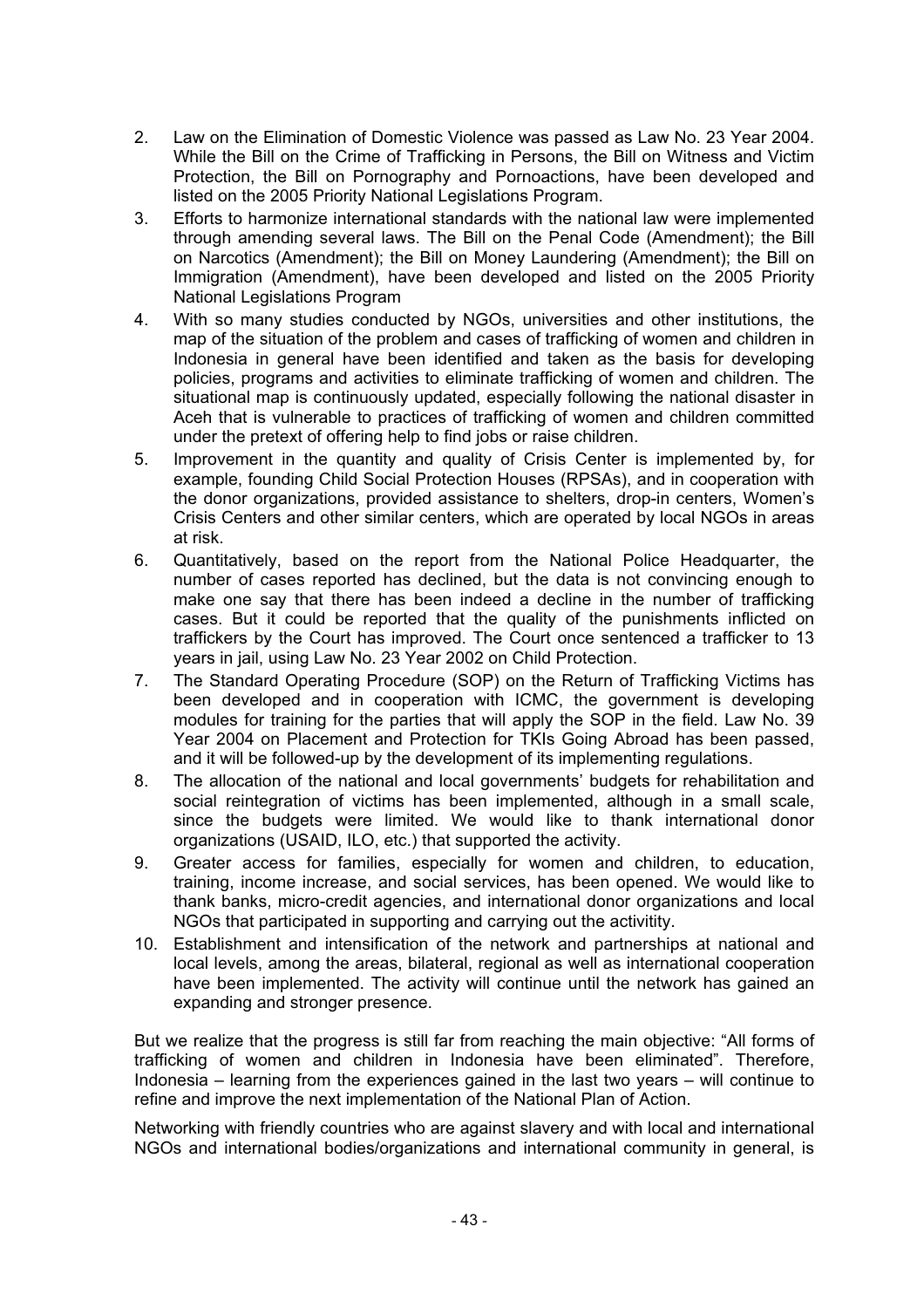seen as the key program for addressing the movement and patterns of the transnational oganized crime of trafficking in persons and for providing maximum protection to victims. The Indonesian public will be facilitated, in order to make them take active participation in activities to fight this modern slavery, through well-organized groups, whether through existing community institutions such as Neighborhood Units (RTs), Islamic praying groups, church groups, etc, or by founding professional NGOs. When the network among the state elements within and outside the country has been established, hopefully, Indonesia can guard themselves from the cruelty that threaten the survival of the nation and the country.

This position paper of the Republic of Indonesia was developed as input for all stakeholders, who need information on RI Government's activities for the elimination of trafficking of persons, especially women and children, in Indonesia.

Jakarta, March 30, 2005

 Coordinating Ministry for People's Welfare Republic of Indonesia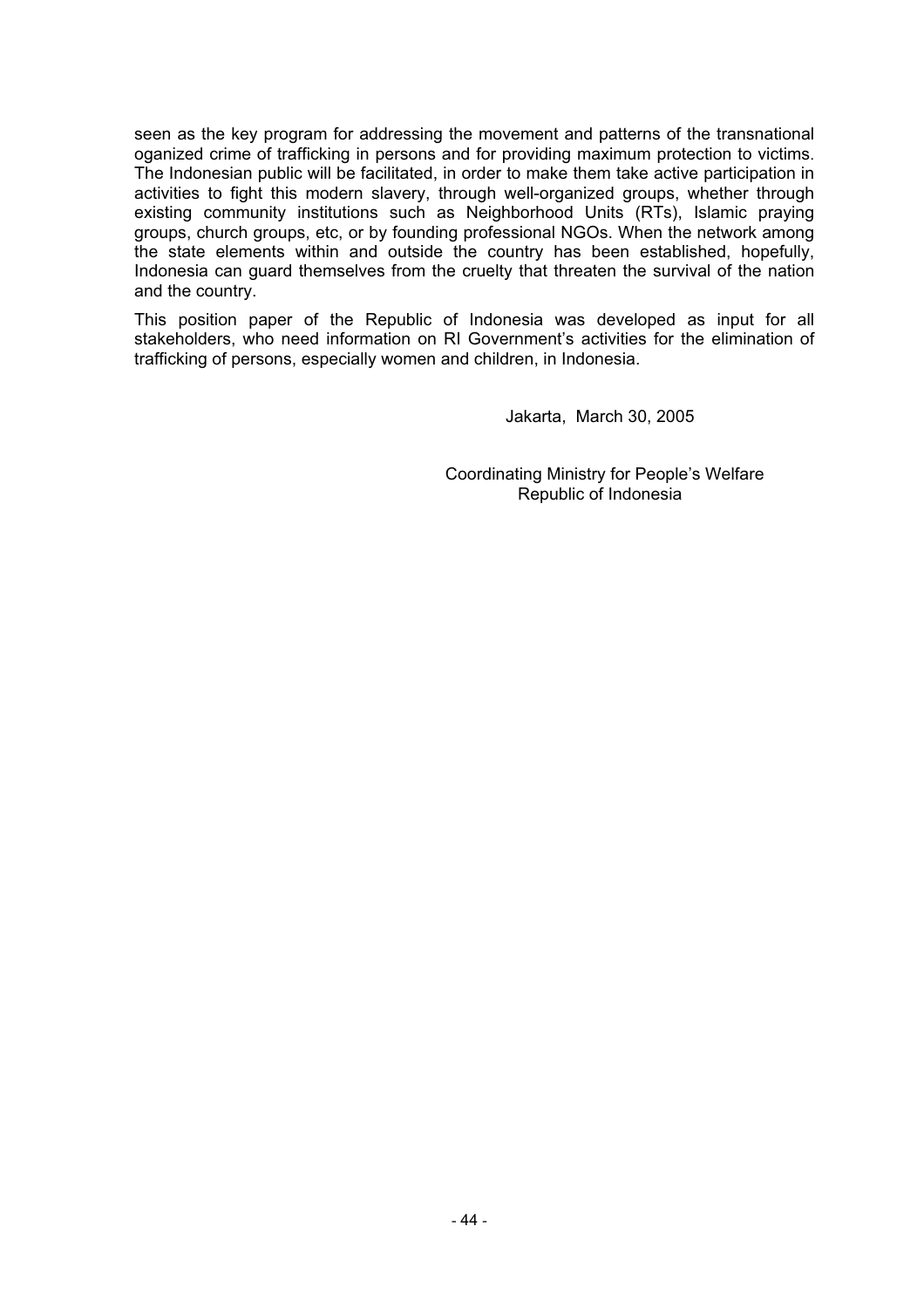#### **REFERENCES**

*Batam Pos*, February 15, 2004. '*Hentikan* Modern Slavery!'.

*Citibank Peka*, Citibank *Peduli dan Berkarya*. Website: citibank.co.id.

- Dzuhayatin, Siti Ruhaini and Hartian Silawati, 2002. 'Indonesia: Migration and *Trafficking* in Women' in *A Comparative Study of Women Trafficked in the Migration Process. Patterns, Profiles and Health Consequenses of Sexual Exploitation in Five Countries (Indonesia, the Philiphines, Thailand, Venezuela and the United States*. Website CATW.
- Dzuhayatin, Siti Ruhaini and Hartian Silawati, 2002a. '*Indonesia : Interview Findings and Data Analysis : A Survey of Trafficked Women, Women in Prostitution and Mail Order Brides* in *A Comparative Study of Women Trafficked in the Migration Process. Patterns, Profiles and Health Consequenses of Sexual Exploitation in Five Countries (Indonesia, the Philiphines, Thailand, Venezuela and the United States)'*. Website CATW.
- Hull, Terence H, Endang Sulistyaningsih, Gavin W. Jones, 1997. '*Pelacuran di Indonesia, Sejarah dan Perkembangannya*'. Pustaka Sinar Harapan, in cooperation with *The Ford Foundation*, Jakarta.
- Harkristuti Harkrisnowo (2003). *Laporan Perdagangan Manusia di Indonesia*. Sentra HAM UI, Jakarta.
- Irwanto, Mohammad Farid, Jeffry Anwar, 1998. '*Ringkasan Analisa Situasi Anak yang Membutuhkan Perlindungan Khusus*'. Translated by Agustina Hendriati. PKPM Atma Jaya, Dep. Sosial and UNICEF, Jakarta.
- Irwanto, 2001. '*Perdagangan Anak di Indonesia*', in Progressia Vol. IV No. 02, June 2001. Malang.
- Irwanto, Fentiny Nugroho, Johanna Debora Imelda, 2001. '*Perdagangan Anak di Indonesia*'. International Labor Organization and *Jurusan Ilmu Kesejahteraan Sosial FISIP-UI*. Jakarta.
- *Inkom Pontianak*, July 22, 2004. '*Walikota Serahkan Beasiswa Peduli Mandiri*'. Website *Pemprop Kalbar*, accessed on March 15, 2005.
- *Jakarta Post*, November 25, 1997. Women's Solidarity Report, "Seventeen maids have died abroad"
- *Kementerian Koordinator Bidang Kesra* (2003): *'Penghapusan Perdagangan Orang (*Trafficking in Persons*) di* Indonesia'. Jakarta.
- *Kementerian Koordinator Bidang Kesra* (2004): *'Penghapusan Perdagangan Orang (*Trafficking in Persons*) di* Indonesia'. Jakarta.
- *Kompas*, March 13, 2000. '*Tenaga Kerja Wanita Diperkosa dan Disiksa di Serawak*'.
- *Kompas*, July 13, 2004. '*100 TKW Ilegal dalam Sepekan Lolos ke Malaysia*'
- *Kompas*, July 26, 2004. '*Kemanusiaan dan Hak-hak Buruh Migran Terus Terinjak. Laporan* Human Rights Watch 2004'

*Kompas*, July 27, 2004. '*Pendidikan Anak Jalanan Sering Dilupakan*'

*Kompas*, February 4, 2005. '*Pendidikan bisa cegah* "trafficking"'.